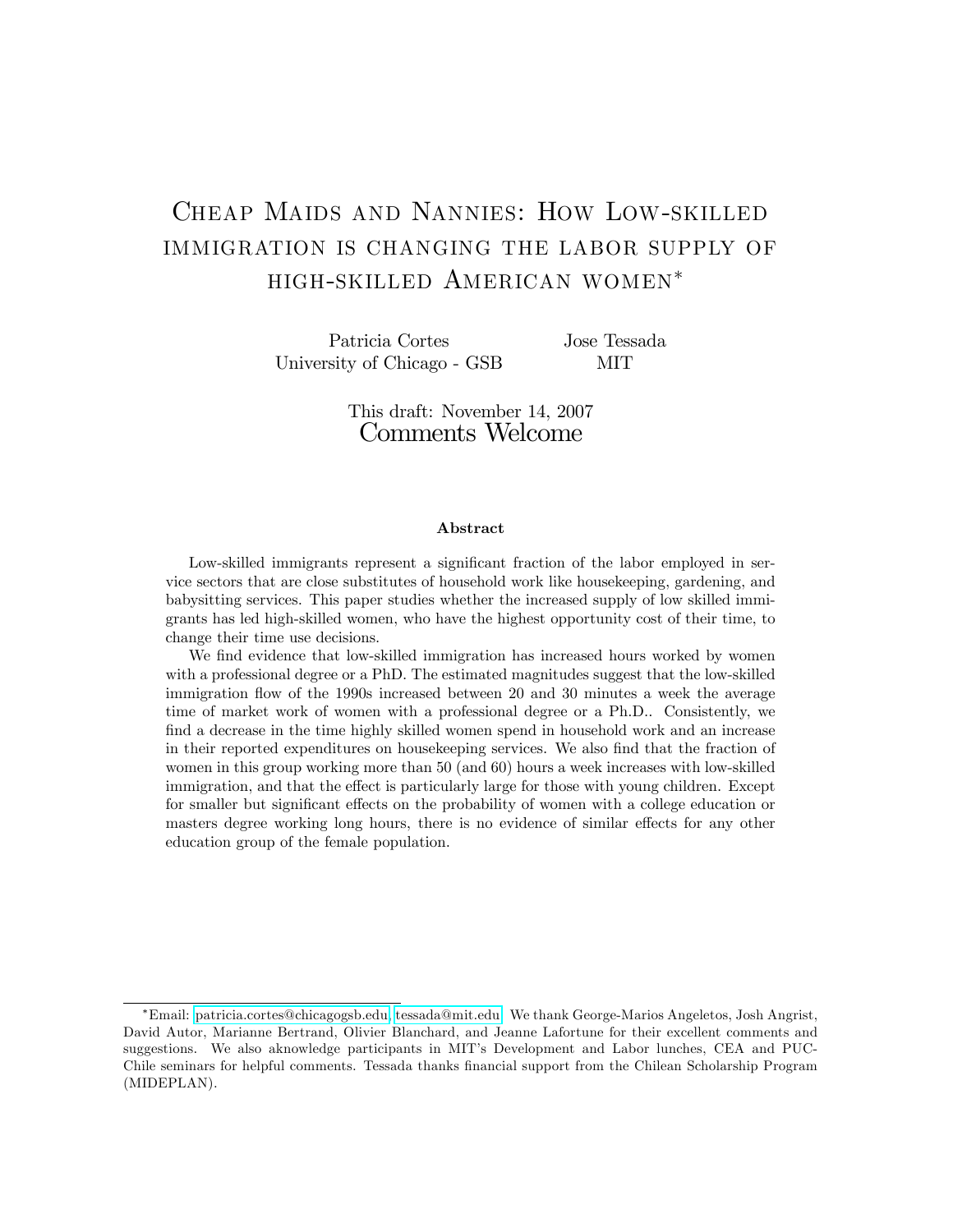## 1 Introduction

Low-skilled immigrants work disproportionately in service sectors that are close substitutes for household production. For example, whereas low-skilled immigrant women represent 1.5 percent of the labor force, they represent more than 22 percent of the workers in private household occupations and 17 percent of the workers in laundry and dry cleaning services. Low-skilled immigrant men account for 23 percent of all gardeners in America although they represent only 2.5 percent of the labor force.<sup>[1](#page-1-0)</sup>

The importance of low-skilled immigrants in certain economic activities has been raised as part of the recent discussion on immigration policies, particularly in the US. For example, in a recent article about immigration reform in the US, The Economist, writing about illegal immigration and the recent regulatory efforts in the US, argues that:

... in the smarter neighborhoods of Los Angeles, white toddlers occasionally shout at each other in Spanish. They learn their Örst words from Mexican nannies who are often working illegally, just like the maids who scrub Angelenos' floors and the gardeners who cut their lawns. ...Californians... depend on immigrants for even such intimate tasks as bringing up their children. (The Economist, "Debate meets") realityî, May 17th, 2007.)

If the recent waves of low-skilled immigration have led to lower prices of services that are substitutes for household production, we should expect natives to substitute their own time invested in the production of household goods with the purchase of the now cheaper services available in the market. Recent evidence suggests that in fact low-skilled immigration has reduced the price of these services; for example, [Cortes](#page-22-0) [\(2006\)](#page-22-0) finds that recent low-skilled immigration has reduced the prices of non-tradable goods and services, including those we are interested in in this paper. The link between immigration and changes in the prices of household services indicates that even without effects on wages, low-skilled immigration has the potential to generate effects on natives' decisions related to time use.<sup>[2](#page-1-1)</sup> Furthermore, these price changes should affect differently the various skill groups of the population; in particular, given that high skilled women have the highest opportunity cost of working at home production, a decrease in the price of housekeeping services is likely to have the largest impact on the labor supply decisions of this group.

Overview. This paper uses cross-city variation in low-skilled immigrant concentration to study how low-skilled immigration has changed the labor supply of American women, particularly of the most skilled. It also explores related outcomes such as time devoted to household

<span id="page-1-1"></span><span id="page-1-0"></span> $1$ Authors' calculations using the 2000 Census.

<sup>&</sup>lt;sup>2</sup>Most, if not all, of the studies that use cross-city variation in immigrant concentration have failed to find economic and statistically significant negative effects of low-skilled immigrants on the wage of the average native high school dropout. Note however, that this is not inconsistent with immigration lowering prices of services that are close substitutes of household production, if as argued by [Cortes](#page-22-0) [\(2006\)](#page-22-0), lower prices are a consequence of lower wages but mostly for low-skilled immigrants, not natives.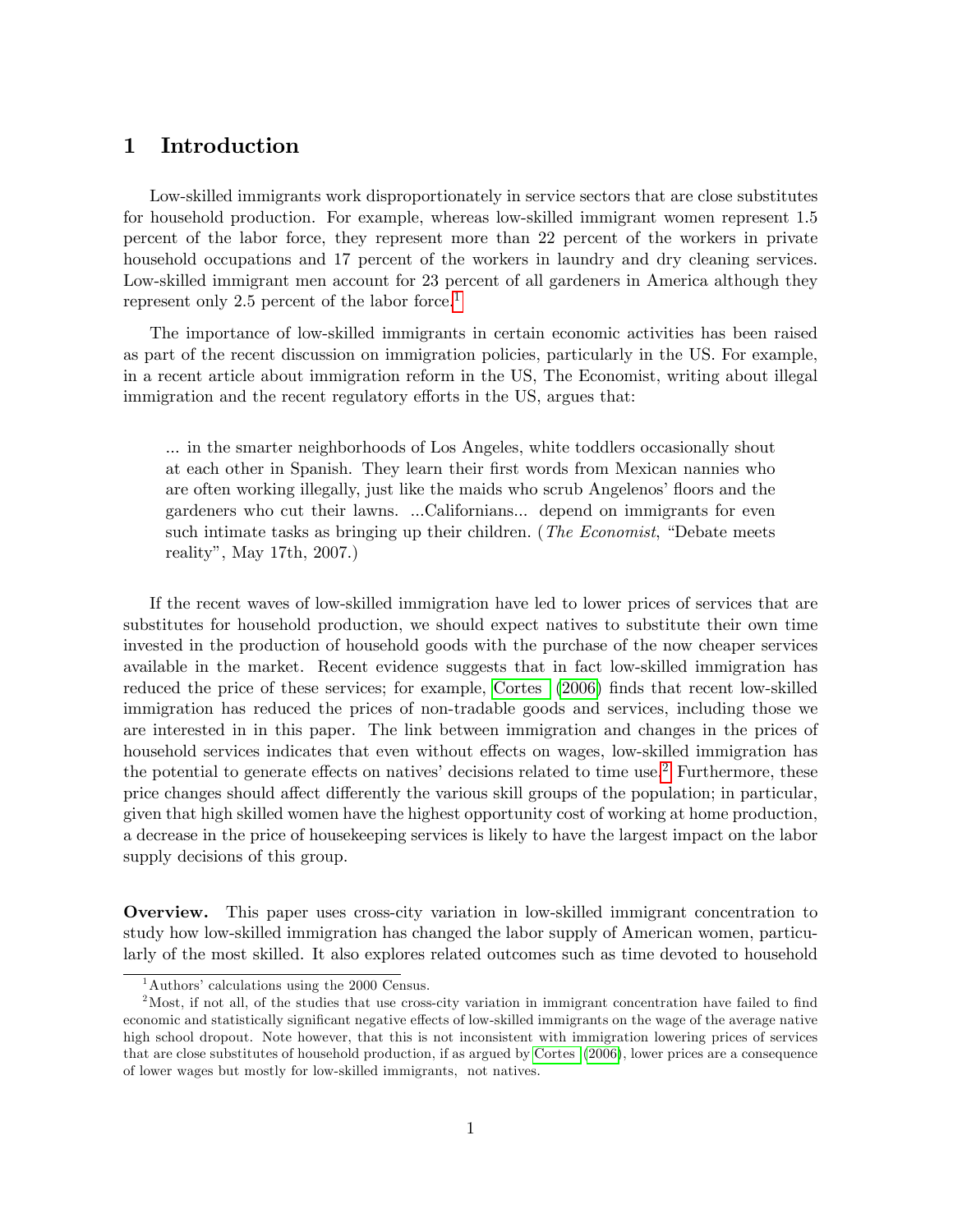work and reported expenditures on house keeping services. To identify a causal effect we instrument for low-skilled immigrant concentration using the historical distribution of immigrants of a country to project the location choices of recent immigrant flows.

Our results suggest that very high-skilled women (those with an MBA, a professional degree or  $Ph.D$ <sup>[3](#page-2-0)</sup> have significantly increased their supply of market work as a consequence of lowskilled immigration. The magnitudes of our estimates suggest that as a result of the low-skilled immigration wave of the 1990s, women from this group increased their time working in the market between 20 and 30 minutes a week. We do not find similar effects for any other education group.

Lawyers, physicians and managers are the main categories represented in the group of women with professional degrees.<sup>[4](#page-2-1)</sup> To have a successful career in one of these fields, workers have to work long hours. We find that low-skilled immigration has helped professional women increase their probability of working more than 50 and 60 hours a week. Within this group, we also find differences according to the demographics of the household, the estimated effect is significantly larger for women with children age 5 or younger.

Our findings with respect to highly skilled women have important implications. On one hand, the results suggest that the availability of flexible house keeping and childcare services at low prices might help female physicians and lawyers, and highly educated women in general, to advance in their careers. Conflicting demands of the profession and of the household have been linked to the relative lack of women in positions of leadership (such as partners in law firms) and in prestigious medical specializations, such as surgery.<sup>[5](#page-2-2)</sup> On the other hand, it provides some evidence against recent theories that highly skilled women are opting out of demanding careers because they value more staying home with their children.<sup>[6](#page-2-3)</sup> Overall, it suggests that not only cultural barriers have stopped highly educated women from a more active involvement in the labor market.

More hours of market work resulting from lower prices of household services should be reflected in less time devoted to household production. Using data from the recently released 2003-04 American Time Use Survey conducted by the Bureau of Labor Statistics and from the 1980 Panel Study of Income Dynamics (PSID), we find that the immigration wave of the 1990s reduced by a city-average of 60 minutes the time very skilled American women spend weekly on household chores.

Finally, as an additional robustness check on our labor supply estimates, we use data from the Consumer Expenditure Survey (CEX) to test if highly educated women have changed their consumption levels of market-provided household services as a consequence of low-skilled im-

<span id="page-2-0"></span><sup>&</sup>lt;sup>3</sup>We excluded from the group of women with a professional degree primary and secondary school teachers, nurses and social workers. We included them in the group of women with a masters degree.

<span id="page-2-2"></span><span id="page-2-1"></span><sup>4</sup> See Appendix 2.

<sup>&</sup>lt;sup>5</sup> "While many women with children negotiate a part-time schedule for family care... they are still less likely to be promoted to partner than women who stay in firms but do not use part time options"... "The expectation that an attorney needs to be available practically 24/7 is huge impediment to a balanced work/family life" (Harrington and Hsi, 2007).

<span id="page-2-3"></span><sup>&</sup>lt;sup>6</sup>The headline for the October 26 2003 edition of the New York Times Magazine was "Why don't more women get to the top? They choose not to."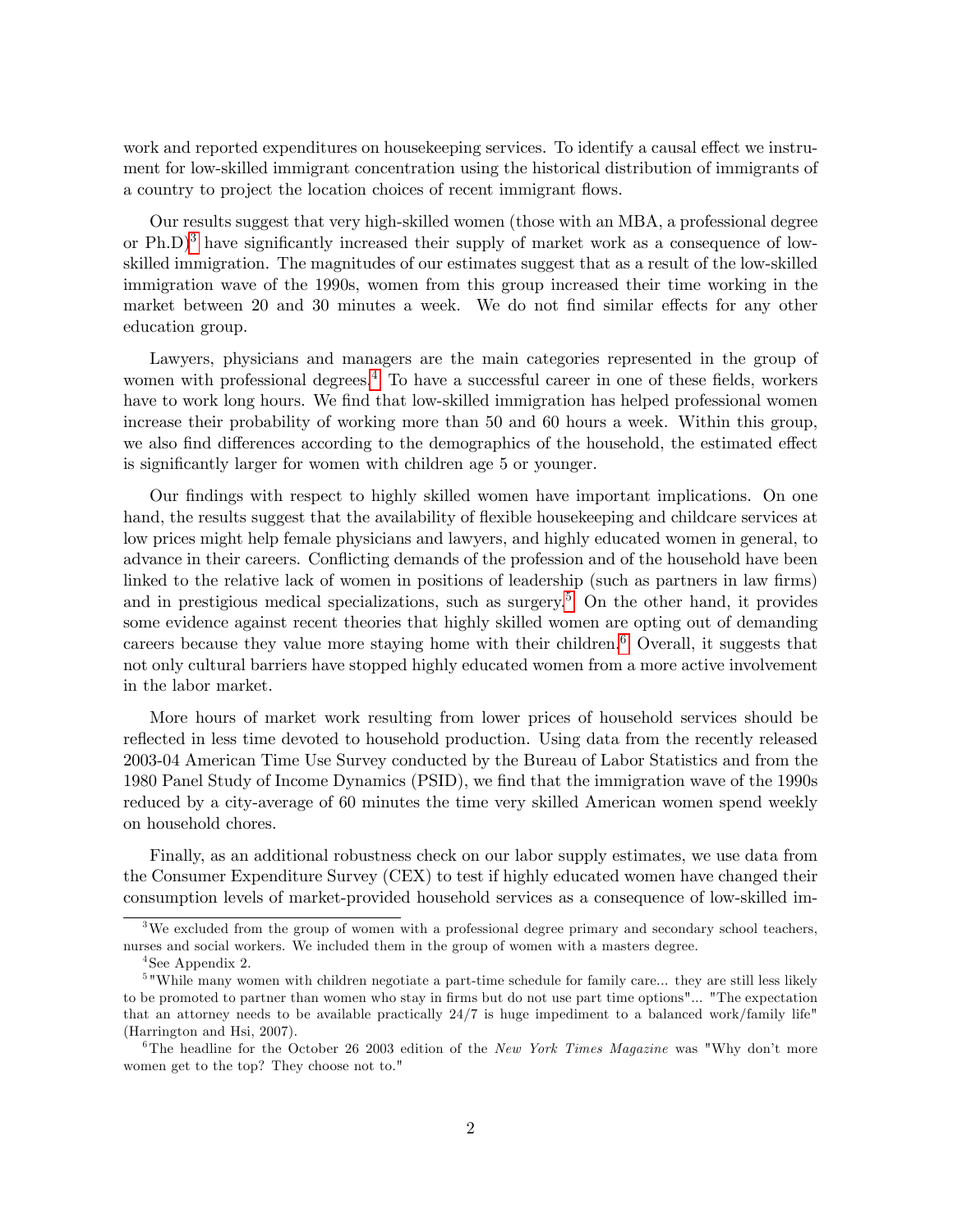migration. Given that expenditures, not units of consumption, are reported in the CEX, the exact sign and magnitudes of our estimates depend on the price elasticity of these services; in the case of dollar expenditures, a unit price elasticity implies we should observe zero effect on the amount spent on these services. We also study in separate regressions if the immigration waves have made households more likely to report any positive expenditure on these services. We find evidence that the immigration flows of the last two decades have increased the expenditures in housekeeping services among households with high educational attainment.

Related Literature. Our paper provides a new perspective on the literature of the labor market effects of low-skilled immigration. We move away from the past focus on the effects on the groups of natives competing directly with immigrants [\(Altonji and Card](#page-22-1) [\(1991\)](#page-22-1), [Borjas et](#page-22-2) [al](#page-22-2) [\(1996\)](#page-22-2), [Borjas](#page-22-3) [\(2003\)](#page-22-3), [Card](#page-22-4) [\(1990\)](#page-22-4), [Card](#page-22-5) [\(2001\)](#page-22-5), [Ottaviano and Peri](#page-23-0) [\(2006\)](#page-23-0)) and explore a potentially important dimension in which low-skilled immigrants affect the average level of native welfare and its distribution: the time-use effects of a decrease in prices of services that are close substitutes for household production.

Ours is not the first paper to study the employment effects of low-skilled immigration; previous papers whose main focus is on wage levels also include regressions of employment levels. There is a great deal of dispersion in the Öndings reported by the various studies. As expected, studies that find no effect on wages also find no effect on employment or labor force participation. In his Mariel Boatlift paper, Card concludes that the 1980 influx of Cubans to Miami had no effects on the employment and unemployment rates of unskilled workers, even for earlier cohorts of Cubans.<sup>[7](#page-3-0)</sup> A similar result is obtained by [Altonji and Card](#page-22-1)  $(1991)$ , who find no significant effect of low-skilled immigrants on the labor force participation and hours worked of low-skilled native groups. On the other hand, [Card](#page-22-5)  $(2001)$  calculates that "the inflow of new immigrants in the 1985-90 period reduced the relative employment rates of natives and earlier immigrants in laborer and low-skilled service occupations by up to 1 percentage point, and by up to 3 percentage points in very high-immigrant cities like Los Angeles or Miami." It is unclear from his results, however, if the displaced workers in these occupations moved out of the labor force, or simply shifted to another occupation. The estimates in [Borjas](#page-22-3) [\(2003\)](#page-22-3) suggest that a 10 percent supply shock (i.e. an immigrant flow that raises the number of workers in an education-experience skill group by 10 percent) reduces by approximately 3.5 percent the fraction of time worked by workers of that skill group (measured as weeks worked divided by 52 in the sample of all persons, including nonworkers). The effect is significantly smaller and not statistically significant when the sample is limited to high school dropouts.

Our paper is also related to the literature on female labor supply and child care provision and prices. [Gelbach](#page-22-6)  $(2002)$  estimates the effect of public school enrollment for five-yearold children on measures of maternal labor supply using as an instrument for enrollment the quarter of birth of the child. His main results suggest that public pre-school enrollment of a child has a strong effect on the labor supply of the mother, especially on single women whose youngest child is Öve years old, and on all married women with a Öve-year-old child. Strong effects of the availability/price of child care on labor supply are also found by [Baker et al](#page-22-7) [\(2005\)](#page-22-7), who study the introduction of universal, highly subsidized childcare in Quebec in the

<span id="page-3-0"></span> $7$ See [Card](#page-22-4) [\(1990\)](#page-22-4).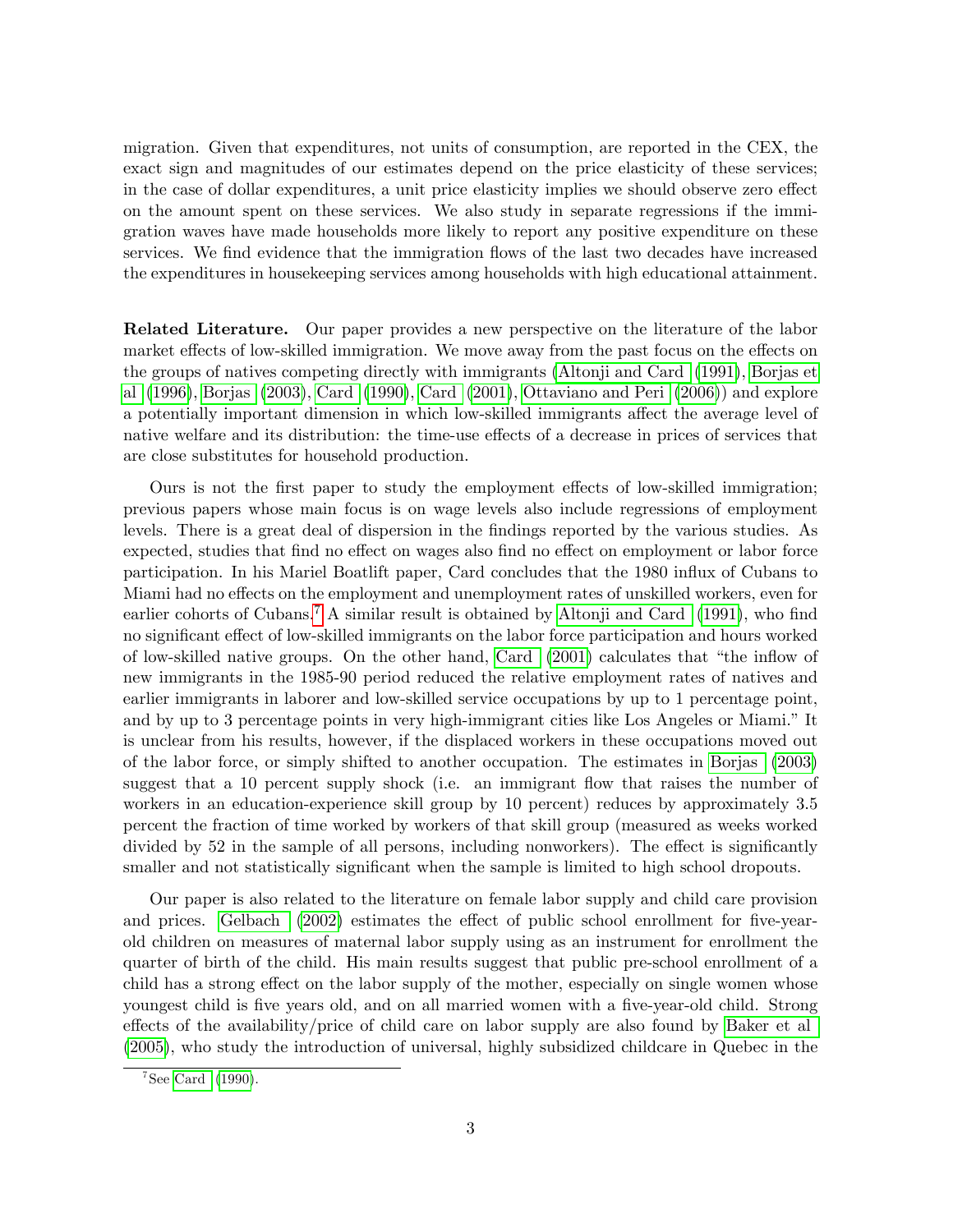late 1990s. The authors estimate difference-in-differences models comparing the outcomes in Quebec and the rest of Canada around the time of this reform. Using additional information on family and child outcomes they also find that the provision of this subsidy has been associated with worse outcomes for the children. Our paper differs from these papers in the experimental set-up: the magnitude of the variation in prices generated by immigrants is of a different order of magnitude than the ones considered in the two studies mentioned above. We also consider the effect of changes in prices in services other than childcare, which might also affect women with no children.

Layout. The rest of the paper is organized as follows. The next section presents a theoretical framework for the time allocation/household work problem. Section [3](#page-10-0) describes the data and the descriptive statistics. Section [4](#page-12-0) presents the empirical strategy. Then we discuss the main results in section [5,](#page-16-0) and in section [6](#page-20-0) we present the conclusions.

## <span id="page-4-2"></span>2 Theoretical Framework

#### 2.1 A Simple Time Use Model

The model follows the household production-time use model developed in [Gronau](#page-22-8) [\(1977\)](#page-22-8).

Consider an agent with preferences given by

<span id="page-4-1"></span>
$$
U(x, z) = u(x) + v(z)
$$
\n<sup>(1)</sup>

where x is the consumption of goods and services and z is leisure time. Assume  $u(\cdot)$  and  $v(\cdot)$ are strictly concave, strictly increasing in their arguments. Also,  $u(\cdot)$  satisfy Inada conditions at 0 and  $v(\cdot)$  satisfies Inada conditions at 1 and 0. We introduce household production as in [Gronau](#page-22-8)  $(1977)$ , i.e. assuming that x can be purchased in the market or produced at home using time, h, according to a *household production function*  $f(h)$ , and that the agent is indifferent between them. We assume  $f(\cdot)$  is strictly increasing and concave, and  $\lim_{h\downarrow 0} f'(h) = \infty$ . Denoting by  $x_m$  market purchases, the following equation gives us total consumption of goods and services as the sum of market and home produced goods:

<span id="page-4-0"></span>
$$
x = x_m + f(h). \tag{2}
$$

Equation [\(2\)](#page-4-0) assumes that services purchased in the market and the services produced by the agent in the household are perfect substitutes. Notice, however, that the concavity of the household production function  $f(\cdot)$  implies that substitution is less than perfect between household time and market services. Moreover, the assumption of Inada conditions for the production function  $f(\cdot)$  is sufficient to guarantee that the agent will always spend a strictly positive amount of time in household work. In other words, the agent will never, at any price, buy all of her childcare or housekeeping on the market.

The (endogenous) budget constraint is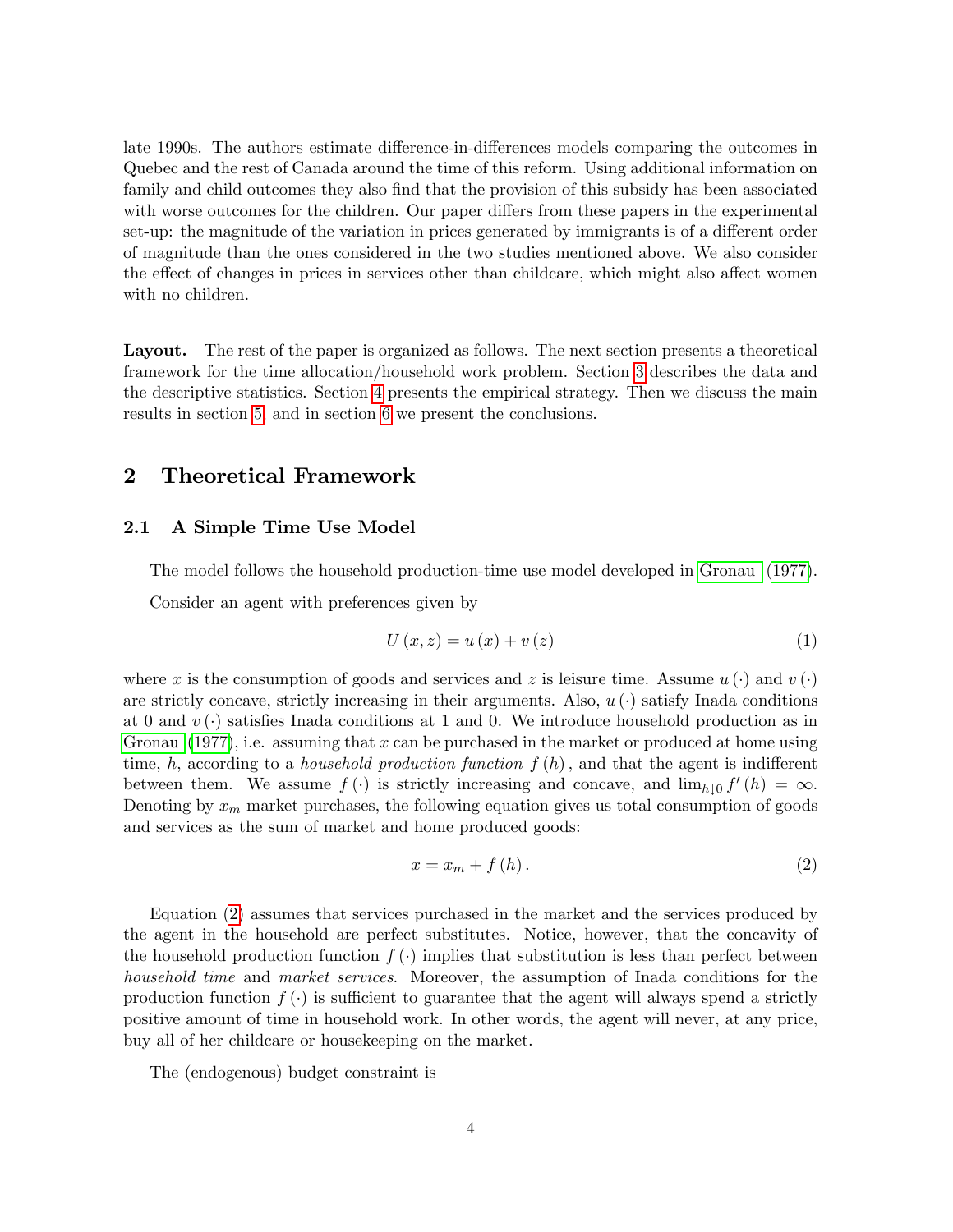<span id="page-5-1"></span>
$$
I + wl = px_m,\tag{3}
$$

where I is non labor income (measured in "dollars"), I is hours of market work, and p is the price of market goods. The agent also faces the time constraint:

<span id="page-5-2"></span>
$$
1 = l + z + h,\tag{4}
$$

with total time normalized to be  $1<sup>8</sup>$  $1<sup>8</sup>$  $1<sup>8</sup>$ 

The agent maximizes [\(1\)](#page-4-1) subject to  $(2)$ ,  $(3)$  and  $(4)$ , plus nonnegativity constraints on h, and  $l$ . We use [\(4\)](#page-5-2) to eliminate leisure from the optimization problem. Note that the properties of  $f(\cdot)$  guarantee that h cannot be 0, thus the agent's problem is

<span id="page-5-4"></span>
$$
\max_{x_m, h, l} \qquad u(x_m + f(h)) + v(1 - l - h).
$$
  
\n
$$
[ \lambda ] \qquad I + wl = px_m
$$
  
\n
$$
[ \eta ] \qquad l \ge 0
$$
 (P)

We can see that the change in the price of the market services,  $p$ , will have an effect on the real value of labor and non-labor income, in order to separate these effects we will first look at the problem with no non-labor income  $(I = 0)$ , and then will see how results change when we lift this assumption.

#### 2.1.1 Household Production and Labor Supply with  $I = 0$

In this case we can write the optimization problem as

$$
\max_{h,l} \qquad \widetilde{U} = u\left(\frac{w}{p}l + f\left(h\right)\right) + v\left(1 - l - h\right). \tag{P1}
$$
\n
$$
[\eta] \qquad \qquad l \ge 0
$$

<span id="page-5-5"></span>**Lemma 1** In the agent's optimization problem [P1,](#page-5-4) there exists  $\omega$  such that if

- $\bullet \frac{w}{p} > \omega$ , the agent participates in the labor market  $(l > 0)$ , and household work, h, is such that  $f'(h) = \frac{w}{p}$ ;
- $\frac{w}{p} \leq \omega$ , the agent does not participate in the labor market  $(l = 0)$ , and household work, h, is given by the solution to

$$
\max_{h} u(f(h)) + v(1-h), \tag{P1'}
$$

<span id="page-5-0"></span> $8 \text{Using } (4)$  $8 \text{Using } (4)$  to eliminate j from [\(3\)](#page-5-1) we obtain

$$
\underbrace{R+w}_{\text{full income}} = px_m + w(h+l),
$$

where the left hand side corresponds to *full income* in this set-up, see [Becker](#page-22-9) [\(1965\)](#page-22-9).

<span id="page-5-3"></span><sup>&</sup>lt;sup>9</sup>The restriction that  $x_m \ge R/p$  is redundant after we impose strict equality of the budget constraint and nonegativity of the labor supply.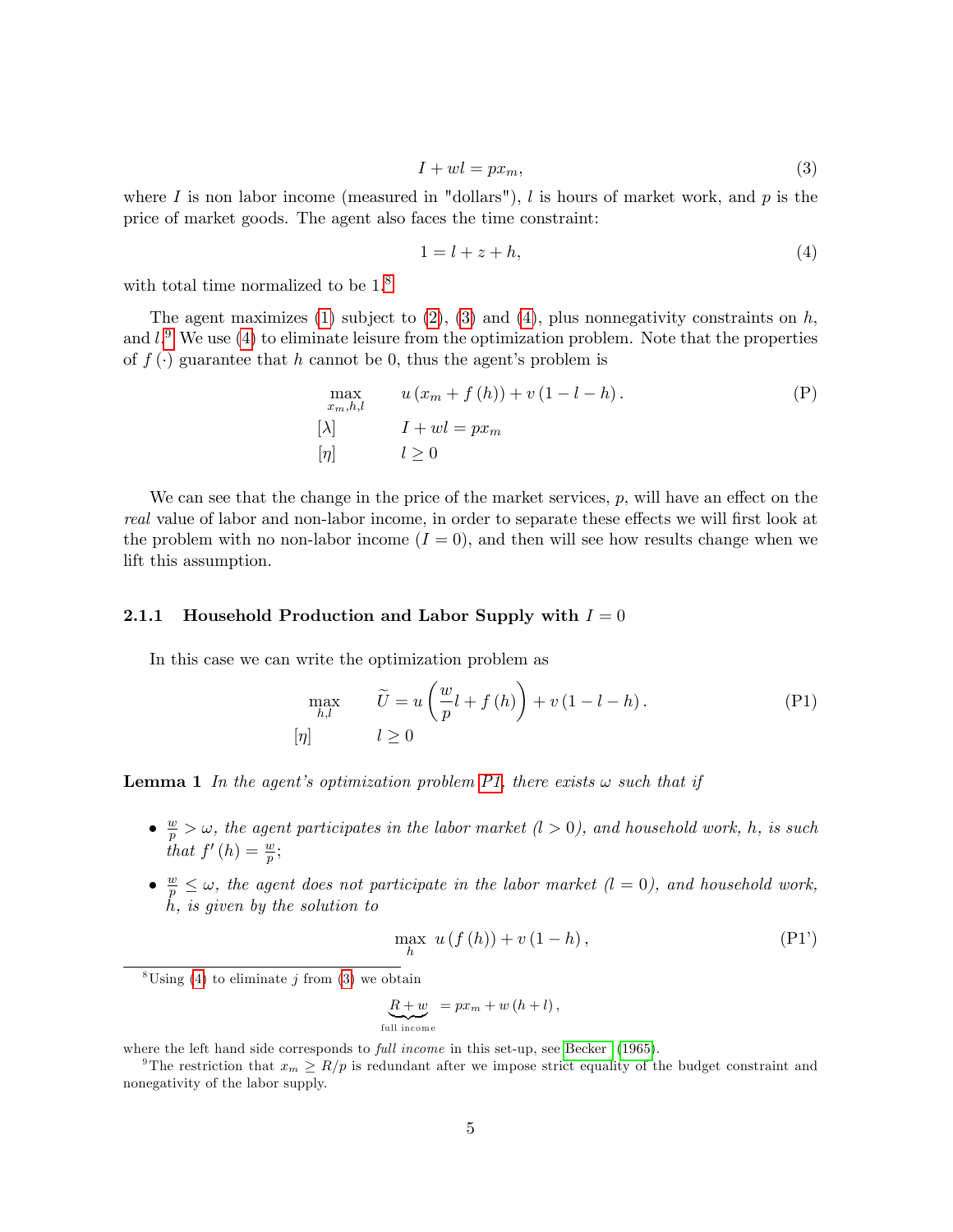or equivalently

$$
f'(h) = \frac{v'(1-h)}{u'(f(h))}.
$$
\n
$$
(5)
$$

The results in the previous lemma indicate that agents with a higher wage should be more likely to participate in the labor force, all else equal. Notice also that the solution when not participating in the labor force is independent of w and  $p$ . The effects of a fall in the price of market services are stated in the next lemma.

**Effect of a Reduction in**  $p$  Our main motivation is that low-skilled immigration drives down the price of the services that are close substitutes of the time spent at home in productive activities. We look at two sets of results, first, the comparative statics of labor supply, market purchases of services and time spent at home on household production. Second, the effects on labor force participation.

<span id="page-6-1"></span>**Lemma 2** In the case when  $I = 0$  and  $w/p > \omega$ , the effects of a fall in p are

• household work, h, decreases, i.e.

$$
\frac{\partial h}{\partial p} = -\frac{w}{p^2 f''(\cdot)} > 0,
$$
\n(6)

• consumption of market services,  $x_m$ , goes up,

$$
\frac{\partial x_m}{\partial p} = -\frac{\frac{w}{p^2} \left( l v'' \left( \cdot \right) - \frac{f'(\cdot)}{f''(\cdot)} \Omega \right)}{\Pi} < 0,\tag{7}
$$

• and, labor supply, l, may increase or decrease,

<span id="page-6-0"></span>
$$
\frac{\partial l}{\partial p} = -\frac{\partial h}{\partial p} \frac{\Omega}{\Pi} + \frac{1}{\Pi} \left[ \frac{w}{p^2} l f'(\cdot) u''(\cdot) \right]
$$
(8)

where

$$
\Omega = f''(\cdot) u'(\cdot) + f'(\cdot)^2 u''(\cdot) + v''(\cdot) = \frac{\partial U}{\partial h} < 0,
$$

and

$$
\Pi = v''(\cdot) + \left(\frac{w}{p}\right)^2 u''(\cdot) = \frac{\partial \widetilde{U}}{\partial l} < 0.
$$

• As the variable that matters is  $w/p$ , the comparative statics with respect to w have exactly the reverse signs.

When  $w/p \leq \omega$ ,  $l = x_m = 0$  and h is independent of w and p.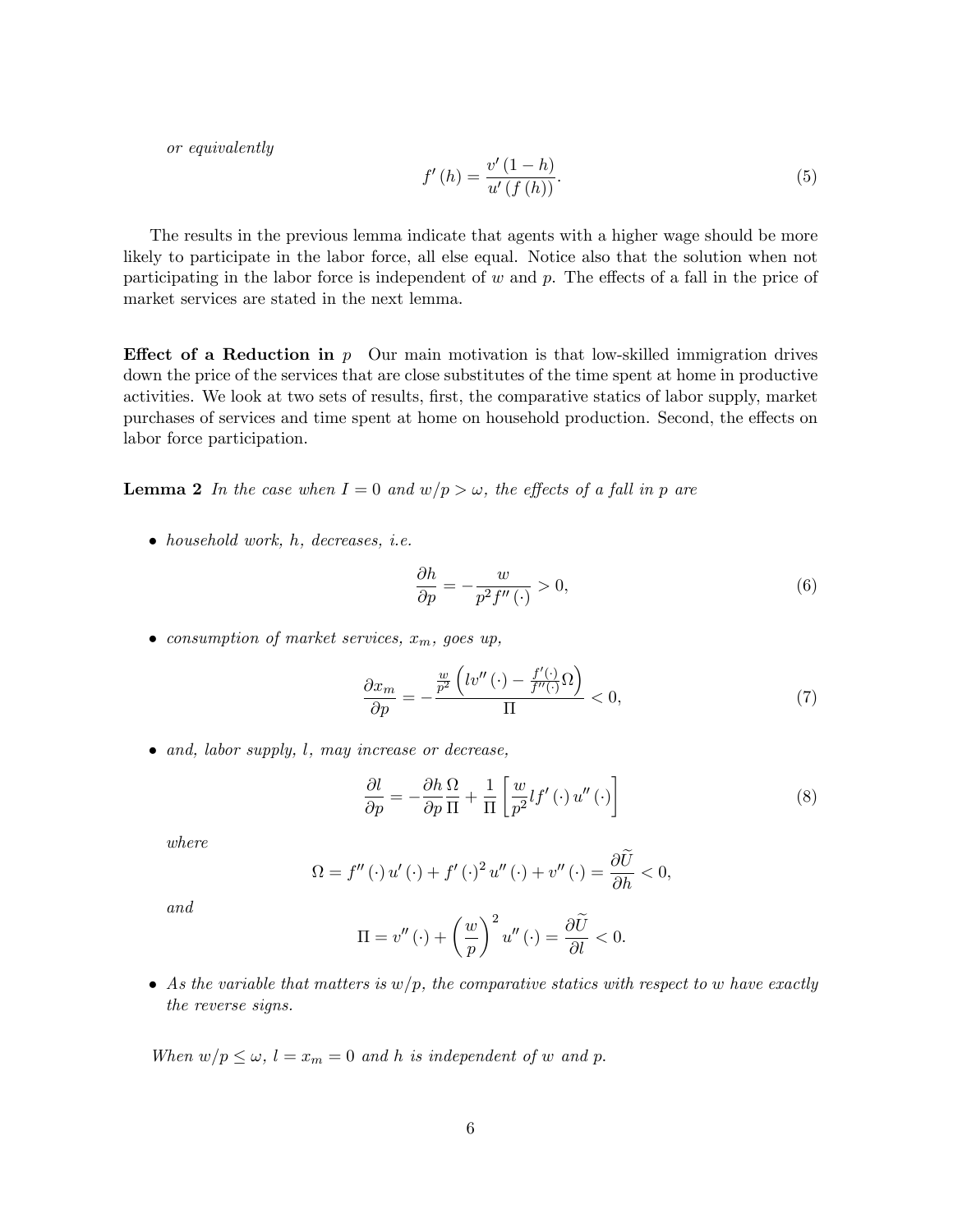The first two results in these lemma are simple. A fall in  $p$  makes market work relatively more attractive as the real wage increases: agent substitutes away from her own time and towards market purchases. In the case of market purchases there are two effects that work in the same way: holding constant  $x$ , market provided services are cheaper and hence *production* shifts towards them (a pure substitution effect), but also  $x$  is now cheaper and hence total demand for x increases (a scale effect).<sup>[10](#page-7-0)</sup> In the case of labor supply, there is one more effect at play, captured in the terms inside the bracket on the right hand side of equation [\(8\)](#page-6-0), and it corresponds to a *valuation* effect: total labor income,  $wl$ , is now equivalent to more units of market services.

We now want to look at the effects of  $p$  on labor force participation. The last result in Lemma [2](#page-6-1) states that when the agent does not participate in the market, her household production decision is independent of  $p$ . On the other side, if participating in the labor market, the hours work at home are decreasing in  $p$ . This implies that at some point, a decrease in  $p$ will make these two values of  $h$  coincide, and the agent will become a participant in the labor market. These result is then just a simple corollary from Lemma [2,](#page-6-1) and it is stated next.

**Corollary 1** For a given  $w, \exists \hat{p} = w/\omega$  such that iff  $p < \hat{p}$ , the agent participates in the labor market.

#### 2.1.2 The Model with Non-labor Income

We now incorporate  $I$  into the budget constraint of the agent. This extra term will bring in another effect, as reductions in p will also generate real income effects through I. We can now write problem [\(P\)](#page-5-4) as

<span id="page-7-1"></span>
$$
\max_{h,l} \qquad \widetilde{U} = u\left(\frac{w}{p}l + \frac{I}{p} + f\left(h\right)\right) + v\left(1 - l - h\right). \tag{P2}
$$
\n
$$
[\eta] \qquad l \ge 0
$$

The solution to this problem is qualitatively similar to the case with no non-labor income. There are two cases depending on whether the agent participates in the labor market. Unlike the previous case, now it is not just  $w/p$  what matters for labor supply, because the real value of non-labor income,  $I/p$ , also plays a role (and does it too in the case where the agent does not participate).

Points  $X_A$  and  $H_A$  in Figure [1](#page-8-0) corresponds to the case when the agent does participate in the labor market. In this case, we see her spend  $h_A$  units of time in household production,  $z_A$  units in leisure, and  $(1 - h_A - z_A)$  in market work. Point  $H_A$  is the point where the production function  $f(\cdot)$  has a slope equal to  $w/p$ ; the straight black line is the corresponding budget constraint, and at point  $X_A$  the indifference curve is tangent to the budget constraint. Notice also that at the point where an indifference curve is tangent to the household production function the slope  $f'(\cdot)$  would be lower than  $w/p$ .

<span id="page-7-0"></span> $10$ Notice that our assumptions about preferences and time allocation lead to the result that the scale effect does not affect the household production decision at the margin.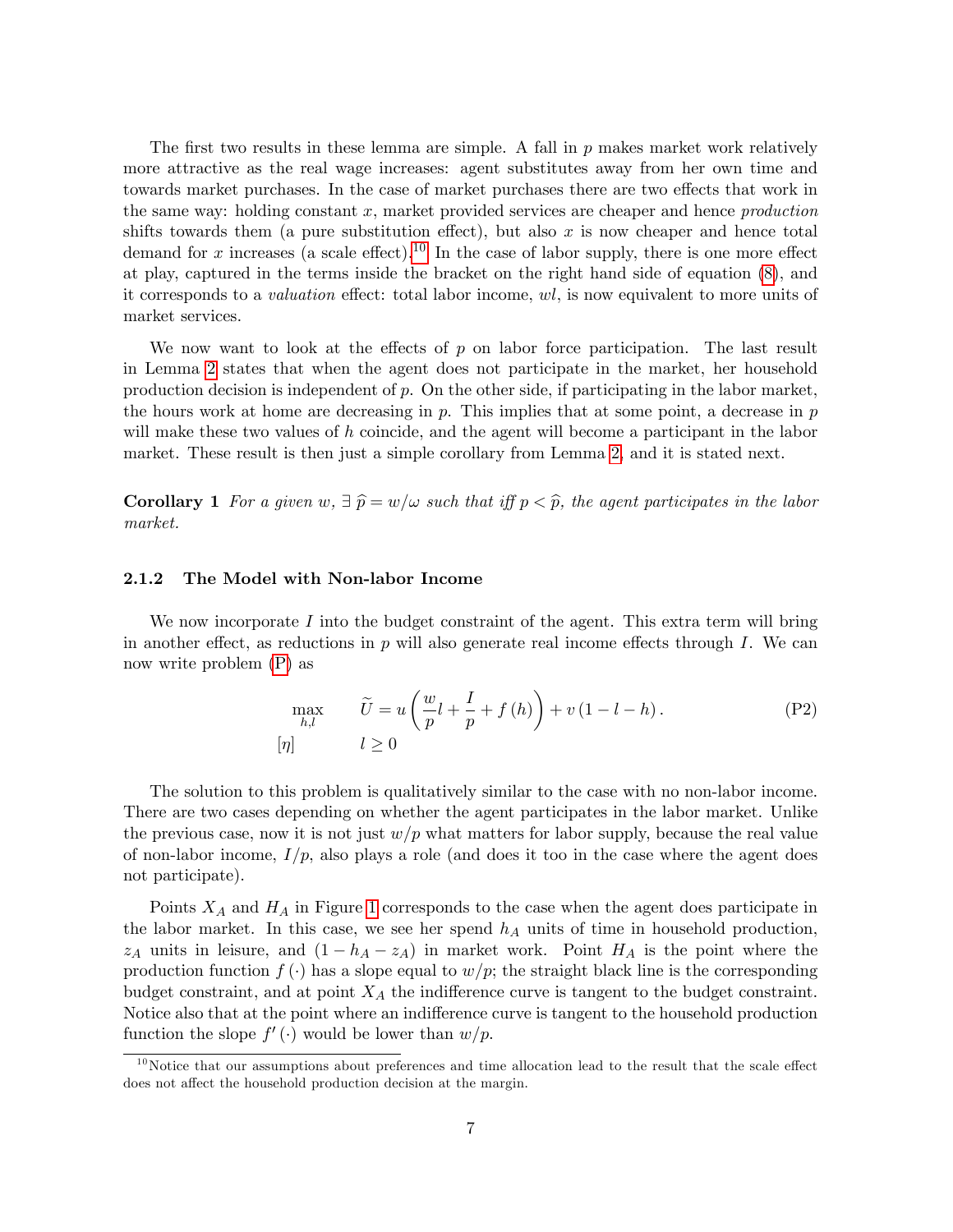

<span id="page-8-0"></span>Figure 1: Household Production and Labor Supply with  $I > 0$ .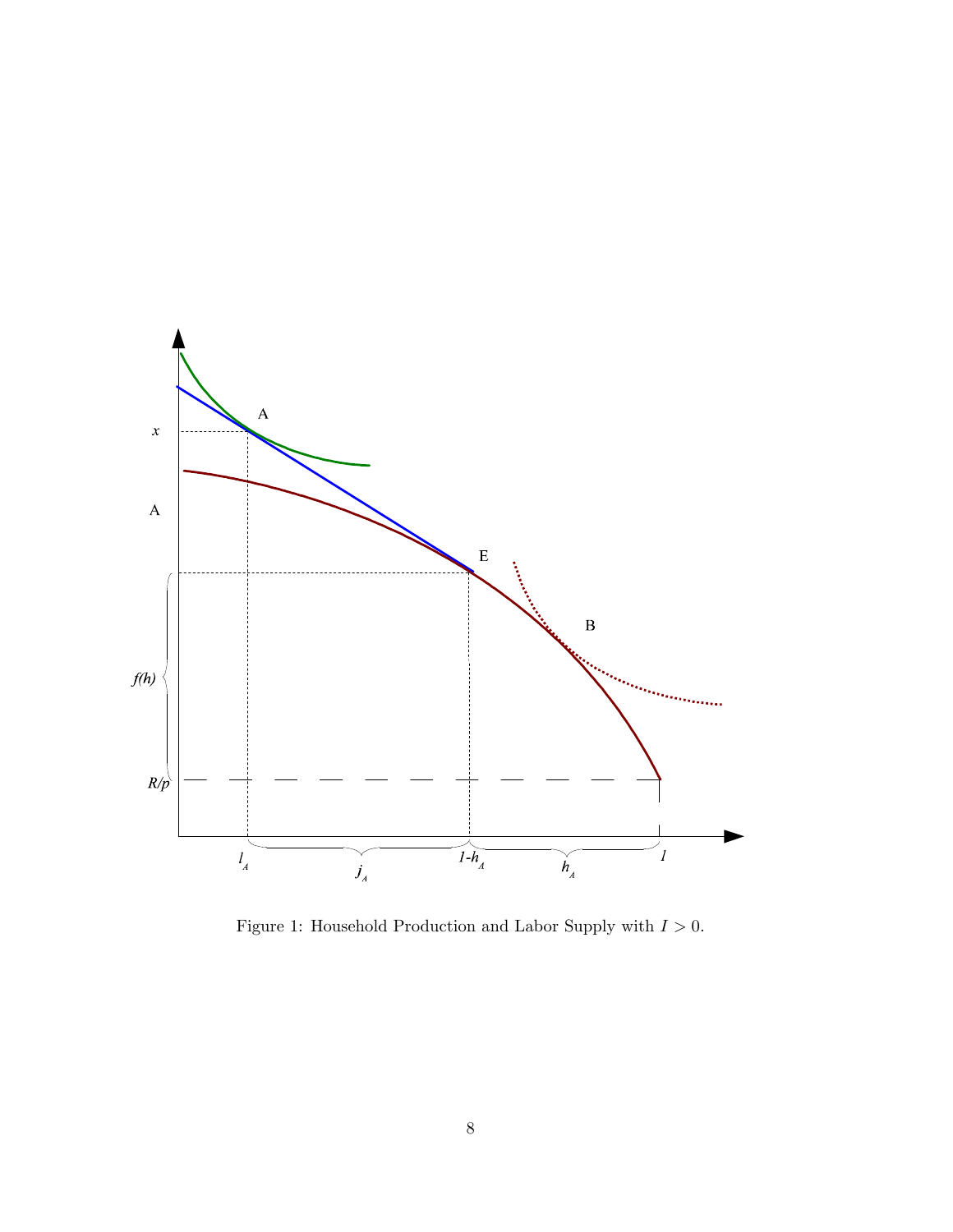**Effect of a Reduction in** p The positive non-labor income adds another channel to the effects of the reduction in p. However, not all the results stated before for the case of  $I = 0$  will change. The optimality condition for  $h$  and the comparative statics are the same in the case when the agent participates in the labor market. But, now h is not independent of  $p$  when the agent does not participate, it corresponds to the solution to

$$
\max_{h} u\left(\frac{I}{p} + f\left(h\right)\right) + v\left(1 - h\right),\
$$

and the price of the market services affect the decision of the agent through the valuation effect on  $I.^{11}$  $I.^{11}$  $I.^{11}$ 

Finally, unlike the previous case, the effect of a fall in  $p$  on labor force participation is ambiguous. The extra effect coming from the increase in the real value of  $I$  changes the characteristics of the problem. Consider a fall in  $p$ , like the one represented blue lines in figure [1.](#page-8-0) The curved blue line that is discontinuous at  $z = 1$  corresponds to a vertical shift in the production frontier described by  $f(\cdot)$ ; this shift reflects the fact that I is not equivalent to more units of  $x_m$ . The dashed blue line corresponds to the budget constraint. Notice that in this case, point  $B$  is not feasible, as it would imply a negative labor supply, hence the agent choose to become inactive. Two elements play a role here: Örst, that immigration generates a significant effect on the *total* price of market services (and goods), as summarized by p, and second, that the income elasticity of leisure is sufficiently high, so that most of the income effect translates into an increased demand for leisure.

#### 2.2 Other Effects

In order to keep the model simple we have abstracted from two other elements that we will exploit later in our empirical strategy. We briefly indicate here how and why we expect them to affect the time-use decisions.

Consider first the case of demographic composition of the household. Until now we looked at the problem as that of a single agent, but there are two relevant details about the household composition. First, the spouse's income/labor supply decision, in particular, we will try to capture part of this effect using a dummy variable for the education level of the husband in some of our regressions. Second, if there are children at home, then the parents will probably face the need to spend time with them or to be able to find a person to care for them while they work. In their case, there is a higher need for market services, and thus, they should be more sensitive to the price and availability of these services in the market. Hence, we expect the effect of low-skilled immigration on female labor supply to be stronger in the case of women with children at home.<sup>[12](#page-9-1)</sup>

$$
\frac{\partial h}{\partial p} = \frac{f'(\cdot) u''(\cdot) \frac{1}{p^2}}{f''(\cdot) u'(\cdot) + f'(\cdot)^2 u''(\cdot) + v''(\cdot)} > 0.
$$

<span id="page-9-0"></span><sup>&</sup>lt;sup>11</sup>We can show that in this case the effect of a fall in p on the time spent working at home when the agent does not participate in the labor market is negative, i.e.

<span id="page-9-1"></span> $12$ Notice though that public schools play a similar role in this case, as they provide childcare services by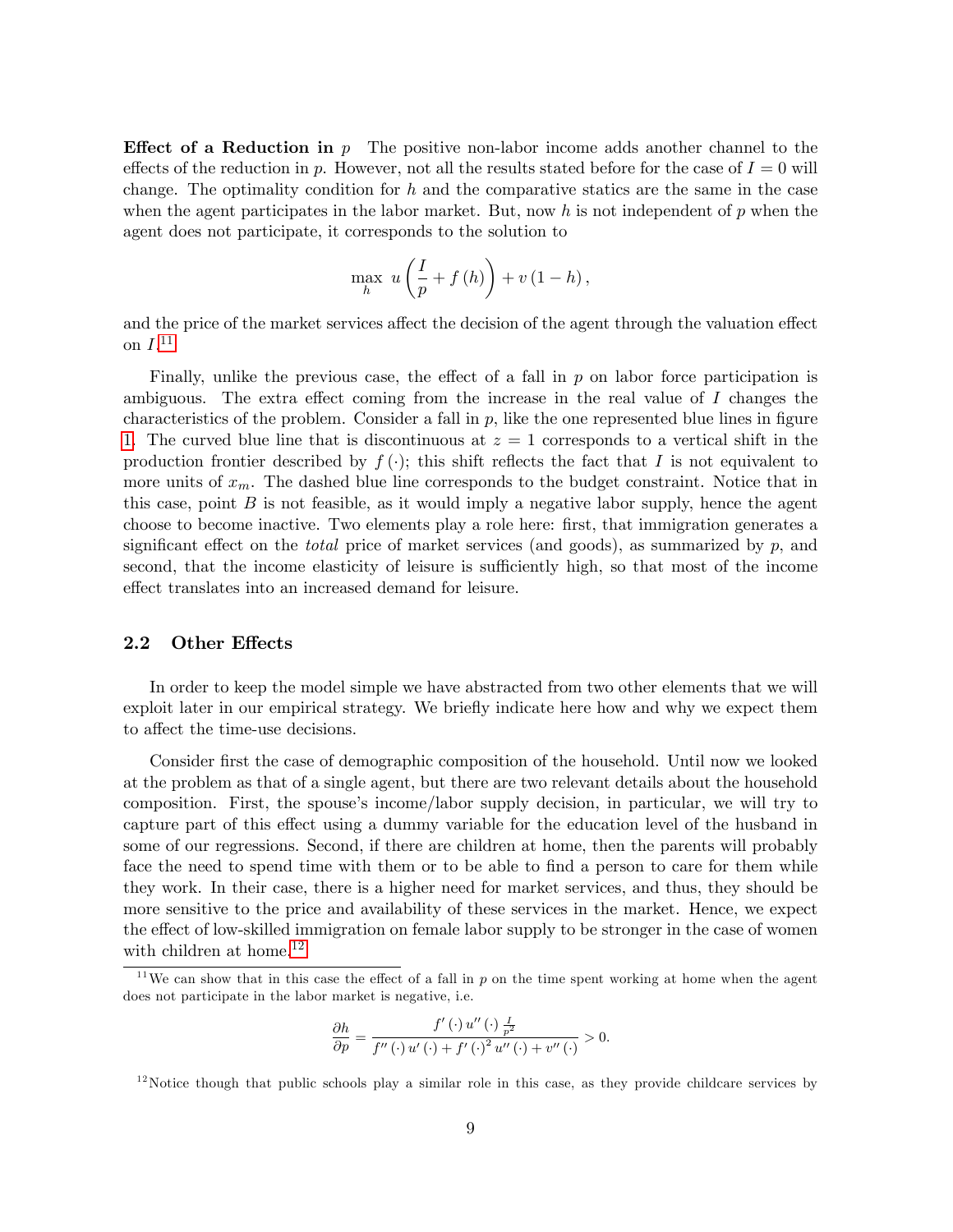We also consider the effect of professional choices. As we explain in the introduction, some careers require tough time commitments, with a lot of hours of work and flexibility to deal with high workloads. Most of them also come together with higher wages than in more "flexible" or "family friendly" occupations. Taking a job that requires longer hours at a higher wage generates two effects: with less time available for household work and leisure the agent has a higher marginal value of sacrificing leisure for household production, but also gives more resources to pay for market services. Lower p then makes the choice of taking the time consuming job less burdensome, as it is cheaper to acquire the goods and services from the market, and it also increases its real wage. Given this logic, we explore whether women with professional titles or working on activities that demand long hours of work have changed their labor supply as a result of the recent waves of low-skilled immigration.

## <span id="page-10-0"></span>3 Data and Descriptive Statistics

Immigration Data. This paper uses the 1980, 1990, and 2000 Public Use Microdata Samples (PUMS) of the Decennial Census to measure the concentration of low-skilled immigrants among cities and industries. Low-skilled workers are defined as those who have not completed high school. An immigrant is defined as someone who reports being a naturalized citizen or not being a citizen. We restrict the sample to people age 16-64 who report being in the labor force.

Table 1 shows the evolution of the share of low-skilled immigrants in the labor force for the 25 largest cities in the US. As observed there is large variation in immigrant concentration both across cities and through time. Table 2 presents the 15 industries with the highest share of low-skilled immigrants, low-skilled female immigrants, and low-skilled male immigrants in the year 2000. With the exception of agriculture and textiles, almost all other industries fall into the category of services that are close substitutes to household production: landscaping, housekeeping, laundry and dry cleaning, car wash and shoe repair (the Census does not include babysitting as a separate industry). The low-skilled immigrant concentration in these services is very large. For example, whereas low-skilled immigrant women represented 1.9 percent of the total labor force in the year 2000, they represented more than 25 percent of the workers in private household occupations and 12 percent of the workers in laundry and dry cleaning services. Similarly, the immigrant menís shares in gardening and in shoe repair services were 9 and 6 times larger, respectively, than their share in the total labor force.

**Market Work Data.** We also use the Census to quantify hours worked and labor force participation. As Table 3 shows, labor force participation and the number of hours worked a week increase systematically with the education level of the woman. Women with a graduate degree, a college degree, and some college present a significant increase in their labor force participation between  $1980$  and  $1990<sup>13</sup>$  $1990<sup>13</sup>$  $1990<sup>13</sup>$  During the last decade, participation of all education

keeping children at school during (part of) the day, see [Gelbach](#page-22-6) [\(2002\)](#page-22-6) for a study that exploits this fact to study the labor supply effects of childcare availability.

<span id="page-10-1"></span><sup>&</sup>lt;sup>13</sup>Note that the characteristics of the educational groups are likely to change significantly over time because of composition issues. For example, whereas in 1980 only 7 percent of wives in the sample had a college degree,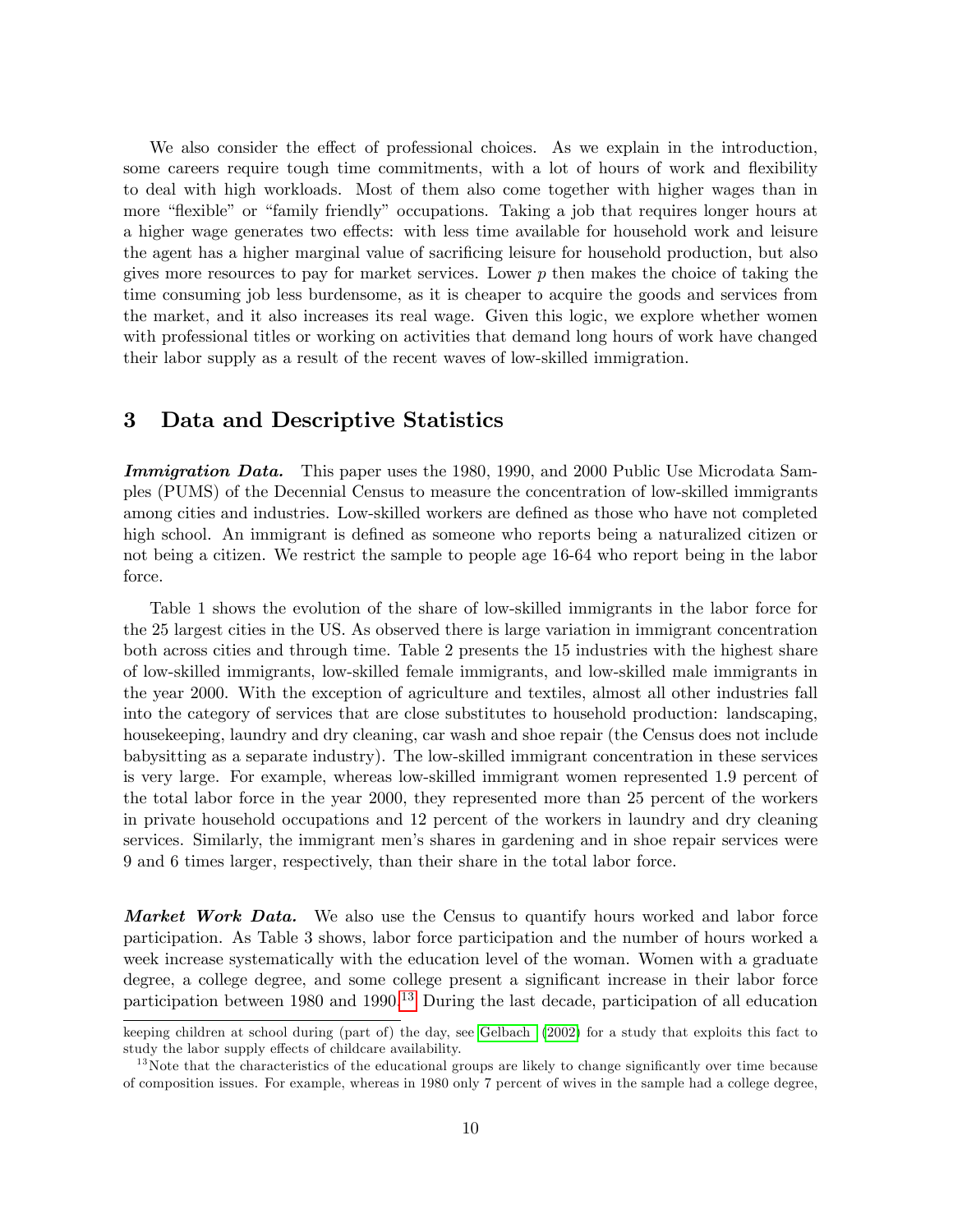groups has stabilized, and if anything it has gone down. We also observe that the group of women with a graduate degree is the only one that experienced an increase in the probability of being married. The increase in marriage rates is particularly acute for women with professional degrees and Ph.D.'s.

Table 3 also includes the share of women with a professional degree or Ph.D. that reports working at least 50 or 60 hours a week. Close to a third of professional women reported working 50 hours or more a week in 2000, a double-fold increase from 1980, and at least two time as large as the share for women from any other group. Highly educated women are also at least three times as likely, compared to any other educational group, to work 60 hours or more a week.

**Household Work Data.** We combine information from the 2003-2005 ATUS and the 1980 PSID to measure the effect of low-skilled immigration on time devoted to household work.

Since 2003, the BLS has been running the ATUS, a monthly survey, whose sample is drawn from  $CPS - two$  months after households complete their eight CPS interviews. An eligible person from each household is randomly selected to participate, and there are no substitutions. The week of the month and the day of the week on which the survey is conducted is randomly assigned; weekends are oversampled, they represent 50 percent of the sample. The overall response rate is 58 percent and the aggregated sample for 2003 and 2004 consists of approximately 38 000 observations.

Until the ATUS, only scattered time-use surveys were available for the US-all of them with too few observations to provide reliable information about city-averages of time allocation. Though not a time-use survey, the PSID included between 1970 and 1986 a question about average hours a week spent by the wife and head of household on household chores. We construct a similar variable using the ATUS data. Specifically, we aggregate daily time spent on food preparation, food cleanup, cleaning house, clothes care, car repair, plant care, animal care, shopping for food and shopping for clothes/HH items, multiply this aggregate by 7 and divide it by 60. Any difference in the definition of household work we hope to capture using decade dummies.

For both surveys, our sample consists of women ages 21-64 that have completed the survey. Table 4 presents the descriptive statistics of our time use data. In both years, time spent on household chores decreases as the education of the woman increases, and labor force participation increases with education. The data suggests that time devoted to household work has decreased significantly for all groups of women, and hours worked in the market (conditional on working) have been stable. Although the changes across years might be partially due to differences in the surveys, the fact that hours of household work have not changed much for men (and have actually increased for highly educated men) suggests that a reduction in household work for women has taken place, and that a big part of it might be explained by the increased participation of women in the labor force.<sup>[14](#page-11-0)</sup> Note that PSID's and ATUS's statistics on labor

by 2000 this number has increased to 17 percent.

<span id="page-11-0"></span> $14$ The discussion on composition issues of the market work data also applies for the descriptive statistics presented in Table 4.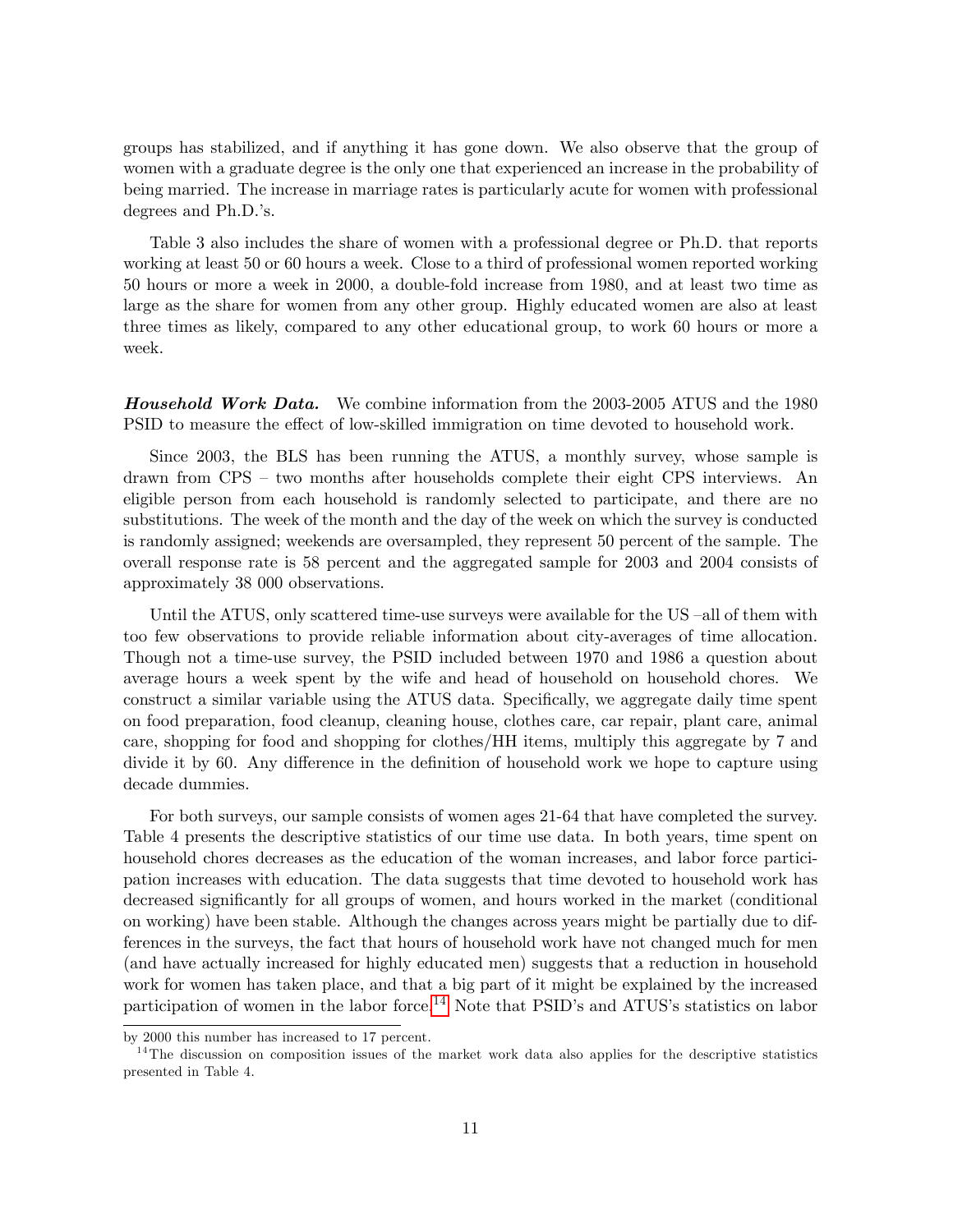force participation of women and usual hours worked are not very different from the Census.

**Consumption Data.** We use CEX data to construct two measures of consumption of market supplied household services. First, in order to capture the extensive margin, we consider a dummy variable for positive reported expenditures in household services. Second, we also consider the amount spent on each of these services, a measure we identify as capturing mostly the intensive margin and that allows us to have an estimate of the elasticity of demand.<sup>[15](#page-12-1)</sup> As observed in Table 5, both the probability of consuming household services and the amount spent on them increase significantly with the education level of the wife / female head of the household. Expenditures on household services differ by the education of the main adult female in the household (either the head's wife or the head herself). Whereas only 3 percent of households where such a female has at most a high school degree reported positive expenditures on this category, that fraction rises to 3, 8, 15 and 22 percent when considering females with respectively at most a high school degree, some college, a college degree, or a graduate degree. The last group was also the only one to experience a systematic increase in the probability of reporting positive expenditures across the three decades.

## <span id="page-12-0"></span>4 Empirical Strategy and Estimation

#### 4.1 Identification Strategy

We exploit the intercity variation in the (change of) concentration of low-skilled immigrants to identify their effect on the time use decisions of American women and purchases of household services in American households. There are two concerns with the validity of the strategy. First, immigrants are not randomly distributed across labor markets. If immigrants cluster in cities with thriving economies, there would be a spurious positive correlation between immigration and labor force participation of women, for example. To deal with this potential bias, we instrument for immigrant location using the historical city-distribution of immigrants of a given country. The instrument will be discussed thoroughly in section [4.3.](#page-15-0)

The second concern is that local labor markets are not closed and therefore natives may respond to the immigrant supply shock by moving their labor or capital to other cities, thereby re-equilibrating the national economy. Most of the papers that have studied this question, however, have found little or no evidence on displacement of low-skilled natives [\(Card](#page-22-5) [\(2001\)](#page-22-5), [Cortes](#page-22-0)  $(2006)$ .<sup>[16](#page-12-2)</sup> In any case, if factor mobility dissipates the effects of immigration flows to cities, our estimates should provide a lower bound for the total effect of low-skilled immigration on the time use of natives.

<span id="page-12-1"></span> $15$ We do not include child-care at home because the variable in the CEX was redefined between 1990 and 2000.

<span id="page-12-2"></span> $16$ The exception is [Borjas et al](#page-22-2) [\(1996\)](#page-22-2).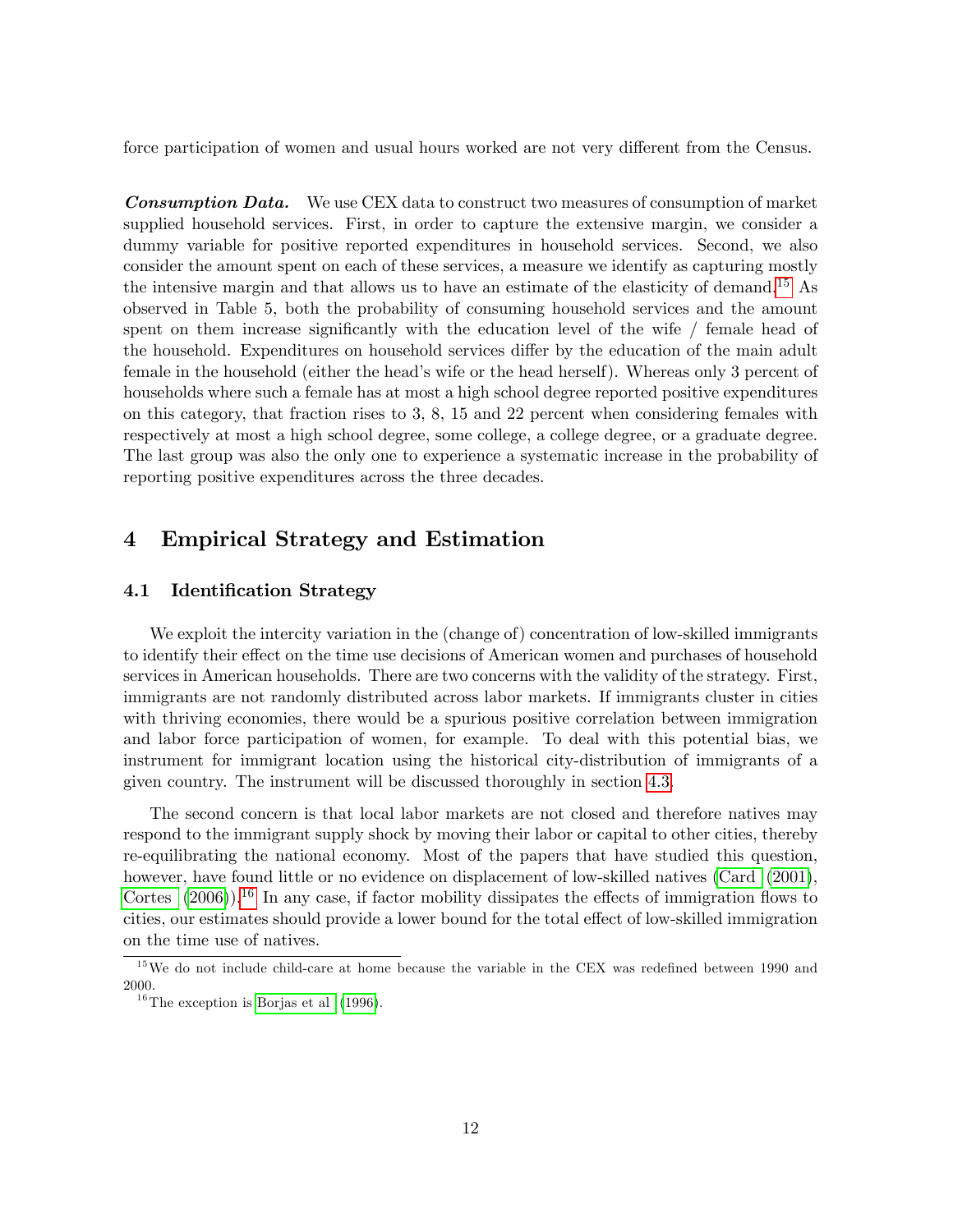#### 4.2 Econometric Specification

Ideally, and as suggested by our theoretical framework, we would have liked to use price indexes (in particular, the price index of household services in a city) as the explanatory variable in our analysis of time use and consumption. Unfortunately however, the price data used in [Cortes](#page-22-0) [\(2006\)](#page-22-0) is available only for 30 cities in the US, and given the reduced sample, the variation is not large enough to identify the effects we are interested in. As a result, and in order to expand the sample, we estimate reduced-form specifications using as explanatory variable the log of the share of low-skilled workers in the labor force (henceforth denoted by  $\mathcal{L}_{it}$ ), a simplified version of [Cortes](#page-22-0) [\(2006\)](#page-22-0)'s price equations' main explanatory variable (See the appendix). For the main specifications, and to test the robustness of our results, we also present results using the share of low-skilled immigrants in the labor force, an immigration concentration measure commonly used in the literature.

Labor Supply. The size of the Census sample allows us to run a separate regression by education group for the study of labor supply. The explanatory variables of interest are usual hours a week worked, a dummy for labor force participation, usual hours a week worked conditional on working, and the probability of working at least 50 or 60 hours a week. We use the following specification:

$$
y_{nit}^e = \delta^e * \mathcal{L}_{it} + X_n' \Lambda^e + \phi_i^e + \psi_{jt}^e + \varepsilon_{ijt}^e \tag{9}
$$

where e is education group. Vector  $X_n$  are individual level characteristics, namely age, age squared, race, marital status and presence of children. Henceforth,  $\phi_i$  and  $\psi_{jt}$  represent city and region\*decade fixed effects, respectively. Finally,  $\mathcal{L}_{it}$  is given by  $ln(\frac{LSWorkers}{LaborForce})_{it}$ .

Our hypothesis is that  $\delta^e > 0$  and  $\delta^{\text{gradient}} > \delta^{\text{collective}} > \delta^{\text{source}}$  and so on; the coefficients should reflect the fact that the alternative cost of time spent at home is increasing in education.

Time devoted to household work. Because of the reduced number of observations, we cannot run a separate regression for each education group. Therefore, we estimate one regression and restrict the coefficients on individual characteristics and the city and decade\*region fixed effects to be equal for all education groups. We do allow for the effect of low-skilled immigration to differ by the education level of the woman. The specification is the following:

<span id="page-13-0"></span>
$$
y_{nit} = \sum_{e} \pi^{e} * \mathcal{L}_{it} * dummy\_educ_{nit} + X'_{n}\Lambda + \theta_{e} + \phi_{i} + \psi_{jt} + \varepsilon_{ijt}
$$
(10)

where  $y_{nit}$  now represents the average hours a week woman n spends doing household work in city i and year t and  $\theta_e$  education level fixed effects.

If the price of a market substitute goes down, women should reduce their time spent doing household work. Therefore, we expect  $\pi^e < 0$ . We also expect  $\left|\pi^{\rm graduate}\right| > \left|\pi^{\rm college}\right| > \left|\pi^{\rm someoneellege}\right|$ : ceteris paribus, given their high opportunity cost of time, the most skilled women should be the ones to reduce by the most their time devoted to household chores.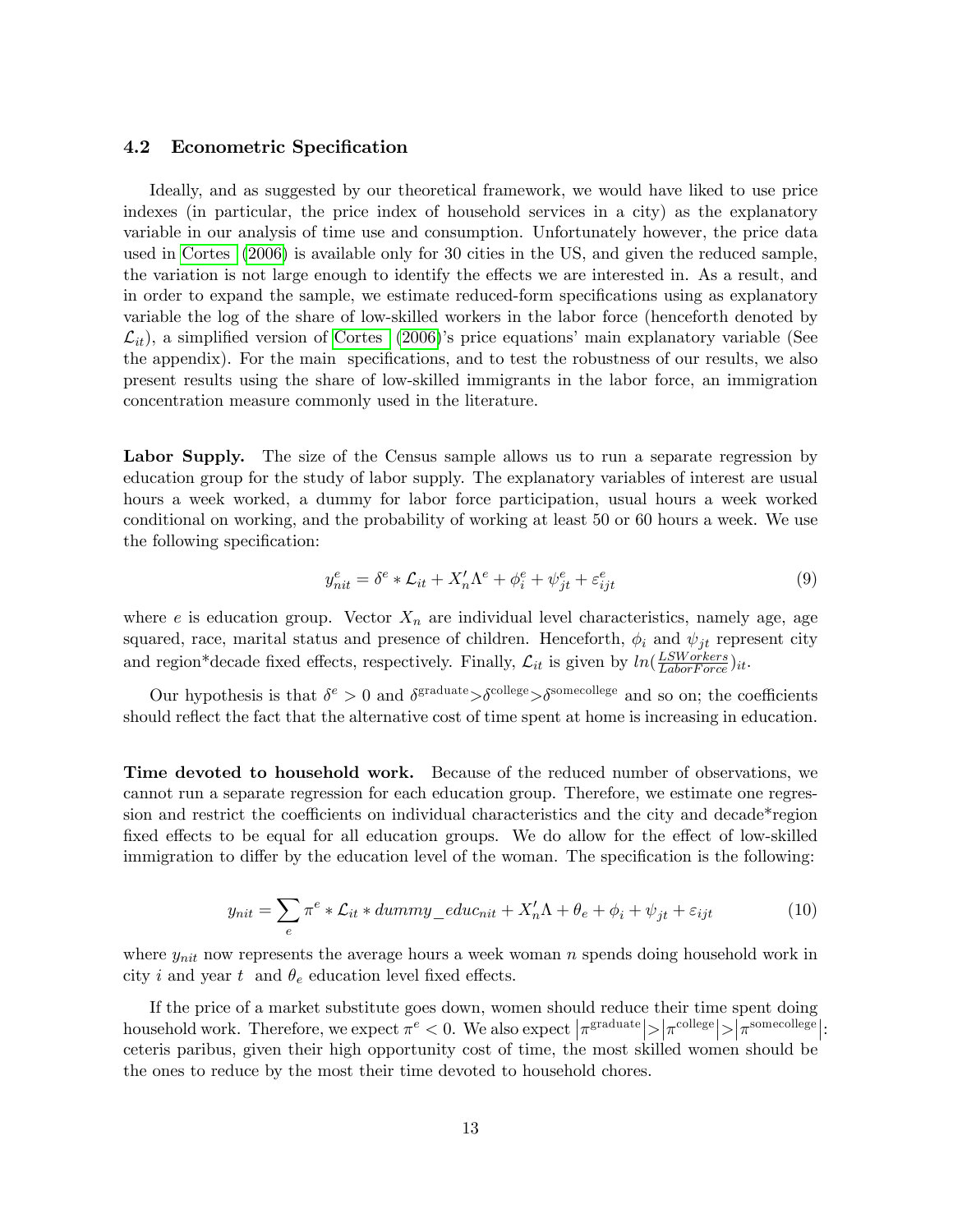Consumption of Housekeeping Services. We use a similar, but more restricted specification than the one above:

<span id="page-14-0"></span>
$$
y_{nit} = \kappa * \mathcal{L}_{it} + \nu * \mathcal{L}_{it} * Grad_{nit} + X'_n \Lambda + \phi_i + \psi_{jt} + \varepsilon_{ijt}
$$
\n
$$
\tag{11}
$$

where n represents a household, i city, j region, and t year.  $y$  is an outcome taken from the expenditure data; it can be either a dummy variable for positive reported expenditures in housekeeping services, or the amount spent, in dollars, on them.  $Grad_{nit}$  is a dummy variable for whether the wife or female head of the household has a graduate degree. The vector  $X_n$  are household level characteristics, namely age, sex, and education of the wife or female head of the household (includes a dummy for graduate degree), and household size and demographic composition. As we mentioned earlier,  $\phi_i$  and  $\psi_{it}$  represent city and region\*decade fixed effects, respectively.

We expect  $\kappa, \nu > 0$ , i.e. an immigrant induced increase in the share of low-skilled workers in the labor force, by reducing the prices of housekeeping services, increases the probability a household purchases housekeeping services, more so for the highest skilled households. If the elasticity of demand for house keeping services is greater than one,  $\kappa$ , and/or  $(\kappa + \nu)$  should also be positive in the regression where the dependent variable is the level of expenditures in housekeeping services.

We estimate equations [\(9\)](#page-7-1) to [\(11\)](#page-14-0) using 2SLS, instrumenting  $\mathcal{L}_{it}$  with the variable we describe below in section [4.3.](#page-15-0) We cluster all of the standard errors at the city-decade level.

Deriving the Effects of Low-Skilled Immigration. Given that what we are ultimately interested in the magnitude of the effect of immigration flows on consumption and time use, we use the chain rule for its estimation:

$$
\frac{dy}{d(\ln LSImmigrams)} = \frac{dy}{d\mathcal{L}} * \frac{d\mathcal{L}}{d(\ln LSImmigrams)}
$$
\n
$$
= \theta * \left(\frac{LS\,Immigrams}{LS\,Immigrams + LS\, Nations}\right),
$$
\n(12)

where  $\left(\frac{LS\,Immingrants}{LS\,Immingrants + LS\,Natives}\right)$  is the share of immigrants in the low-skilled labor supply and  $\theta$  is the coefficient that measures the impact of  $\mathcal L$  on outcome  $y$  (i.e.  $\theta \in {\delta, \pi, \kappa, \nu}$ ).

The last equality is based on the assumption that  $\frac{d(\text{ln}L)}{d(\text{ln}L)} = 0$ , i.e. there are no displacement effects. Note that the share of immigrants in the low-skilled labor supply varies significantly by city. We use its value for each city from the 1990 Census to calculate the city-specific immigration effect on consumption and time use of the low-skilled immigration flow of the 1990s. We report the weighted average across cities of these effects unless explicitly noted.

Our motivating theory and the discussion we have introduced so far has focused on the case where the wages of native workers do not respond to the low-skilled immigrants. It is not unreasonable to assume that for lower education groups, the increased inflow of other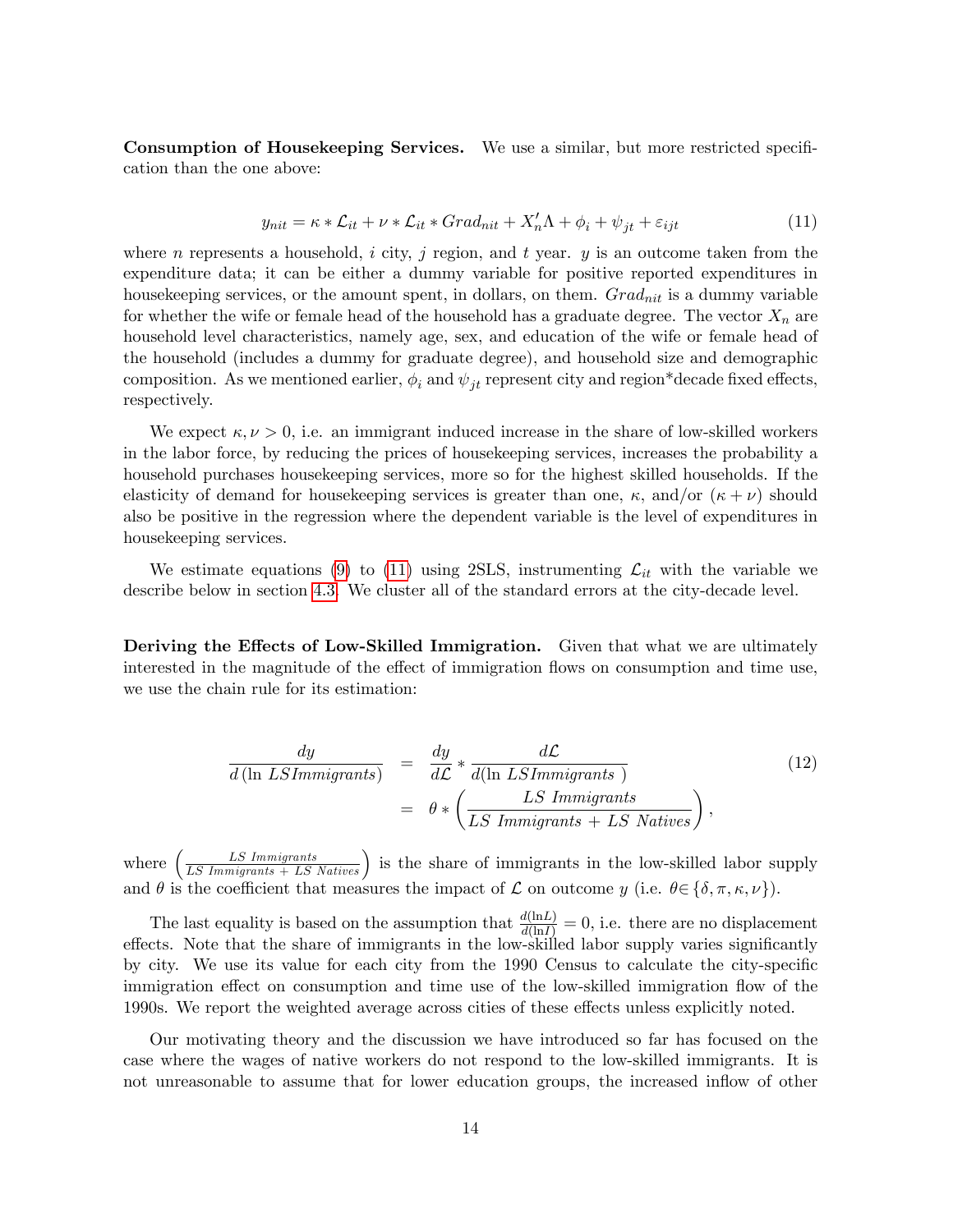low-skilled workers may generate some wage or employment effects. However, these effects are less likely to be present in the most educated groups, which are the focus of our study. We try to address any potential problem along these lines by running separate regressions for each educational achievement group whenever that is possible. Our assumption of no wage and/or employment effects are more likely to hold for our group of interest: highly-skilled educated women.

#### <span id="page-15-0"></span>4.3 Instrument

The instrument exploits the tendency of immigrants to settle in a city with a large enclave of immigrants from the same country. Immigrant networks are an important consideration in the location choices of prospective immigrants because these networks facilitate the job search process and the assimilation to the new culture [\(Munshi](#page-23-1) [\(2003\)](#page-23-1)). The instrument uses the 1970 distribution of immigrants from a given country across US cities to allocate the new waves of immigrants from that country. For example, if a third of Mexican immigrants in 1970 were living in LA, the instrument allocates 33 percent of all Mexicans in the 1990s to LA.

Formally, the instrument for the number of low-skilled immigrants in city  $i$  and decade  $t$ can be written as,  $17$ 

$$
\sum_j \frac{Immigrams_{j i 1970}}{Immigrams_{j 1970}} * LSImmigrams_{jt},
$$

where j are all countries of origin included in the 1970 Census,  $\frac{Immigrams_{j11970}}{Immigrams_{j1970}}$  represents the percentage of all immigrants from country  $j$  included in the 1970 Census who were living in city i, and LSImmigrants<sub>it</sub> stands for the *total* number low-skilled immigrants from country  $i$  to the U.S. in decade  $t$ .

As can be seen in Table 6, the instrument is a good predictor of low-skilled immigrant shares. The magnitudes of the coefficients in columns 1 and 2 suggest that, at current U.S. immigration levels, an increase of 10 percent in the predicted number of low-skilled immigrants increases the share of low-skilled workers in the labor force by between 2 and 2.5 percent. Columns 3 and 4 present the estimates when the dependent variable is the share of low-skilled immigrants in the labor force. The specification includes a quadratic function of the instrument to take into account that when immigrant concentration in a given city reaches a certain level, congestion effects might overcompensate network effects and this might drive new immigrants to locate in other cities.

The size of the coefficients is significantly larger when the sample of cities is that of the CEX, consequence, most likely, from the sample including fewer but larger cities.

<span id="page-15-1"></span> $17$  I use a logarithmic functional form because the price equation derived from the theoretical model (Section 4.3) is expressed in logs. Appendix C, Table C2 presents alternative specifications for the first stage as a check on the robustness of the instrument.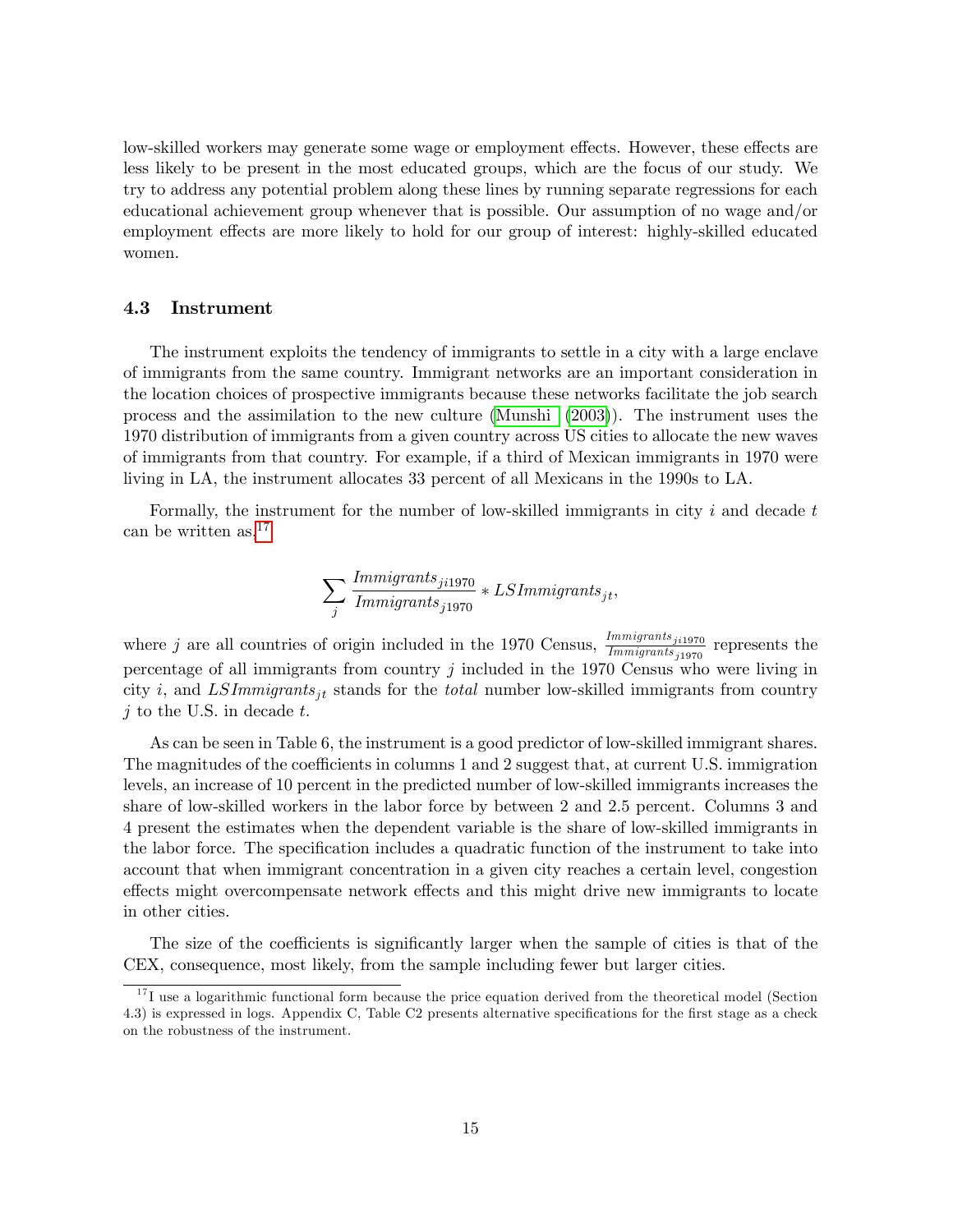**Identification Assumption.** All of the econometric specifications in the paper include city  $(\phi_i)$  and region\*decade  $(\psi_{jt})$  fixed effects; therefore, the instrument will help in identifying the causal effect of immigration concentration on time use as long as the unobserved factors that determined that more immigrants decided to locate in city  $i$  vs. city  $i'$  in 1970, both cities in region j, are not correlated with *changes* in the *relative* economic opportunities offered by the same two cities (or other factors that might have had affected the time use of women) during the 1990s.

An additional concern is the violation of the exclusion restriction, i.e., that low-skilled immigrant concentration might affect the time use of American women through other channels besides changing the prices of household related services, in particular, through lowering the wages of competing natives. However, our focus on very highly educated women reduces the likelihood that our main results are driven by wage effects. It would be difficult to argue that low-skilled immigrants are particularly complementary in production to lawyers and doctors, but not to women with just a college degree.

We should emphasize that even if the exclusion restriction is violated, our estimates still capture the causal effect of low-skilled immigration on the time use of American households. Hence, even in this case our results still show different effects for different groups of the population, reinforcing the idea that not all groups are equally affected by immigration. However, a violation of the exclusion restriction invalidates the use of our framework as a test for time use models, and therefore of our estimates as measures of the services' price elasticities of labor supply. We believe that if this were the case our estimates still document causal relations and stylized facts that have not been previously explored in the literature.

## <span id="page-16-0"></span>5 Results

Our results explore the three outcomes of the household decision that we have described before: labor supply, home production and household services expenditures. After presenting the results for each of them, we summarize the results for the case of highly-skilled women, to emphasize our view that they reflect a change in the use of time as a response to the lower prices of services.

#### 5.1 Market Work

Tables 7 presents the estimation of equation [\(9\)](#page-7-1) with labor supply as the dependent variable. Each number in the tables comes from a different regression, where the explanatory variable of interest is the log of the share of low-skilled workers in the labor force (columns 1 and 2) and the share of low-skilled immigrants in the labor force, appropriately instrumented, and the sample is restricted to women with a professional degree or Ph.D..

Our results suggest that low-skilled immigrants have significantly increased the labor supply of highly educated women, particularly at the intensive margin. The magnitudes of the coefficients in column 2 imply that the low-skilled immigration shock of the 1990s increased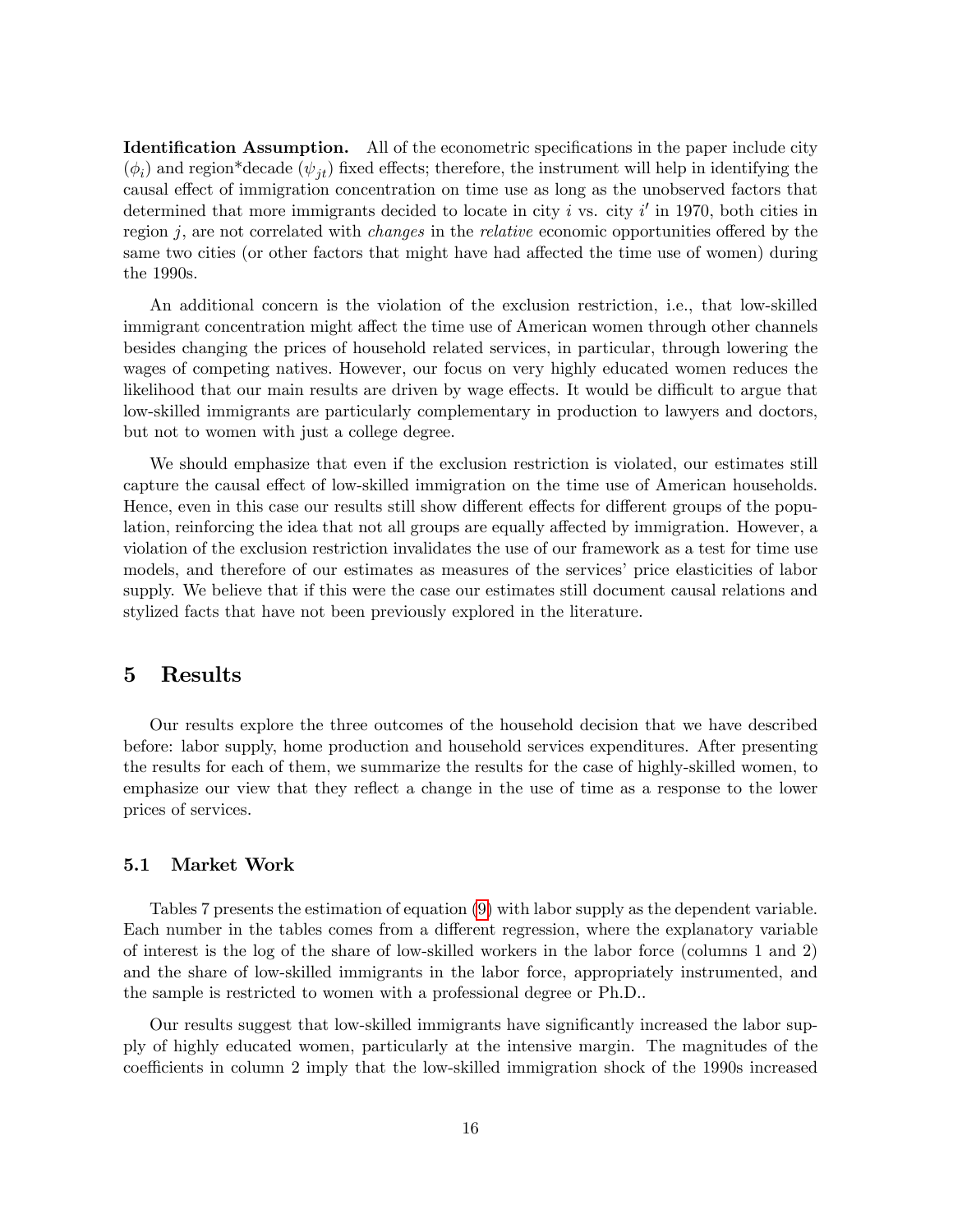between 20 and 30 minutes a week the time women in this group devoted to market work. Similar results are obtained when the explanatory variable of interest is the share of low-skilled immigrants in the labor force and although the effects are larger, they are of the same order of magnitude.

Lawyers, physicians, MBAs and women with Ph.D.'s are the main categories represented in the group of women with professional degrees. In these fields, having a successful career requires the workers to have long hours of work. Doing so is specially challenging for women, who are usually responsible for household work and the care of children. Being able to buy from the market housekeeping services and, specially, child care services at unusual hours allows women with a professional degree or Ph.D. to compete with their male counterparts. Table 7 shows how low-skilled immigration has helped professional women increase their probability of working more than 50 and 60 hours. The magnitude of the effect is economically significant: the low-skilled immigration flow of the 1990s increased by 1.4 percentage points (a 5 percent increase) the probability that a working woman in these groups of the population reported working more than 50 hours a week, and by 0.6 percentage points the probability of working at least 60 hours, a 6 percent increase.

On the other hand, we find no evidence that low-skilled immigrants have increased the labor force participation of highly educated women. The coefficient for the labor force participation is negative under both specifications. However, it is far from statistically significant in column 2 and only marginally significant in column 4.

Professional women with small children and even with children of school age should be particularly sensitive to changes in prices of house keeping and childcare services. The first two panels in Table 8 present the estimation of equation [\(9\)](#page-7-1) expanded to include the interaction of the immigration variable with a dummy for having a child 5 or younger or with a dummy for having children 17 and a set of city fixed effects for women with children. The coefficients of the interactions all go in the expected direction and are large in magnitude, but only the ones for the probability of working at least 50 or 60 hours are statistically significant at conventional levels. A plausible interpretation for these results is that what professional mothers value the most of immigrant provided services is their flexibility.

The third panel of Table 8 shows the estimated coefficient of the interaction of the immigration variable with a dummy for the husband also having a professional degree or Ph.D. We interpret the dummy as a proxy for the non-labor income of the woman, and the estimation of the model should give us some sense about the magnitude and importance of income effects. As observed, although the interactions go in the right direction, they are not statistically significant.

In order to check that we are correctly estimating and interpreting the effects of immigration on highly skilled women, in Table 9 we present the estimation of [\(9\)](#page-7-1) for all other education groups. As discussed in section  $4.2$ , we expect to find smaller (but positive) labor supply effects of changes in the prices of services that are close substitutes of household production for groups of women with lower education level. Given that we are presenting reduced form regressions, the interpretation of the coefficients as price effects is going to be particularly problematic for the groups with the lowest education levels. We expect that for women with at most a high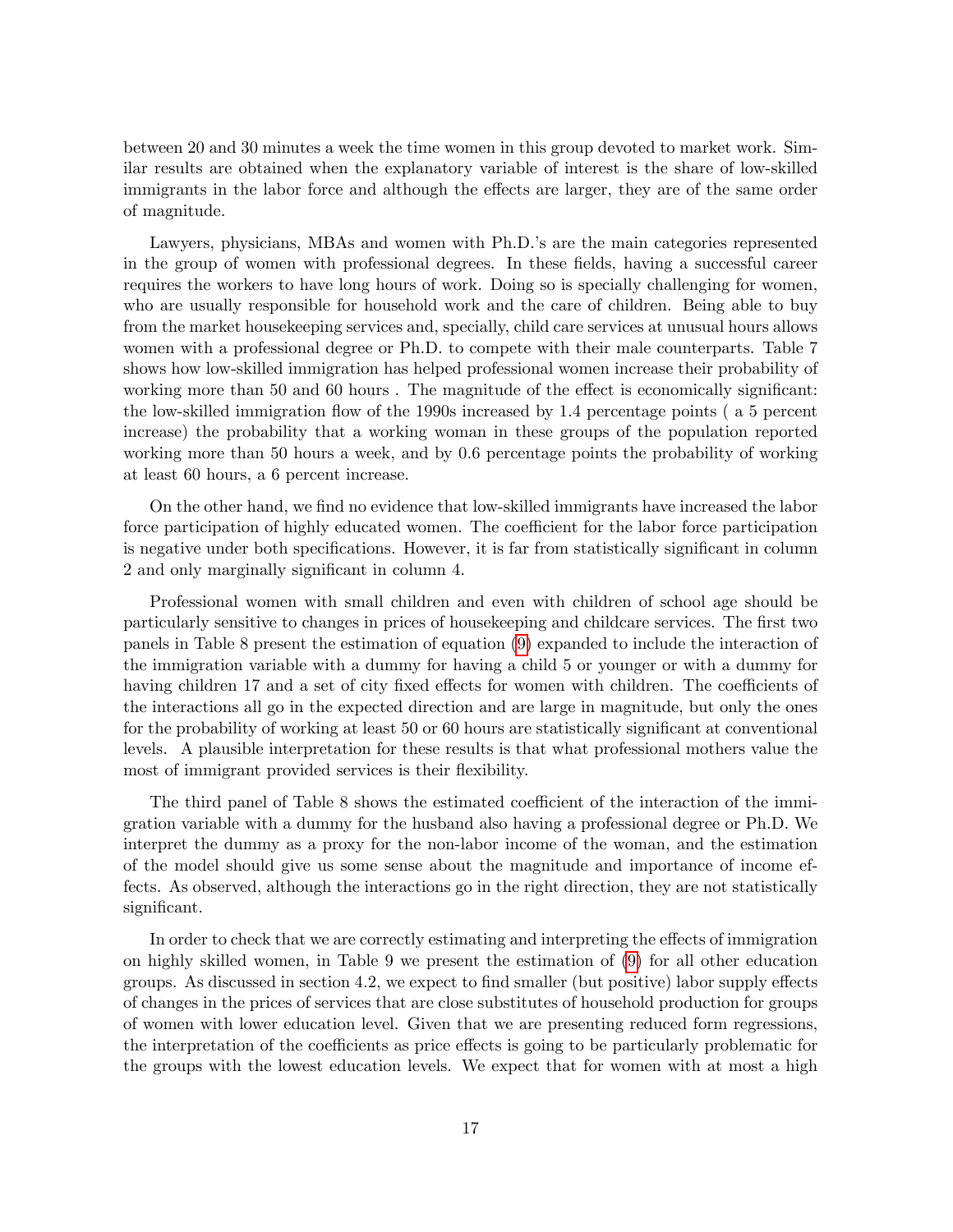school degree the main effect of immigration is going to be through competition in the labor market, and not through changes in the prices of services.

Three observations from Table 9 are worth mentioning. First, low-skilled immigration increases the labor supply of women with a college degree or a masters degree but only at the intensive margin. The effects on hours worked conditional on working and on the probability of working at least  $50/60$  hours are positive and statistically significant, but as predicted by the theory, considerably smaller in magnitude than the effects for women with a professional degree or Ph.D. Second, Table 9 shows that for the labor force participation equation, the relevant coefficients for these two groups are negative and statistically significant. This result goes against our theory, and will be further confirmed by the household work regressions. Third, for the groups with the lowest education levels, there is also a negative effect of labor force participation and no significant effect on the intensive margin. As mentioned above, negative effects are expected for groups that directly compete with immigrants in the labor market.

#### 5.2 Household Work

In Table 10 we present the estimations of equation  $(10)$ . Confirming our previous results, the estimates show important variation by educational group.<sup>[18](#page-18-0)</sup> For highly educated women we find a negative effect of the log of the share of low-skilled workers in the labor force, a result in accordance with our original conjectures and with our previous finding that lowskilled immigration has increased hours worked by working women with a graduate degree. Its magnitude suggests that the low-skilled immigration áow of the 1990s reduced by 60 minutes a week the time devoted to household work by women with a graduate degree. Note that with the ATUS and PSID we cannot further disaggregate this highly educated group into women with a master's degree and women with a professional degree or Ph.D., so the magnitude could be even larger for the latter group. Given that the magnitude of the decline in household work of women with a graduate degree is larger than that of the increase in hours worked in the market, it is likely that leisure time for this group of women also increased. Unfortunately, we cannot test this hypothesis with our data.

For all other education groups, women experienced a positive but not statistically significant effect of immigration on household work, the sole exception being women with at most a high school degree for which the effect is statistically larger than 0. This result is consistent with the labor supply effects estimated in Table 9.  $^{19}$  $^{19}$  $^{19}$ 

<span id="page-18-0"></span> $18$ Surprisingly, the "average" effect of the relative labor supply of low-skilled vs. high-skilled workers is positive and statistically significant when ignoring the heterogeneity we document.

<span id="page-18-1"></span><sup>&</sup>lt;sup>19</sup>We also study the effects on household work using the 2003 and 2004 ATUS (American Time Use Survey), and the Fall 92-Summer 94 National Human Activity Pattern Survey (NHAPS). The results obtained are consistent with the evidence we find with our prefered database in the household work dimension. However, the small sample size of the NHAPS survey and some compatibility concerns about the labor supply statistics lead us to present the results with the ATUS and PSID sample only.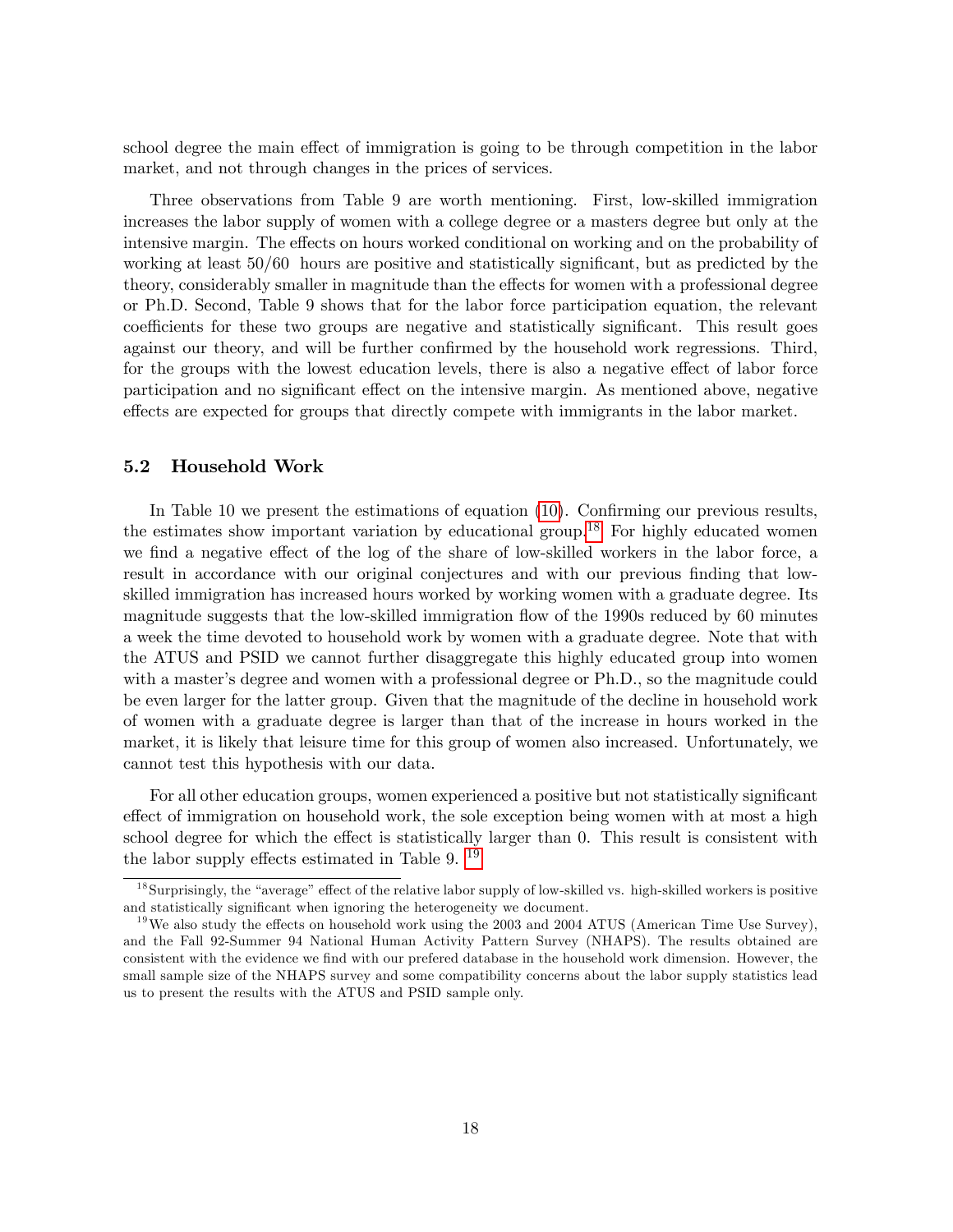#### 5.3 Consumption

Using CEX data from 1980, 1990, and 2000, we estimate equation [\(11\)](#page-14-0) and summarize the results in Table 11. The left panel reports the estimation when the dependent variable is a dummy for positive expenditures in housekeeping services, and the right panel when the variable of interest is the level of expenditures in dollars. Several points are worth mentioning. First, all of the main effects of the share of low-skilled workers in the labor force are negative (contrary to the predictions of the model), though none is statistically significant. On the other hand, the interaction with the dummy for wife or female head with a graduate degree is positive, large in magnitude, and, for the level of expenditures' equation, statistically significant at the 10 percent level. The magnitude of the coefficients suggests that the low-skilled immigration flow of the 1990s increased by a city-average of about 25 dollars per quarter the amount spent on housekeeping services by households whose wife/female head has a gradu-ate degree.<sup>[20](#page-19-0)</sup> Given that women with a graduate degree reduced their time doing household work by 12 hours a quarter, 25 dollars seems a little low. There are two reasons why this number is not necessarily low: first, given that expenditures on housekeeping services do not include expenditures on services such as gardening, laundry, child-care (that are likely to be the first ones acquired from the market or provided by hired service), the estimated effect on expenditures is probably underestimating the real total effect on service acquisition on the market. Second, the estimations come from different datasets and hence are not necessarily comparable in magnitudes with the previous one. Therefore, we consider the number to be in a reasonable range, and see it as a confirmation that highly educated (skilled) women are indeed substituting, partially at least, household production with market services.

Combining the [Cortes](#page-22-0) [\(2006\)](#page-22-0)'s price estimates with the estimates on expenditures from Table 11, we calculate a price elasticity of demand for housekeeping services between 2 and 3.

#### 5.4 High-Skilled Women and Time Use

The empirical evidence we present in the previous subsections describes an interesting profile of response by highly-skilled women. We observe that while for women with a professional degree or Ph.D. there is, if anything, a small negative effect on labor force participation, they experience a large effect on hours worked conditional on working, a result that implies that the women who work, work longer hours on average. This effect may come in a variety of ways: women at the top may start working more or all working women may work more hours per week than women who worked before the waves of low-skilled immigration. The evidence in Table 7 suggests that part of this effect comes from an increased fraction of women working more than 50 and 60 hours per week. This effect is compatible with the fact that among the women with professional degrees we observe many occupations that require long hours of work (e.g. lawyers, managers) or that have irregular schedules (e.g. physicians), making them more likely to rely on flexible services as replacement for household work.<sup>[21](#page-19-1)</sup>

<span id="page-19-0"></span><sup>&</sup>lt;sup>20</sup> Given that the average expenditure for this group in 1990 was approximately 70 dollars, the estimated effect represent a 35 percent increase in expenditures.

<span id="page-19-1"></span><sup>&</sup>lt;sup>21</sup> See Table A.2 for a list of the main occupations of women with a professional degree or a Ph.D.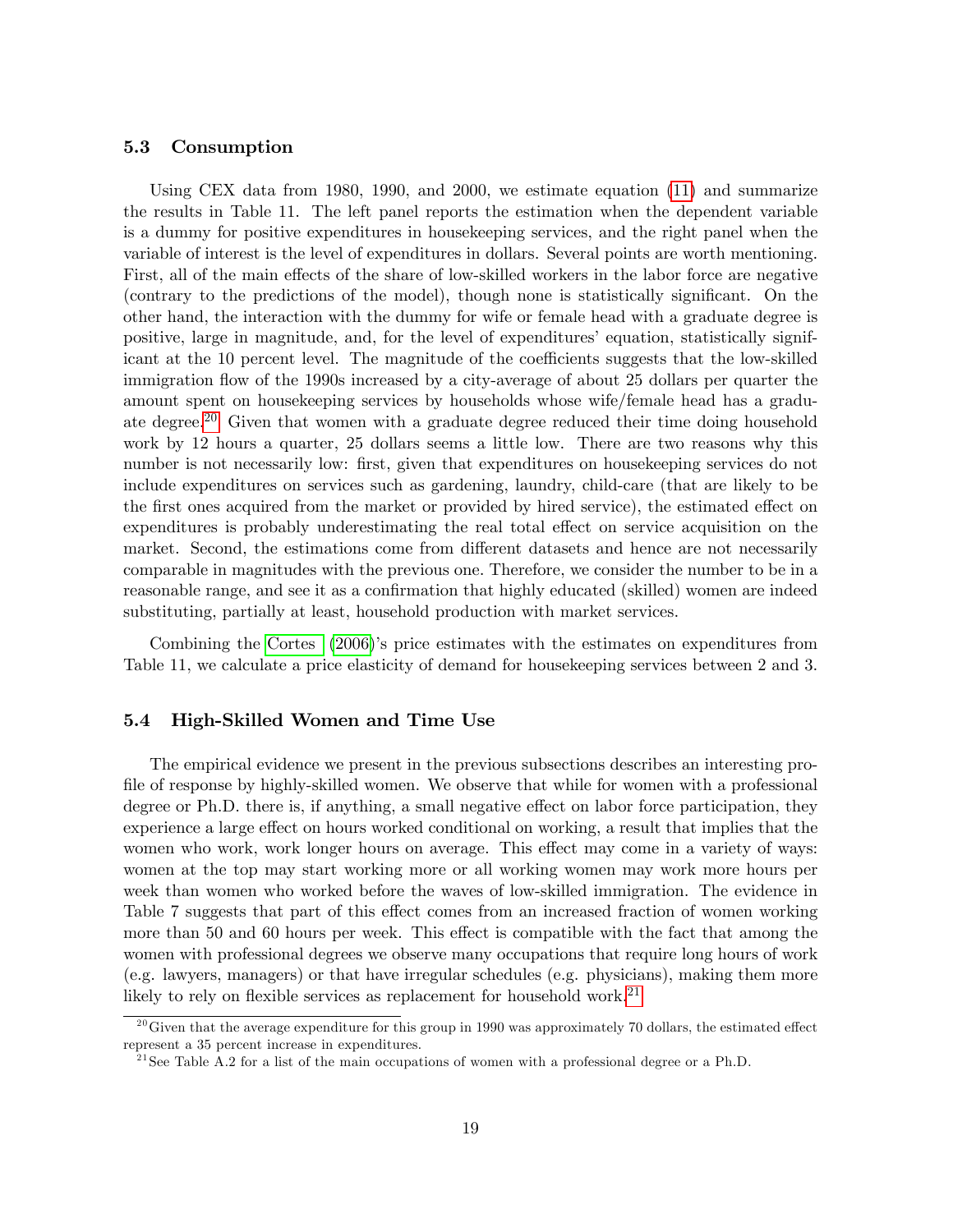Further evidence can be observed in the upper and middle panels of Table 8. One main reason why households may need more household work is related to the presence of children, as looking after them and keeping them company are likely to be time consuming. In Table 8 we show that the response to immigration is larger when there is a child present at home, the estimated coefficient is positive and in some specifications significantly different from 0. The magnitude of the coefficient suggests that the increase in the probability of working more than 50 and 60 hours per week is approximately twice as large than the increase for a woman without a child at home. In section [2](#page-4-2) we mentioned that the valuation effect of the lower prices on non-labor income could play a role; weak evidence supporting this is presented in Table 8 also, where we see that the effect of low-skilled immigration is attenuated for women whose spouse (husband) holds a professional degree.

Overall, the picture observed in our empirical results suggests that reduced prices for services is a reasonable channel for these responses to low-skilled immigration. The differential effects according to skill level (or educational attainment) are likely to be linked to an increase in the demand for these services; also women with more education are less likely to suffer a direct effect on their wages. The significant effect of household characteristics, in particular the effect of children, also points in the same direction.

## <span id="page-20-0"></span>6 Concluding Remarks

This paper shows that low-skilled immigration into the US can generate effects on the labor supply of natives that go beyond the standard analysis of the impact that immigrants have on natives of similar skill. Using a simple model of time-use, we argue that by lowering the prices of services that are close substitutes of home production, low-skilled immigrants might increase the labor supply of highly skilled native women, a group that is unlikely to be affected through other channels usually mentioned in the literature: wages and employment (displacement) effects. It is particularly interesting that for the other groups of the population, we find no consistent evidence suggesting a channel through market services and time-use considerations (household production and labor supply).

Using Census data we estimate that the low-skilled immigration wave of the 1990s increased between 20-30 minutes a week, the time women with a professional degree or Ph.D. spend working in the market. The effect is larger for highly educated women that have small children. The average increase hides important changes in the distribution of hours. Many women with professional degrees, especially lawyers, physicians, and women with Ph.D.ís, work in Öelds where long hours are required to succeed. Motivated by this fact we explore whether women in those groups effectively choose to work longer hours a week when the prices of services go down. We find that low-skilled immigration has helped professional women increase significantly their probability of working more than 50 and 60 hours. We also find that the effects of low-skilled immigration on these outcomes are stronger for women in households were there are children present, with estimates that imply an increase in the impact of close to 100% of that on a woman without children at home.

As supporting evidence for our result on the effects of low-skilled immigration on the labor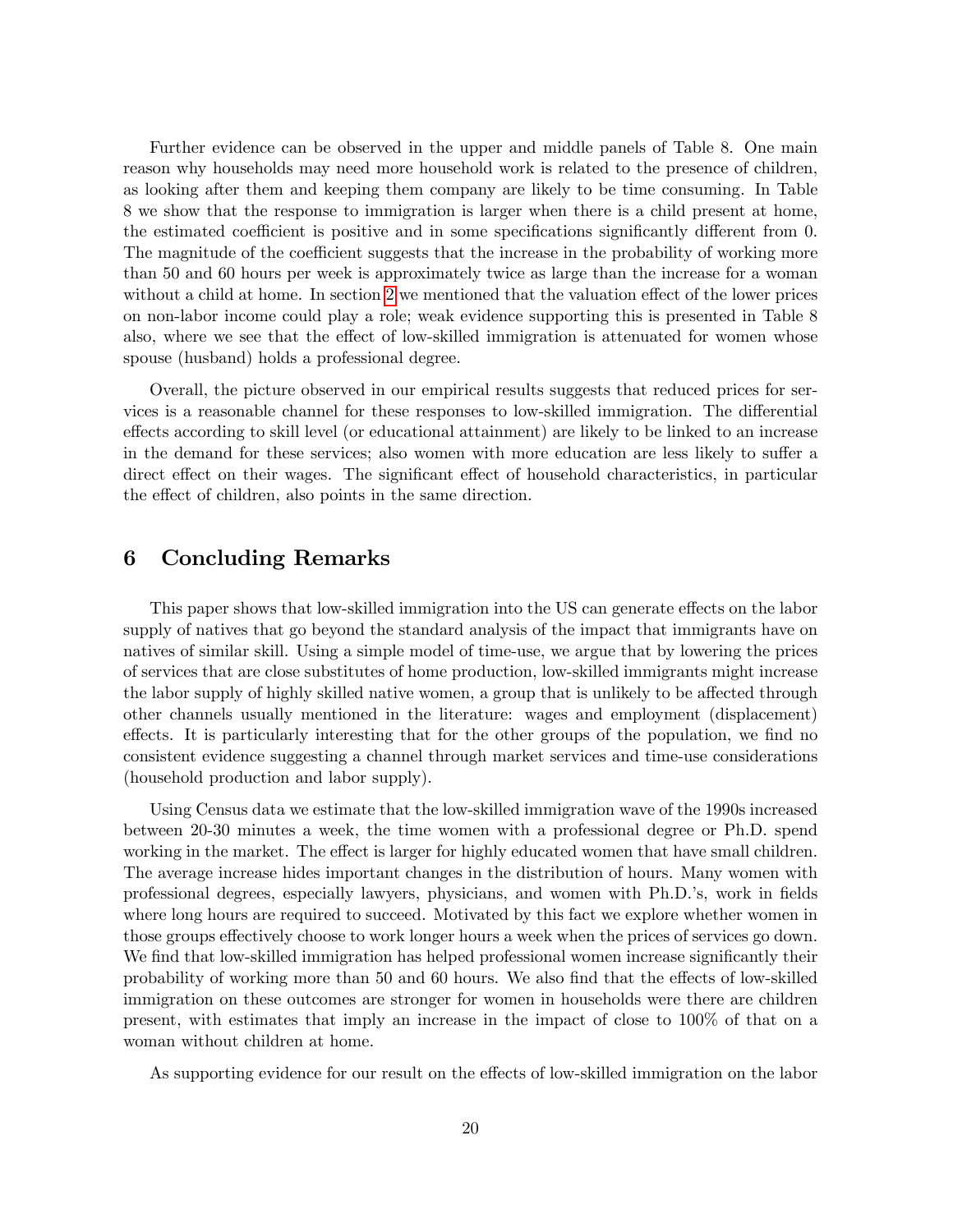supply of highly skilled women, we find that low-skilled immigration has also decreased the amount of time women with a graduate degree devote to household work and has increased the amount of services purchased in the market; a result that is implicit in their reported dollar expenditures in housekeeping services.

Our findings suggest that only women at the very top of the skill distribution are being positively affected by the reduction in the prices of services that are substitutes for household production. Therefore we provide additional support for the hypothesis that the effects of lowskilled immigration on the welfare of the native population can be heterogeneously distributed, benefitting some groups more than others. In our particular case we find that very highly educated women seem to be able to choose labor supply profiles that they could not afford before. The question remains open as to whether this allocation is indeed desirable if the quality of some of the goods, like childcare, is not the same when provided by the market instead of by the parents [\(Baker et al](#page-22-7) [\(2005\)](#page-22-7)).

Additionally, the fact that highly-educated women change their labor supply decisions in response to the immigration-induced price changes also suggests that at least part of the differences between women and men in certain jobs reflect barriers that should not be fully attributed to differences in preferences; according to our results, part of these differences are coming from restrictions on affordable household help. Women might indeed value family life more than men, but the lack of more affordable services seems to be playing a role on the decision.

Finally, while on a broader perspective the estimated effects are not likely to be the main channel through which immigration affects natives, they do provide a newer point of view on the same question about the effects of immigration on native workers. Highlighting a plausible and new channel emphasizes the importance of a thorough understanding of the effects of immigration across all groups and not just for those that seem at first sight to be most affected by it. The high level of heterogeneity in the responses implies that the benefits are extremely concentrated at the top of the educational attainment distribution.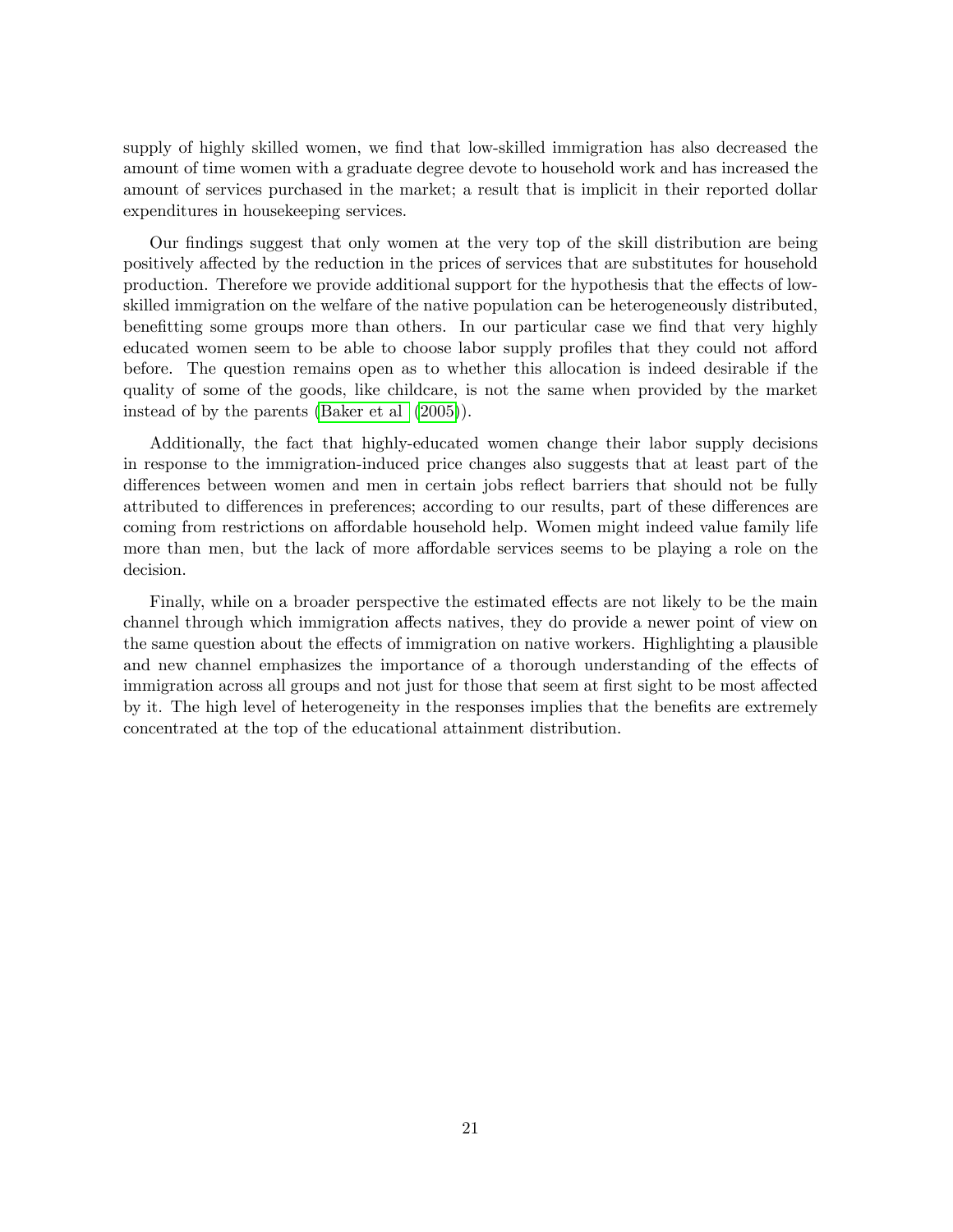## References

- <span id="page-22-1"></span>Altonji, Joseph G., and Card, David. (1991). "The Effects of Immigration on the Labor Market Outcomes of Less-Skilled Natives." In Immigration, Trade and Labor, edited by John M. Abowd and Richard B. Freeman. Chicago: University of Chicago Press, 1991.
- <span id="page-22-7"></span>Baker, Michael, Jonathan Gruber, and Kevin Milligan (2005). "Universal Childcare, Maternal Labor Supply and Family Well-Being." NBER Working Paper 11832, December.
- <span id="page-22-9"></span>Becker, G. (1965). "A Theory of the Allocation of Time." Economic Journal, 75, September, p. 493-517.
- Blau, D. (2003). "Childcare Subsidy Programs" in Robert Moffitt (ed.) Means-Tested Transfer Programs in the US. Chicago: University of Chicago Press.
- Borjas, George, J. (1994) "The Economics of Immigration." Journal of Economic Literature 32: December 1994, p. 1667-1717.
- Borjas, George, J. (1995) "The Economic Benefits from Immigration." Journal of Economic Perspectives 9(2): Spring 1995, p. 3-22.
- <span id="page-22-3"></span>Borjas, George, J. (2003). "The Labor Demand Curve Is Downward Sloping: Reexamining the Impact of Immigration on the Labor Market." *Quartely Journal of Economics* November 2003, pp. 1335-1374.
- <span id="page-22-2"></span>Borjas, George, Richard B. Freeman and Lawrence Katz. (1996) "Searching for the Effect of Immigration on the Labor Market." American Economic Review 86: May 1996, p. 246-251.
- <span id="page-22-4"></span>Card, David. (1990) "The Impact of the of the Mariel Boatlift on the Miami Labor Market." Industrial and Labor Relations Review 43: January 1990, p.245-57.
- <span id="page-22-5"></span>Card, David, "Immigrant Inflows, Native Outflows, and the Local Labor Market Impacts of Higher Immigration." Journal of Labor Economics 19: January 2001, pp. 22-64.
- Card, David (2005) "Is the New Immigration Really so Bad?", NBER working paper No. 11547, August 2005.
- Card, David and Ethan G. Lewis (2005) "The Diffusion of Mexican Immigrants During the 1990s: Explanations and Impacts", NBER working paper No. 11552, August 2005.
- Card, David and John E. DiNardo.(2000) "Do Immigrant Inflows Lead to Native Outflows?" American Economic Review 90: May 2000, p.360-367.
- <span id="page-22-0"></span>Cortes, Patricia (2006) "The Effect of Low-Skilled Immigration on US Prices: Evidence from CPI Dataî, mimeo MIT.
- <span id="page-22-6"></span>Gelbach, Jonah B. (2002) "Public Schooling for Young Children and Maternal Labor Supply" American Economic Review 92(1): 307-22.
- <span id="page-22-8"></span>Gronau, Reuben (1977) "Leisure, Home Production, and Work- the Theory of Allocation of Time Revisited" Journal of Political Economy 85(6): 1099-1123.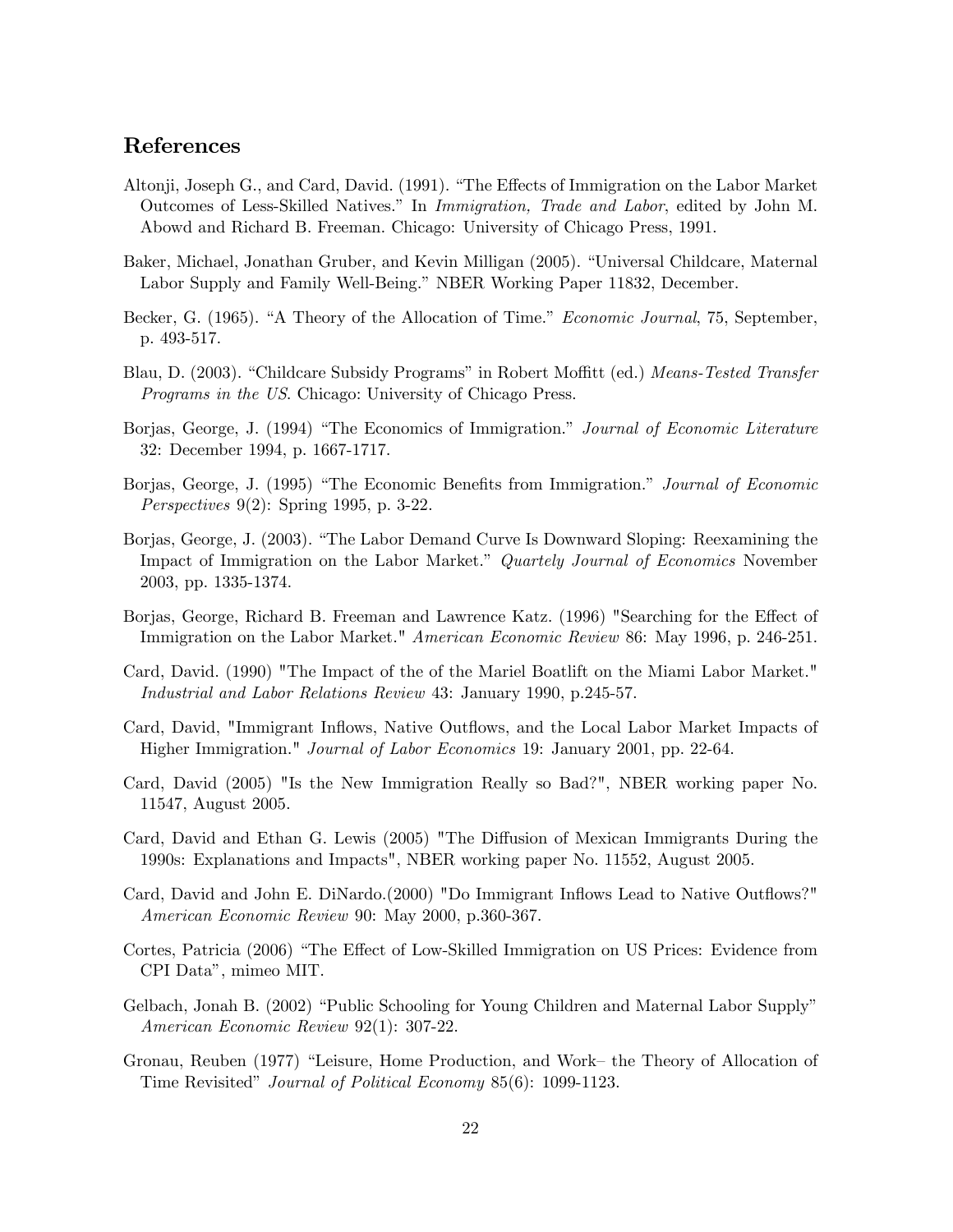- Harrington, Mona and Helen Hsi (2007) "Women Lawyers and Obstacles to Leadership: A Report of MIT Workplace Center Surveys on Comparative Career Decisions and Attrition Rates of Women and Men in Massachusetts Law Firms," mimeo, MIT Workplace Center, Spring, [online.](http://web.mit.edu/workplacecenter/docs/law-report_4-07.pdf)
- Kremer, Michael and Stanley Watts (2006) "The Globalization of Household Production," mimeo, Harvard University.
- Kooreman, Peter and Arie Kapteyn (1987) "A Disaggregated Analysis of the Allocation of Time within the Household" *Journal of Political Economy* 95(2): 223-49.
- Lewis, Ethan G. (2005) "Immigration, Skill Mix, and the Choice of Technique". Federal Reserve Bank of Philadelphia. Unpublished Working Papers (May 2005).
- Federman, May N., Harrington, David E. and Kathy J. Krynski (2005) "Vietnamese Manicurists: Displacing Natives or Finding New Nails to Polish?" Industrial and Labor Relations Review, forthcoming.
- <span id="page-23-1"></span>Munshi, Kaivan (2003). "Networks in the Modern Economy: Mexican Migrants in the U.S. Labor Market," The Quarterly Journal of Economics, 118(2), p. 549-599.
- <span id="page-23-0"></span>Ottaviano, Gianmarco, and Giovanni Peri (2006). "Rethinking the Effects of Immigration on Wages." NBER Working Paper No. 12497.
- Saez, Emmanuel (2002). "Optimal Income Transfer Programs: Intensive versus Extensive Labor Supply Responses," The Quarterly Journal of Economics, 117(3), p. 1039-1073.
- Saiz, Albert (2003). "Room in the Kitchen for the Melting Pot." The Review of Economics and Statistics, 85(3): 502-521.
- Saiz, Albert (2006). "Immigration and Housing Rents in American Cities." IZA Discussion Paper No. 2189.
- United States Department of Citizenship and Immigration Services (2003). "Estimates of the Unauthorized Immigrant Population Residing in the United States: 1990 to 2000.<sup>n</sup> Unpublished Paper Dated January 2003.

## A Derivations and Proofs

**Proof of Lemma [1.](#page-5-5)** Write the lagrangean for the agent's problem as

<span id="page-23-2"></span>
$$
\max_{h,l,\eta} u\left(\frac{w}{p}l+f\left(h\right)\right)+v\left(1-h-l\right)+\eta l,\tag{13}
$$

then the results follow from the Kuhn-Tucker conditions of the problem.  $\blacksquare$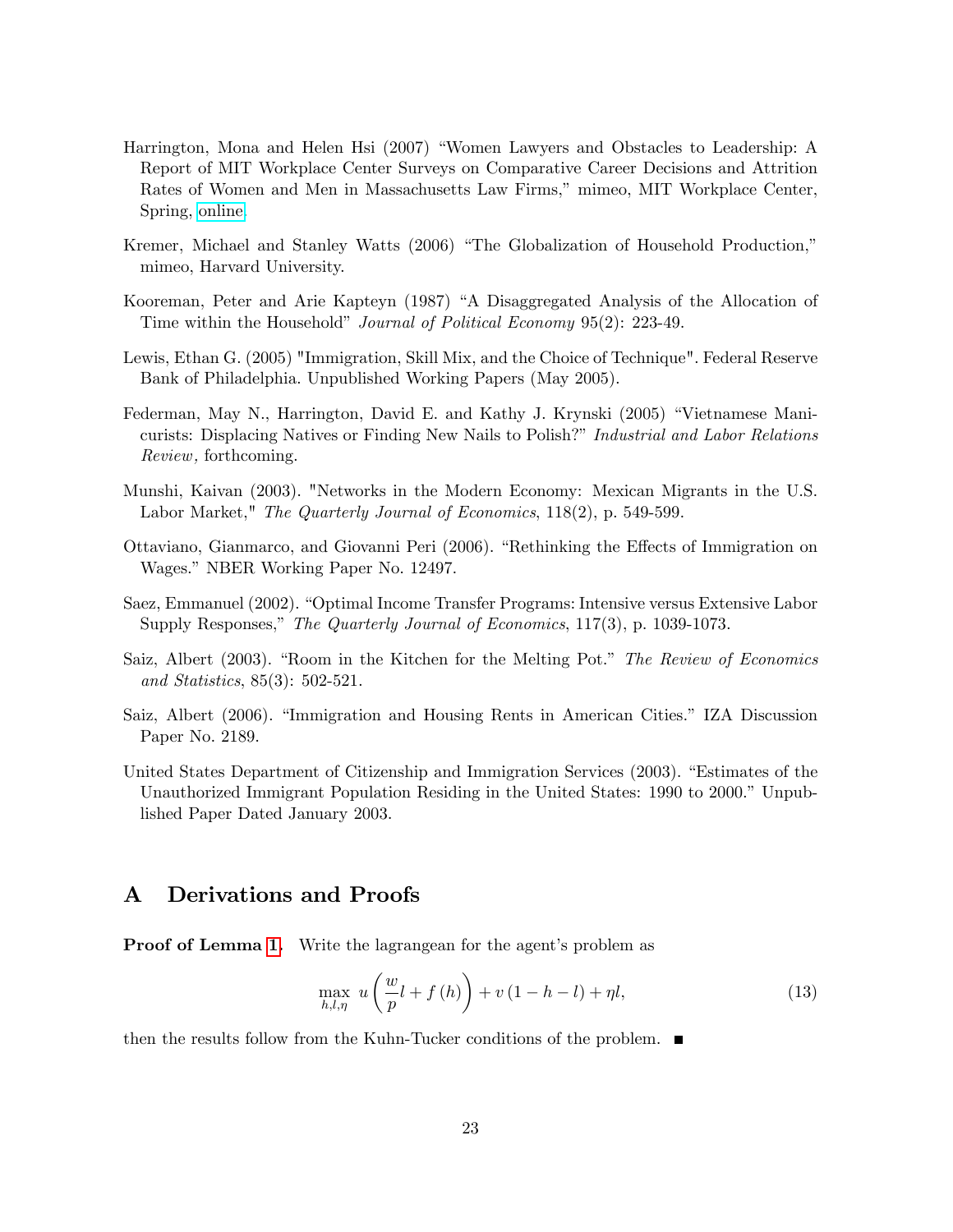**Proof of Lemma [2.](#page-6-1)** Write the first order conditions of equation [\(13\)](#page-23-2) as

$$
f'(\cdot) u'(\cdot) - v'(\cdot) = 0
$$
  

$$
\frac{w}{p} u'(\cdot) - v'(\cdot) = 0,
$$

for the case when  $\eta$  is zero. With little algebra we obtain

$$
f'(h) = \frac{w}{p}.
$$

The comparative statics for h and l are then obtained differentiating these last equation and one of the first order conditions with respect to p. The result for  $x_m$  comes from the fact that with  $I = 0$ ,  $x_m = (wl)/p$ .

The statement about the solution when labor supply is 0, follows from the characterization of the solution in Lemma [1.](#page-5-5)  $\blacksquare$ 

## B Summary of Cortes (2006) Model

[Cortes](#page-22-0) [\(2006\)](#page-22-0) constructs a simple, small-open-economy model with two sectors (one traded, one non-traded) and three factors of production (high-skilled native labor  $\overline{H}$ , low-skilled native labor  $\overline{L}$ , and low-skilled immigrant labor  $\overline{I}$ ). The production functions in the two sectors are given by:

$$
T = H_T. \tag{14}
$$

The non-traded good production function is a nested CES:

$$
NT = H_{NT}^{\alpha} \left[ \left( \beta L_{NT}^{\rho} + (1 - \beta) I_{NT}^{\rho} \right)^{\frac{1}{\rho}} \right]^{1 - \alpha}, \tag{15}
$$

where  $0 < \rho \leq 1$  and  $0 < \alpha < 1$ . This specification implies that the elasticity of substitution between the low-skilled labor aggregate and high-skilled labor is equal to 1, and that the elasticity of substitution between L and I is  $\sigma = \frac{1}{1-\sigma^2}$  $\frac{1}{1-\rho}$ .

The economy admits a representative consumer with a Cobb-Douglas type utility:

$$
U = T^{\gamma} (NT)^{1-\gamma} \tag{16}
$$

She assumes that all markets are competitive and sets the price of the tradeable good  $P_T$  to one.

Based on this setup, she finds that non-traded goods' prices are given by:

$$
Ln(P_{NT}) = \vartheta - (1 - \alpha)Ln\left(\frac{(\beta \overline{L}^{\rho} + (1 - \beta)\overline{I}^{\rho})^{\frac{1}{\rho}}}{\overline{H}}\right)
$$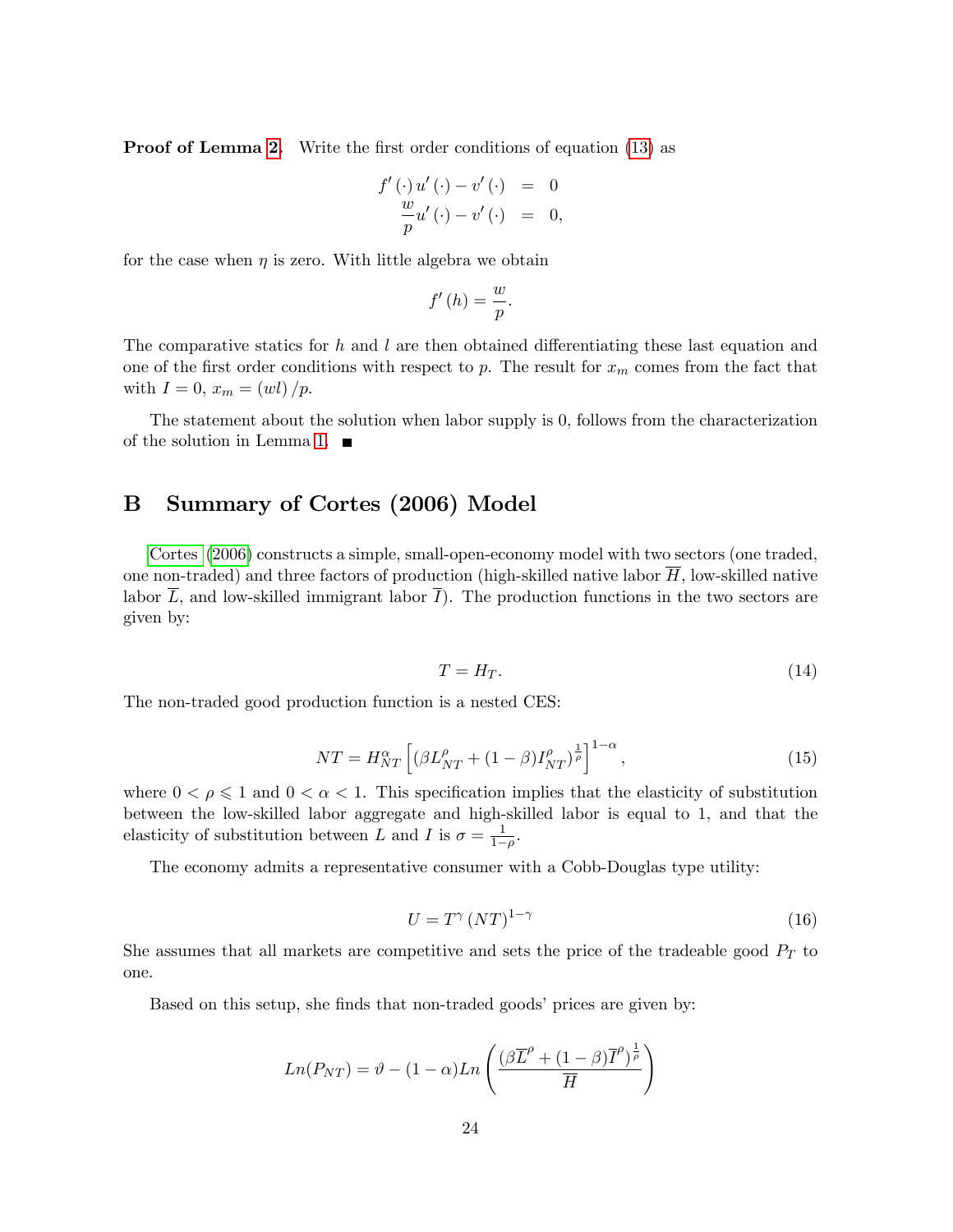where 
$$
\vartheta = Ln(\frac{(1-\gamma)^{1-\alpha}}{\alpha^{\alpha}(\alpha+\gamma(1-\alpha))^{1-\alpha}}).
$$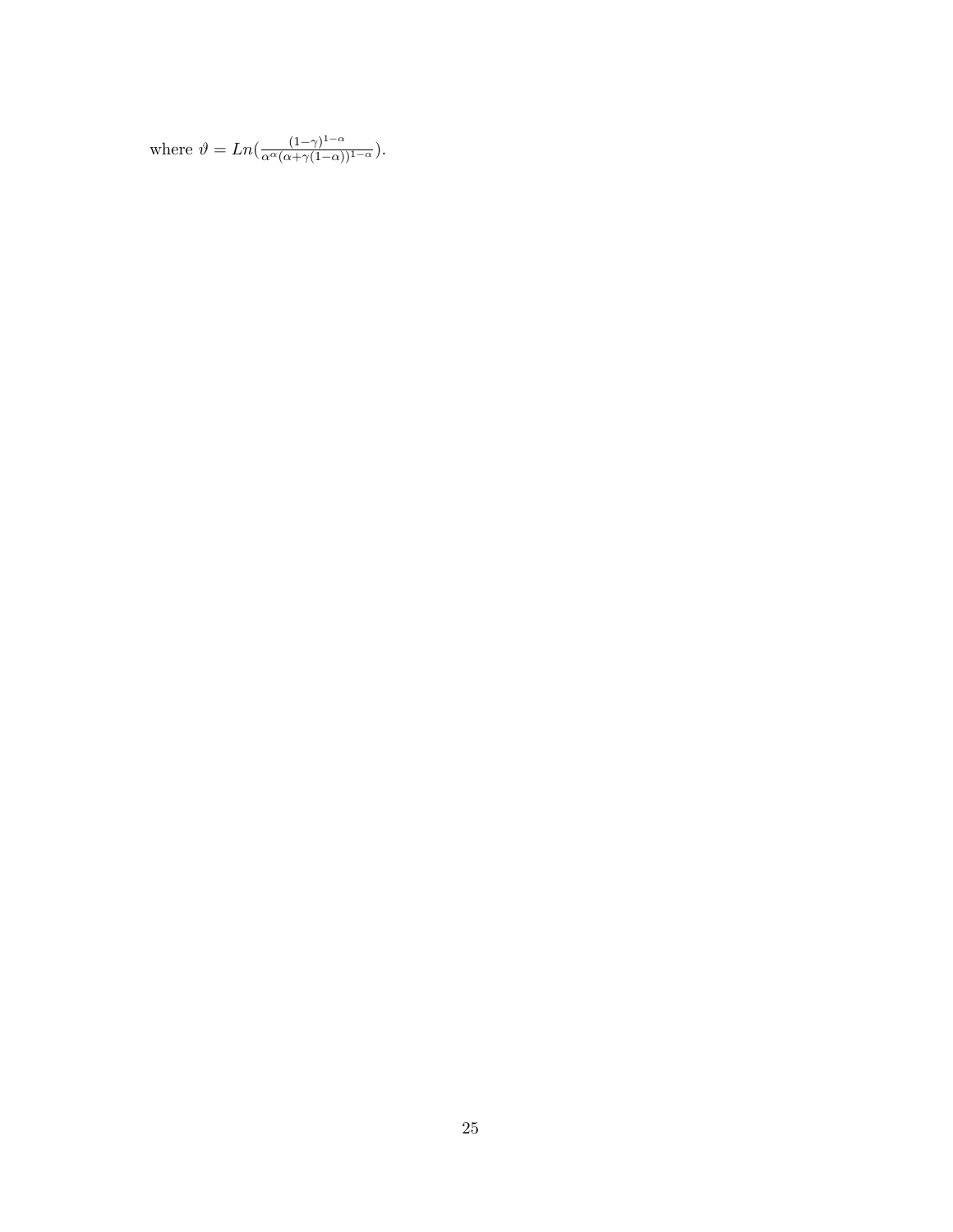| City                 | 1980  | 1990  | 2000  |
|----------------------|-------|-------|-------|
| Atlanta              | 0.38  | 0.84  | 3.23  |
| <b>Baltimore</b>     | 0.76  | 0.44  | 0.67  |
| <b>Boston</b>        | 3.53  | 2.71  | 2.62  |
| Chicago              | 4.99  | 5.09  | 5.86  |
| Cincinnati           | 0.44  | 0.23  | 0.34  |
| Cleveland            | 1.82  | 0.89  | 0.65  |
| Dallas               | 2.13  | 5.17  | 8.63  |
| Denver               | 1.18  | 1.42  | 4.13  |
| Detroit              | 1.76  | 0.93  | 1.35  |
| Houston              | 3.96  | 7.03  | 9.21  |
| <b>Kansas City</b>   | 0.58  | 0.47  | 1.44  |
| Los Angeles          | 11.64 | 15.90 | 15.09 |
| Miami                | 15.13 | 14.44 | 11.36 |
| Milwaukee            | 1.07  | 0.84  | 1.54  |
| Minneapolis          | 0.49  | 0.37  | 1.43  |
| New Orleans          | 1.20  | 1.13  | 1.08  |
| New York City        | 8.91  | 7.82  | 8.15  |
| Philadelphia         | 1.39  | 0.91  | 1.06  |
| Portland             | 1.03  | 1.53  | 3.27  |
| St. Louis            | 0.49  | 0.24  | 0.53  |
| San Diego            | 4.59  | 5.92  | 6.34  |
| San Francisco        | 4.40  | 6.73  | 6.19  |
| Seattle              | 1.22  | 1.00  | 1.94  |
| Tampa                | 1.50  | 1.69  | 2.15  |
| <b>Washington DC</b> | 1.61  | 2.52  | 3.76  |

**Table 1. Share of Low-skilled Immigrants in the Labor Force (%)**

Source: US Census

Note: Low-skilled workers are defined as those without a high school degree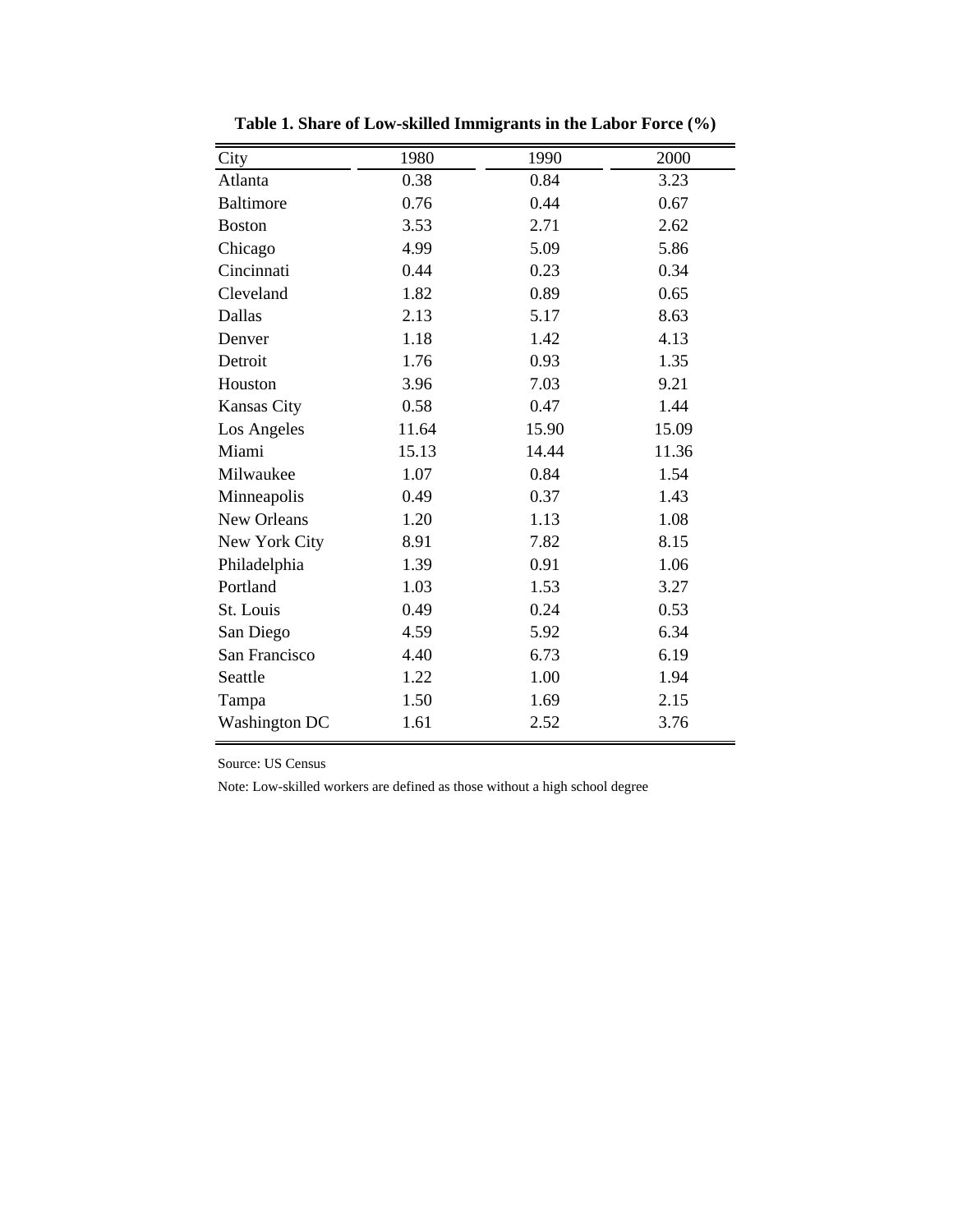| All Low-skilled Immigrants  |        | Male LS Immigrants  |      | Female LS Immigrants        |      |
|-----------------------------|--------|---------------------|------|-----------------------------|------|
|                             | $\% *$ |                     | $\%$ |                             | $\%$ |
| <b>Labor Force</b>          | 5.3    | <b>Labor Force</b>  | 3.3  | <b>Labor Force</b>          | 1.9  |
| Textiles                    | 44.8   | Gardening           | 28.5 | <b>Textiles</b>             | 27.9 |
| Gardening                   | 29.2   | Shoe repair         | 19.2 | Private households          | 25.8 |
| <b>Leather Products</b>     | 28.4   | Crop production     | 19.0 | Leather products            | 16.1 |
| Private households          | 27.4   | Car washes          | 17.5 | Fruit and veg. preserv.     | 13.1 |
| Animal slaughtering         | 25.3   | Textiles            | 16.9 | Dry cleaning and laundry SS | 12.0 |
| Crop production             | 24.0   | Animal slaughtering | 16.5 | Services to buildings       | 11.6 |
| Fruit and veg. preserv.     | 21.9   | Furniture manuf.    | 15.9 | Sugar products              | 11.2 |
| Car washes                  | 20.2   | Carpets manuf.      | 15.2 | Animal slaughtering         | 8.8  |
| Services to buildings       | 20.0   | Recyclable material | 12.7 | Hotels                      | 8.0  |
| Carpets manuf.              | 19.8   | Wood preservation   | 12.4 | Pottery, ceramics           | 7.6  |
| Furniture manuf.            | 19.8   | Leather products    | 12.3 | Nail salons                 | 7.5  |
| Sugar products              | 19.3   | Construction        | 12.3 | Home health care SS         | 6.7  |
| Dry cleaning and laundry SS | 19.3   | Fishing, hunting    | 12.0 | Plastics products manuf.    | 6.5  |
| Shoe repair                 | 19.2   | <b>Bakeries</b>     | 11.9 | Seafood                     | 6.3  |
| <b>Bakeries</b>             | 17.9   | Aluminum prod.      | 11.8 | Toys manufacturing          | 6.1  |

**Table 2. Top Industries Intensive in Low-skilled Immigrant Labor (2000)**

\*% of LS Immigrants in Tot. Employment of Industry. Includes only the 25 largest cities. Source: Census (2000)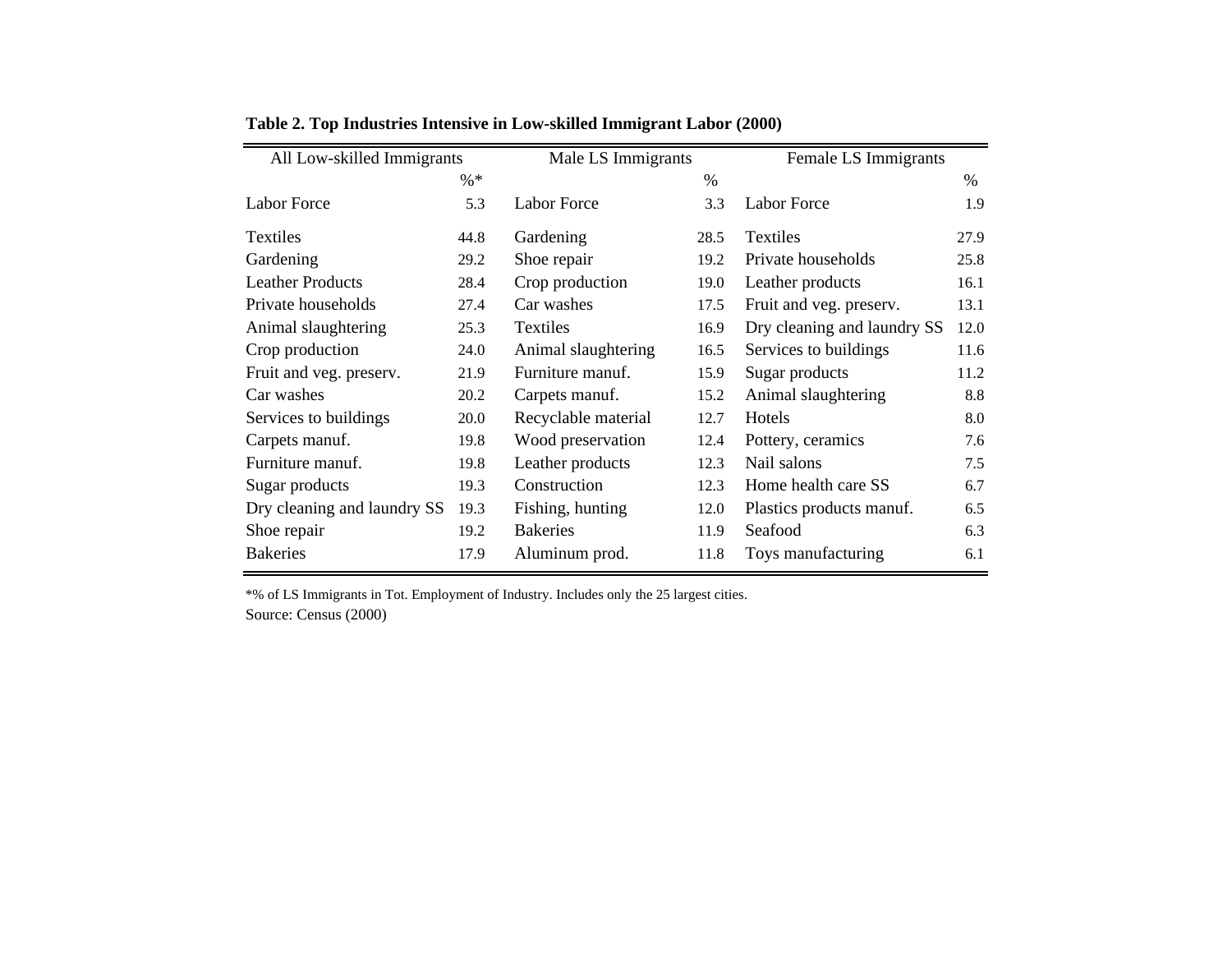#### **Table 3. Descriptive Statistics - Census Data on Women's Labor Supply**

|                                         | <b>High School Dropout</b> |              |          | High School Graduate |                           |         | Some College                 |          |            |
|-----------------------------------------|----------------------------|--------------|----------|----------------------|---------------------------|---------|------------------------------|----------|------------|
|                                         | 1980                       | 1990         | 2000     | 1980                 | 1990                      | 2000    | 1980                         | 1990     | 2000       |
| Share of Year sample                    | 0.24                       | 0.15         | 0.12     | 0.42                 | 0.34                      | 0.30    | 0.20                         | 0.31     | 0.33       |
| Labor Force Partipation                 | 0.46                       | 0.48         | 0.47     | 0.63                 | 0.67                      | 0.65    | 0.67                         | 0.76     | 0.75       |
|                                         | (0.50)                     | (0.50)       | (0.50)   | (0.48)               | (0.47)                    | (0.48)  | (0.47)                       | (0.43)   | (0.43)     |
| Usual Hrs. per week working on the Mkt. | 34.62                      | 34.85        | 35.35    | 35.20                | 35.86                     | 36.71   | 34.39                        | 35.71    | 36.32      |
| (conditional on working)                | (11.30)                    | (11.72)      | (12.04)  | (10.38)              | (10.62)                   | (10.81) | (11.23)                      | (11.17)  | (11.52)    |
| % work at least 50 hrs.                 | 0.02                       | 0.03         | 0.03     | 0.03                 | 0.06                      | 0.07    | 0.04                         | 0.08     | 0.09       |
|                                         | (0.13)                     | (0.17)       | (0.18)   | (0.18)               | (0.23)                    | (0.26)  | (0.20)                       | (0.26)   | (0.29)     |
| % work at least 60 hrs.                 | $0.01\,$                   | $0.01\,$     | $0.01\,$ | $0.01\,$             | 0.02                      | 0.03    | 0.01                         | 0.03     | 0.03       |
|                                         | (0.09)                     | (0.11)       | (0.12)   | (0.11)               | (0.15)                    | (0.16)  | (0.12)                       | (0.16)   | (0.17)     |
| Married                                 | 0.59                       | 0.52         | 0.50     | 0.65                 | 0.60                      | 0.56    | 0.55                         | 0.54     | 0.53       |
|                                         | (0.49)                     | (0.50)       | (0.50)   | (0.48)               | (0.49)                    | (0.50)  | (0.50)                       | (0.50)   | (0.50)     |
| Child younger than 5                    | 0.15                       | 0.17         | 0.17     | 0.17                 | 0.17                      | 0.15    | 0.16                         | 0.17     | 0.15       |
|                                         | (0.36)                     | (0.37)       | (0.38)   | (0.38)               | (0.37)                    | (0.35)  | (0.37)                       | (0.38)   | (0.36)     |
| Child younger than 17                   | 0.40                       | 0.37         | 0.39     | 0.44                 | 0.39                      | 0.38    | 0.38                         | 0.39     | 0.38       |
|                                         | (0.49)                     | (0.48)       | (0.49)   | (0.50)               | (0.49)                    | (0.48)  | (0.49)                       | (0.49)   | (0.49)     |
|                                         |                            | College Grad |          |                      | Master's Degree (ex. MBA) |         | Professional Degree or Ph.D. |          |            |
|                                         | 1980                       | 1990         | 2000     | 1980                 | 1990                      | 2000    | 1980                         | 1990     | 2000       |
| Share                                   | 0.07                       | 0.14         | 0.17     | 0.05                 | 0.04                      | 0.06    | $0.01\,$                     | 0.02     | 0.03       |
| Labor Force Partipation                 | 0.72                       | 0.81         | 0.79     | 0.79                 | 0.86                      | 0.84    | 0.85                         | 0.89     | $\rm 0.88$ |
|                                         | (0.45)                     | (0.39)       | (0.41)   | (0.41)               | (0.34)                    | (0.37)  | (0.36)                       | (0.31)   | (0.33)     |
| Usual Hrs. per week working on the Mkt. | 35.61                      | 37.49        | 38.55    | 35.39                | 37.76                     | 38.90   | 39.06                        | 42.33    | 43.66      |
| (conditional on working)                | (11.18)                    | (11.27)      | (11.74)  | (11.22)              | (11.17)                   | (11.74) | (12.40)                      | (12.41)  | (13.07)    |
| % work at least 50 hrs.                 | 0.06                       | 0.12         | 0.17     | 0.05                 | 0.12                      | 0.16    | 0.15                         | 0.27     | 0.33       |
|                                         | (0.24)                     | (0.33)       | (0.37)   | (0.23)               | (0.32)                    | (0.37)  | (0.36)                       | (0.44)   | (0.47)     |
| % work at least 60 hrs.                 | 0.02                       | 0.04         | 0.05     | 0.02                 | 0.04                      | 0.05    | 0.06                         | $0.10\,$ | 0.13       |
|                                         | (0.14)                     | (0.19)       | (0.22)   | (0.13)               | (0.18)                    | (0.22)  | (0.23)                       | (0.30)   | (0.34)     |
| Married                                 | 0.66                       | 0.61         | 0.62     | 0.60                 | 0.63                      | 0.64    | 0.51                         | 0.58     | 0.61       |
|                                         | (0.47)                     | (0.49)       | (0.49)   | (0.49)               | (0.48)                    | (0.48)  | (0.50)                       | (0.49)   | (0.49)     |
| Child younger than 5                    | 0.19                       | 0.18         | 0.18     | $0.16\,$             | 0.15                      | 0.14    | 0.11                         | 0.17     | 0.15       |
|                                         | (0.39)                     | (0.39)       | (0.38)   | (0.37)               | (0.36)                    | (0.34)  | (0.31)                       | (0.38)   | (0.36)     |
| Child younger than 17                   | 0.41                       | 0.37         | 0.39     | 0.38                 | 0.40                      | 0.37    | 0.29                         | 0.35     | 0.37       |
|                                         | (0.49)                     | (0.48)       | (0.49)   | (0.49)               | (0.49)                    | (0.48)  | (0.45)                       | (0.48)   | (0.48)     |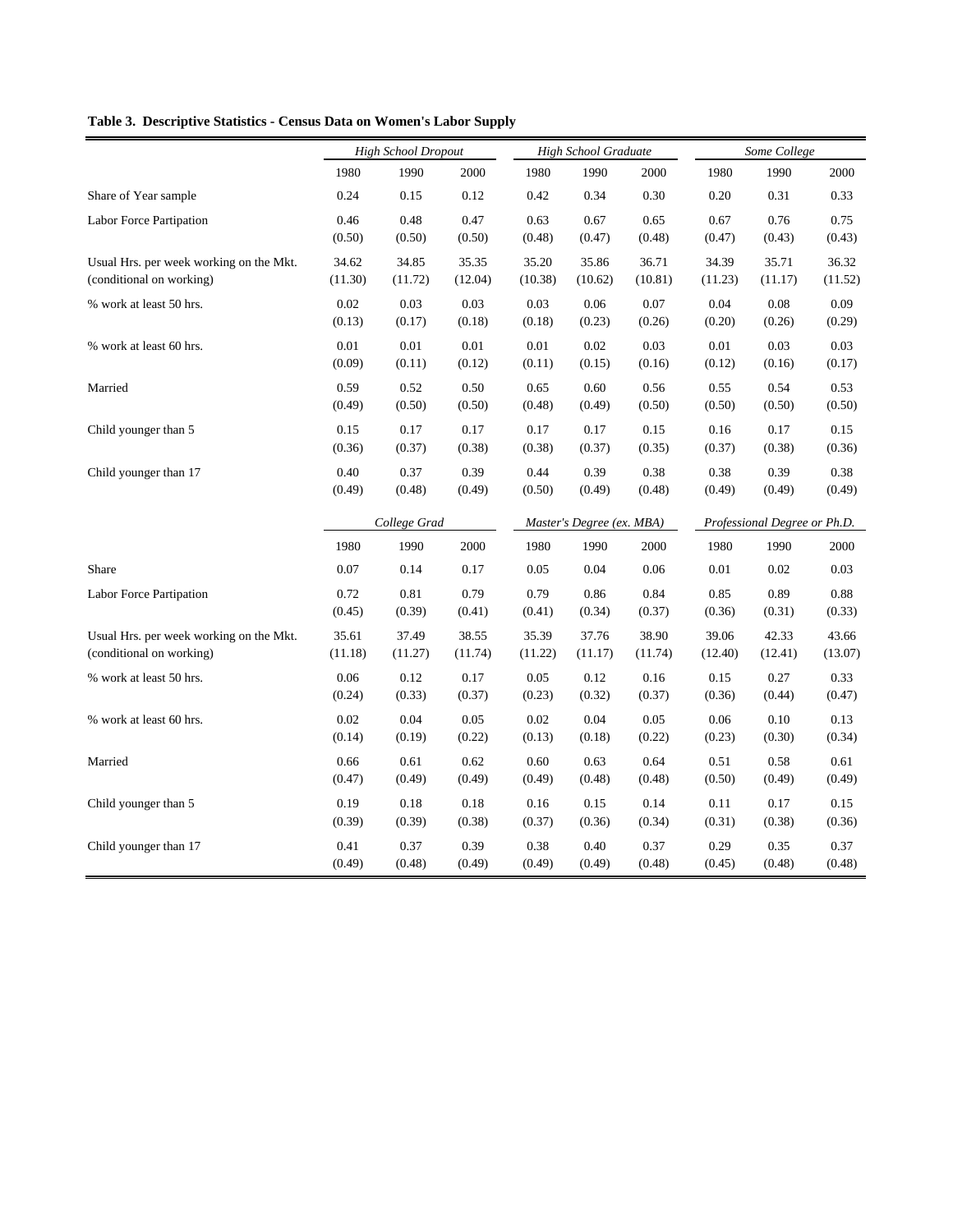|                                                  | <b>High School Drop</b> |                  |                   | High School Grad |                | Some College    |  |
|--------------------------------------------------|-------------------------|------------------|-------------------|------------------|----------------|-----------------|--|
|                                                  | 1980                    | 2000s            | 1980              | 2000s            | 1980           | 2000s           |  |
| Sample Share                                     | 0.22                    | 0.12             | 0.31              | 0.29             | 0.32           | 0.29            |  |
| Avg. No. of Hours p. week spent on HHId. Chores  | 25.05                   | 17.96            | 24.52             | 15.09            | 22.19          | 13.82           |  |
|                                                  | (17.12)                 | (17.12)          | (16.13)           | (15.80)          | (15.96)        | (15.36)         |  |
| Avg. No. of Hours p. week spent on HHId. Chores  | 7.97                    | 5.50             | 7.73              | 6.54             | 36.98          | 36.85           |  |
| (by men of same education level)                 | (9.06)                  | (10.27)          | (7.73)            | (6.54)           | (8.77)         | (10.64)         |  |
| Usual Hours per week working on the Market   H>0 | 36.87<br>(10.81)        | 35.35<br>(10.62) | 36.65<br>(8.35)   | 37.14<br>(9.88)  | 7.61<br>(6.94) | 6.51<br>(10.93) |  |
| Labor Force Partipation                          | 0.50                    | 0.49             | 0.60              | 0.72             | 0.71           | 0.75            |  |
|                                                  | (0.50)                  | (0.50)           | (0.49)            | (0.45)           | (0.46)         | (0.43)          |  |
| Married                                          | 0.53                    | 0.47             | 0.75              | 0.55             | 0.67           | 0.51            |  |
|                                                  | (0.50)                  | (0.50)           | (0.44)            | (0.50)           | (0.47)         | (0.50)          |  |
| Child less than 6 years                          | 0.31                    | 0.27             | 0.40              | 0.21             | 0.33           | 0.20            |  |
|                                                  | (0.46)                  | (0.45)           | (0.49)            | (0.41)           | (0.47)         | (0.40)          |  |
| Children                                         | 0.65<br>(0.48)          | 0.52<br>(0.50)   | 0.71<br>(0.46)    | 0.48<br>(0.50)   | 0.59<br>(0.49) | 0.50<br>(0.50)  |  |
|                                                  |                         |                  |                   |                  |                |                 |  |
|                                                  | College Grad            |                  | More than College |                  |                |                 |  |
|                                                  | 1980                    | 2000s            | 1980              | 2000s            |                |                 |  |
| Sample Share                                     | 0.11                    | 0.21             | 0.04              | 0.11             |                |                 |  |
| Avg. No. of Hours p. week spent on HHId. Chores  | 20.40                   | 13.38            | 16.85             | 11.66            |                |                 |  |
|                                                  | (14.83)                 | (13.66)          | (13.57)           | (12.69)          |                |                 |  |
| Avg. No. of Hours p. week spent on HHId. Chores  | 7.92                    | 6.88             | 6.67              | 7.40             |                |                 |  |
| (by men of same education level)                 | (6.53)                  | (10.76)          | (6.23)            | (11.16)          |                |                 |  |
| Usual Hours per week working on the Market   H>0 | 36.95                   | 37.50            | 35.24             | 40.03            |                |                 |  |
|                                                  | (8.82)                  | (12.00)          | (10.92)           | (11.67)          |                |                 |  |
| Labor Force Partipation                          | 0.72                    | 0.78             | 0.89              | 0.83             |                |                 |  |
|                                                  | (0.45)                  | (0.42)           | (0.31)            | (0.38)           |                |                 |  |
| Married                                          | 0.75<br>(0.44)          | 0.63<br>(0.48)   | 0.79<br>(0.41)    | 0.63<br>(0.48)   |                |                 |  |
| Child less than 6 years                          | 0.32                    | 0.26             | 0.25              | 0.25             |                |                 |  |
|                                                  | (0.47)                  | (0.44)           | (0.44)            | (0.43)           |                |                 |  |
| Children                                         | 0.46                    | 0.52             | 0.43              | 0.50             |                |                 |  |
|                                                  | (0.50)                  | (0.50)           | (0.50)            | (0.50)           |                |                 |  |

## **Table 4. Descriptive Statistics - Time-use of Women from 1980 PSID and 2003-2005 ATUS**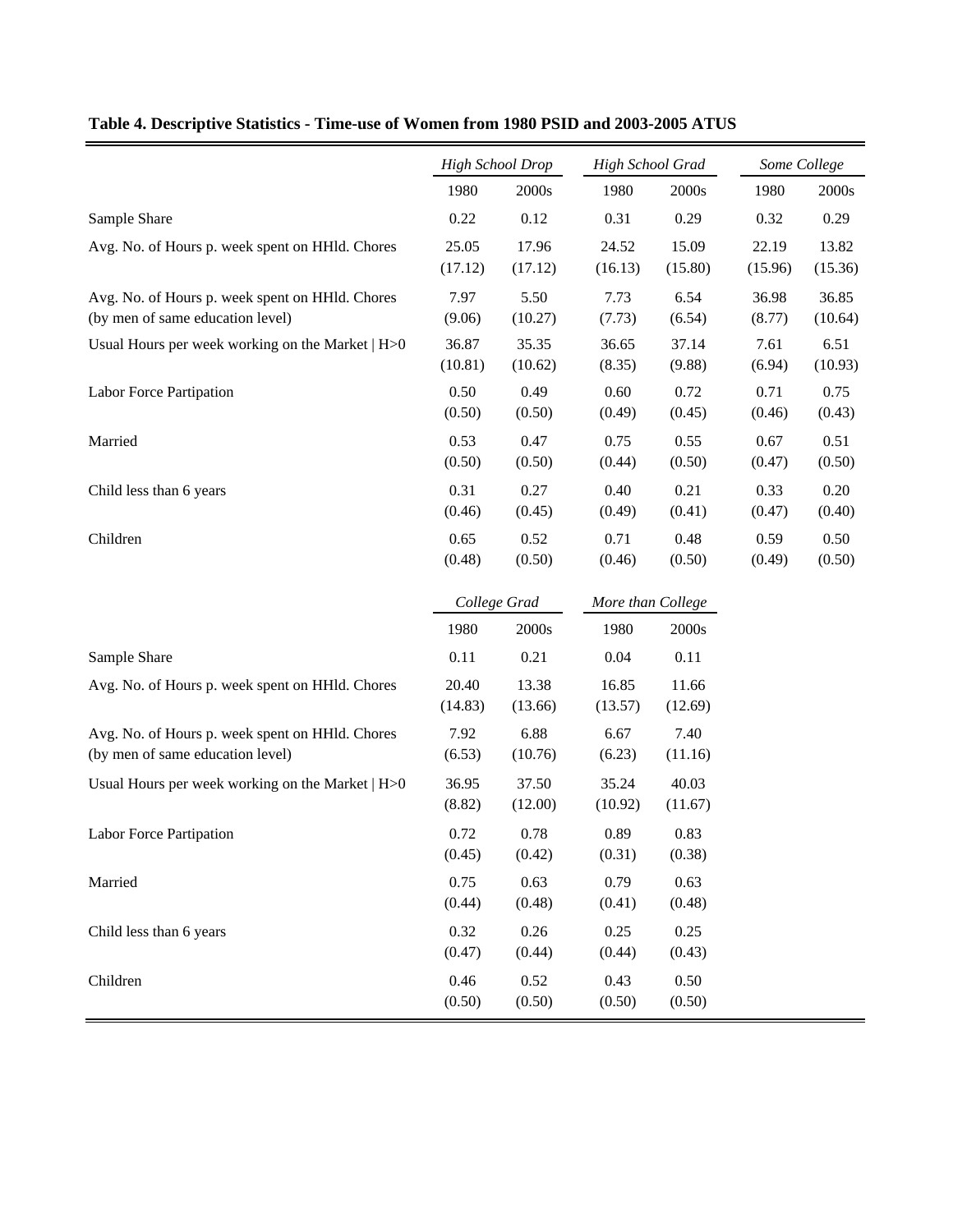|                                               |                   | Year              |                    |
|-----------------------------------------------|-------------------|-------------------|--------------------|
| <b>Education of Woman (spouse or head)</b>    | 1980              | 1990              | 2000               |
| <b>High School Drop</b>                       |                   |                   |                    |
| Sample Share                                  | 0.18              | 0.12              | 0.07               |
| Dummy for Positive Exp.<br>in Housekeeping    | 0.03<br>(0.16)    | 0.03<br>(0.17)    | 0.03<br>(0.17)     |
| Housekeeping Expenditures<br>$(1990$ dollars) | 2.06<br>(22.74)   | 3.83<br>(24.73)   | 4.56<br>(30.63)    |
| <b>High School Grad</b>                       |                   |                   |                    |
| Sample Share                                  | 0.39              | 0.35              | 0.29               |
| Dummy for Positive Exp.<br>in Housekeeping    | 0.05<br>(0.21)    | 0.03<br>(0.18)    | 0.03<br>(0.17)     |
| Housekeeping Expenditures<br>$(1990$ dollars) | 9.28<br>(75.02)   | 8.52<br>(88.72)   | 4.79<br>(50.42)    |
| <b>Some College</b>                           |                   |                   |                    |
| Sample Share                                  | 0.25              | 0.28              | 0.32               |
| Dummy for Positive Exp.<br>in Housekeeping    | 0.07<br>(0.26)    | 0.09<br>(0.29)    | 0.07<br>(0.25)     |
| Housekeeping Expenditures<br>$(1990$ dollars) | 14.54<br>(81.40)  | 18.36<br>(83.40)  | 11.01<br>(57.69)   |
| <b>College Grad</b>                           |                   |                   |                    |
| Sample Share                                  | 0.11              | 0.15              | 0.21               |
| Dummy for Positive Exp.<br>in Housekeeping    | 0.16<br>(0.37)    | 0.15<br>(0.35)    | 0.15<br>(0.35)     |
| Housekeeping Expenditures<br>$(1990$ dollars) | 80.51<br>(312.33) | 37.69<br>(135.08) | 35.67<br>(131.26)  |
| <b>More than College</b>                      |                   |                   |                    |
| Sample Share                                  | 0.08              | 0.10              | 0.10               |
| Dummy for Positive Exp.<br>in Housekeeping    | 0.18<br>(0.38)    | 0.22<br>(0.41)    | 0.26<br>(0.44)     |
| Housekeeping Expenditures<br>$(1990$ dollars) | 77.94<br>(362.03) | 63.75<br>(192.59) | 103.24<br>(469.74) |

## **Table 5. Descriptive Statistics - Consumer Expenditure Survey**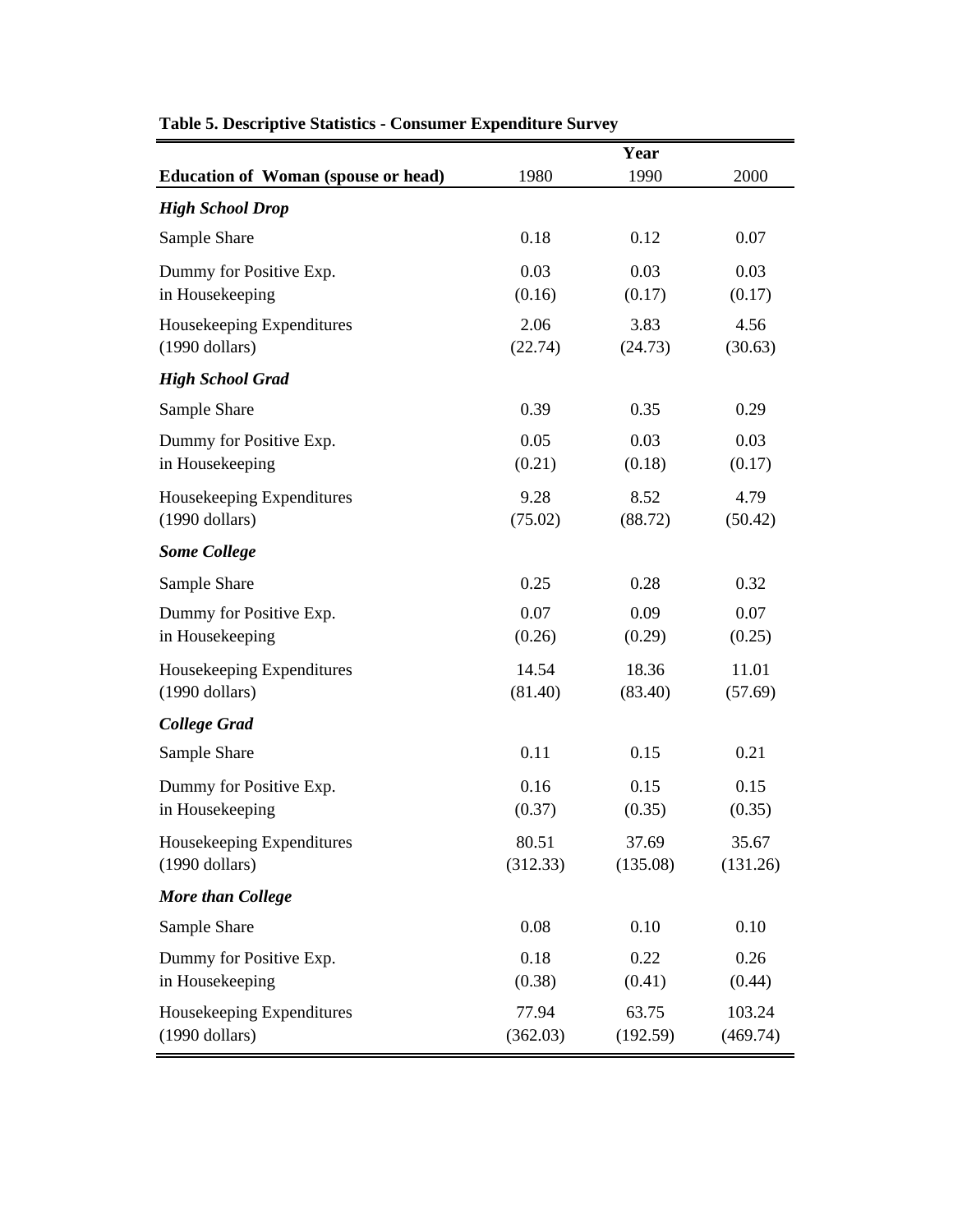## **Table 6. First Stage**

|                                                                                          | Dependent Variable |                          |                |            |  |  |
|------------------------------------------------------------------------------------------|--------------------|--------------------------|----------------|------------|--|--|
|                                                                                          |                    | $L(LS Imm + LS Nat./LF)$ | $LS \, Imm/LF$ |            |  |  |
|                                                                                          | (1)                | (2)                      | (3)            | (4)        |  |  |
| Instrument:                                                                              |                    |                          |                |            |  |  |
| $Log(\sum_{i} share_{i,i,1970}*LSImm_{it})$                                              | 0.206              | 0.252                    |                |            |  |  |
|                                                                                          | (0.033)            | (0.058)                  |                |            |  |  |
| $[\sum_{i} share_{i,i,1970}*LS Imm_{it}]/LF_{i,1970}$                                    |                    |                          | 0.050          | 0.160      |  |  |
|                                                                                          |                    |                          | (0.026)        | (0.061)    |  |  |
| ${\sum_{i} share_{i,i,1970}}$ *LS Imm <sub>it</sub> ]/LF <sub>i1970</sub> } <sup>2</sup> |                    |                          | $-0.021$       | $-0.150$   |  |  |
|                                                                                          |                    |                          | (0.007)        | (0.059)    |  |  |
| Sample                                                                                   | Census             | <b>CEX</b>               | Census         | <b>CEX</b> |  |  |
| N.obs.                                                                                   | 362                | 117                      | 362            | 117        |  |  |

Note: OLS estimates. City and region\*decade fixed effects are included in all the regressions. Regressions are weighted by city's labor force. Robust Std. Errors are reported in parenthesis.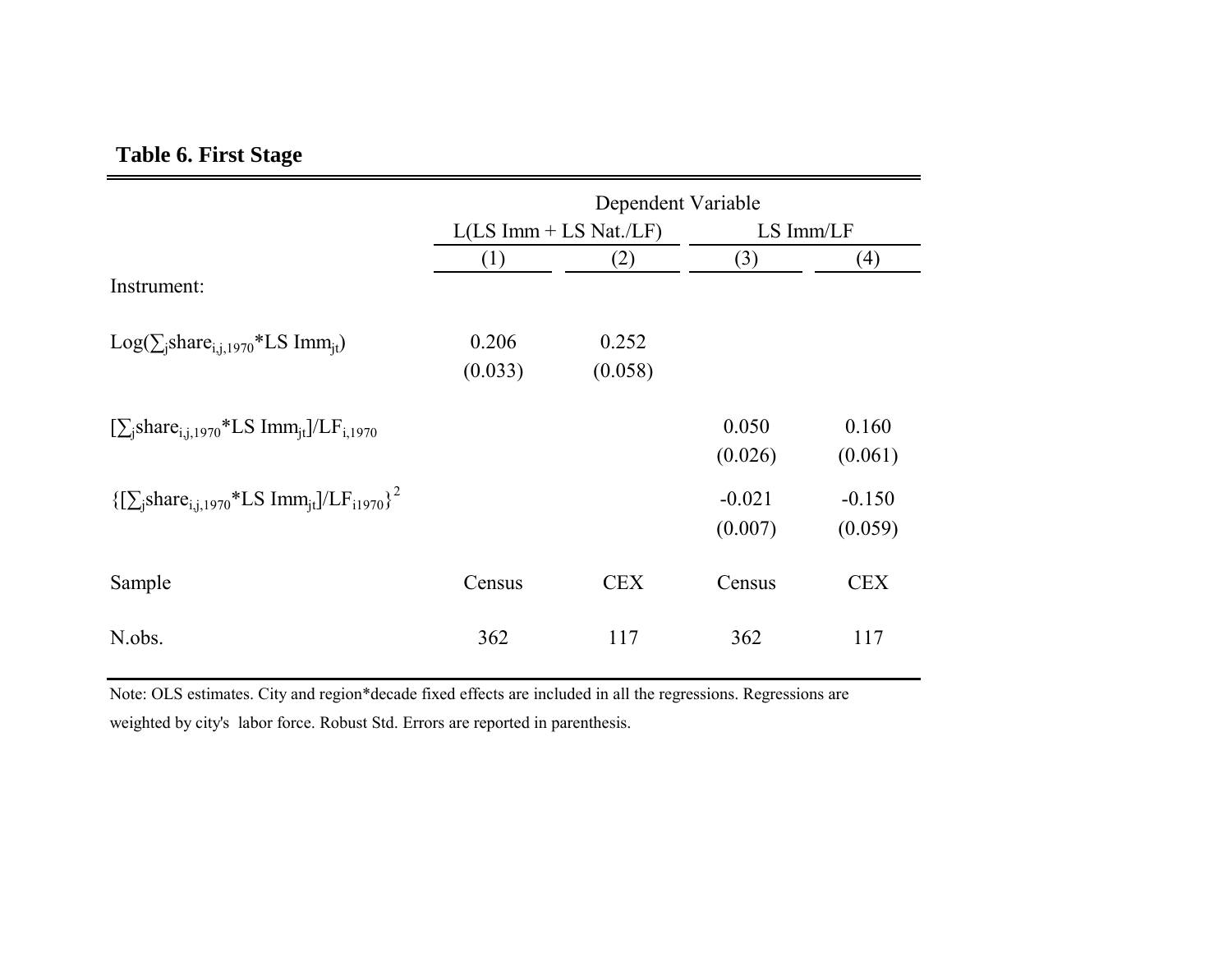| Key Explanatory Variable |          |                          |           |  |  |
|--------------------------|----------|--------------------------|-----------|--|--|
|                          |          |                          | LS Imm/LF |  |  |
| <b>OLS</b>               | IV       | <b>OLS</b>               | IV        |  |  |
| 0.809                    | 4.722    | 9.53                     | 150.12    |  |  |
| (0.718)                  | (1.180)  | (6.40)                   | (96.58)   |  |  |
| $-0.006$                 | $-0.018$ | $-0.13$                  | $-1.72$   |  |  |
| (0.014)                  | (0.027)  | (0.13)                   | (0.98)    |  |  |
| 2.164                    | 7.106    | 18.31                    | 203.80    |  |  |
| (0.722)                  | (1.198)  | (6.55)                   | (109.60)  |  |  |
| 0.045                    | 0.191    | 0.42                     | 5.37      |  |  |
| (0.023)                  | (0.035)  | (0.20)                   | (3.05)    |  |  |
| 0.031                    | 0.081    | 0.26                     | 3.87      |  |  |
| (0.014)                  | (0.024)  | (0.11)                   | (1.95)    |  |  |
|                          |          | $L(LS Imm + LS Nat./LF)$ |           |  |  |

**Table 7. Low-skilled Immigration and the labor supply of women with Professional Degrees or PhDs**  (Census Data 1980, 1990, 2000)

Each number comes from a different regression. All estimations include city, decade\*region fixed effects and demographic controls. Errors are clustered at the city\*decade level. Number of Obs. is 109597.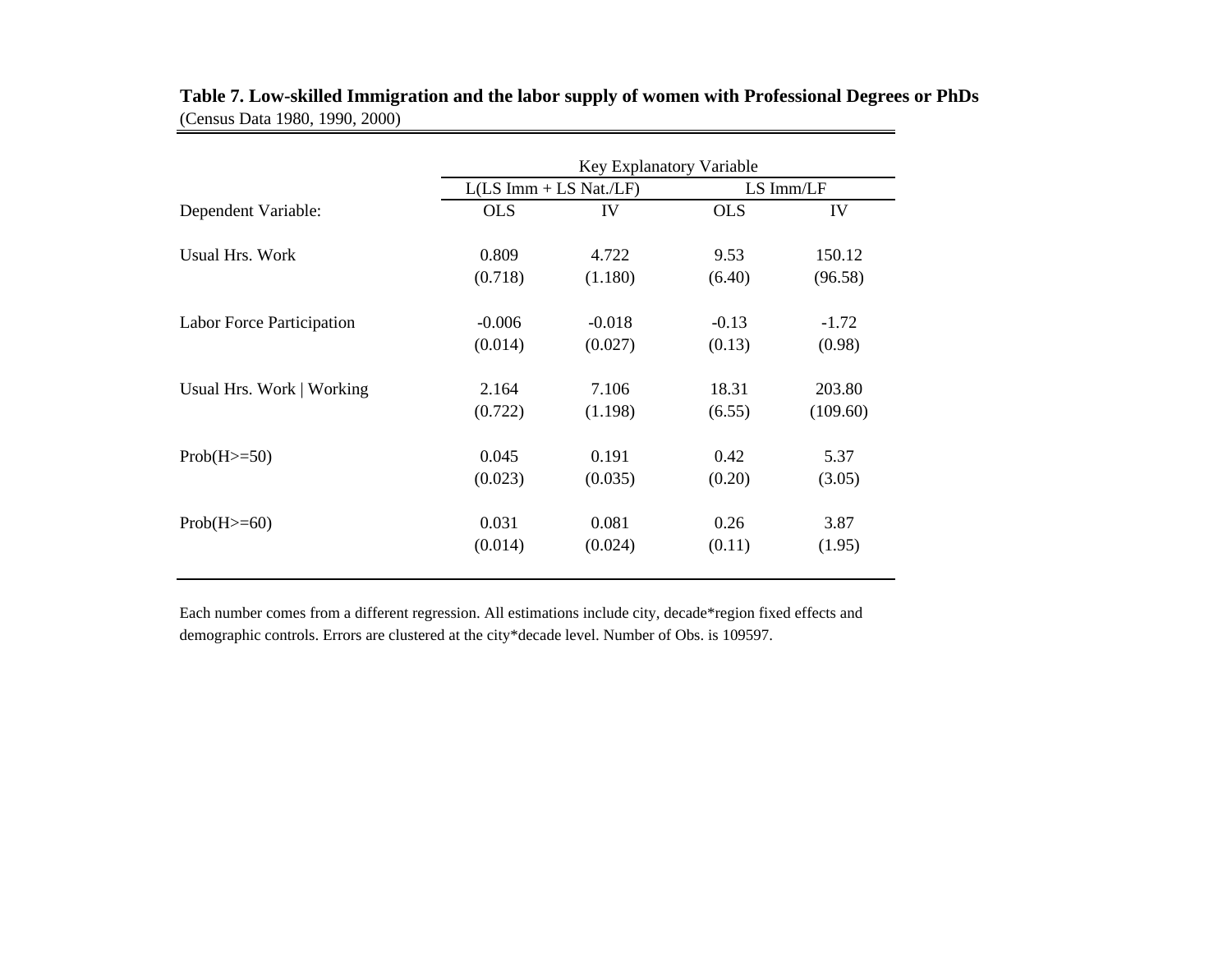|                                                 | <b>Usual Hrs. Work</b> | Lab Force Part. | Hrs. Work $ H>0$ | $Prob(H>=50)$ | $Prob(H>=60)$ |
|-------------------------------------------------|------------------------|-----------------|------------------|---------------|---------------|
| I. Effects of having a child age 5 or younger   |                        |                 |                  |               |               |
| $L(LS Imm + LS Nat./LF)$                        | 4.450                  | $-0.017$        | 6.781            | 0.166         | 0.073         |
|                                                 | (1.236)                | (0.027)         | (1.203)          | (0.034)       | (0.024)       |
| Interacted with:                                |                        |                 |                  |               |               |
| Dummy for Child age <6                          | 2.543                  | 0.007           | 1.948            | 0.178         | 0.075         |
|                                                 | (2.223)                | (0.032)         | (1.866)          | (0.044)       | (0.028)       |
| II. Effects of having a child age 17 or younger |                        |                 |                  |               |               |
| $L(LS Imm + LS Nat./LF)$                        | 4.216                  | $-0.010$        | 6.433            | 0.149         | 0.057         |
|                                                 | (1.321)                | (0.029)         | (1.252)          | (0.035)       | (0.024)       |
| Interacted with:                                |                        |                 |                  |               |               |
| Dummy for Child age $<$ 18                      | 1.657                  | $-0.004$        | 1.367            | 0.114         | 0.065         |
|                                                 | (1.440)                | (0.031)         | (1.130)          | (0.033)       | (0.023)       |
| III. Effect of a highly educated husband        |                        |                 |                  |               |               |
| $L(LS Imm + LS Nat./LF)$                        | 5.771                  | $-0.020$        | 7.710            | 0.237         | 0.122         |
|                                                 | (1.953)                | (0.037)         | (1.548)          | (0.048)       | (0.034)       |
| Interacted with:                                |                        |                 |                  |               |               |
| Dummy for Husband with Professional             | $-1.730$               | 0.004           | $-1.005$         | $-0.034$      | $-0.051$      |
| Degree or PhD                                   | (2.491)                | (0.035)         | (1.665)          | (0.054)       | (0.040)       |

## **Table 8. LS Immigration and the Labor Supply of Highly Educated Women - Effects of Children and Highly Educated Husbands**

(Census Data, Sample: Women with a professional degree or Ph.D.)

 All estimations include city, decade\*region fixed effects and demographic controls. Panel I and II's regressions also include city\*dummy for children fixed effects. Errors are clustered at the city\*decade level. Number of Obs. is 109597.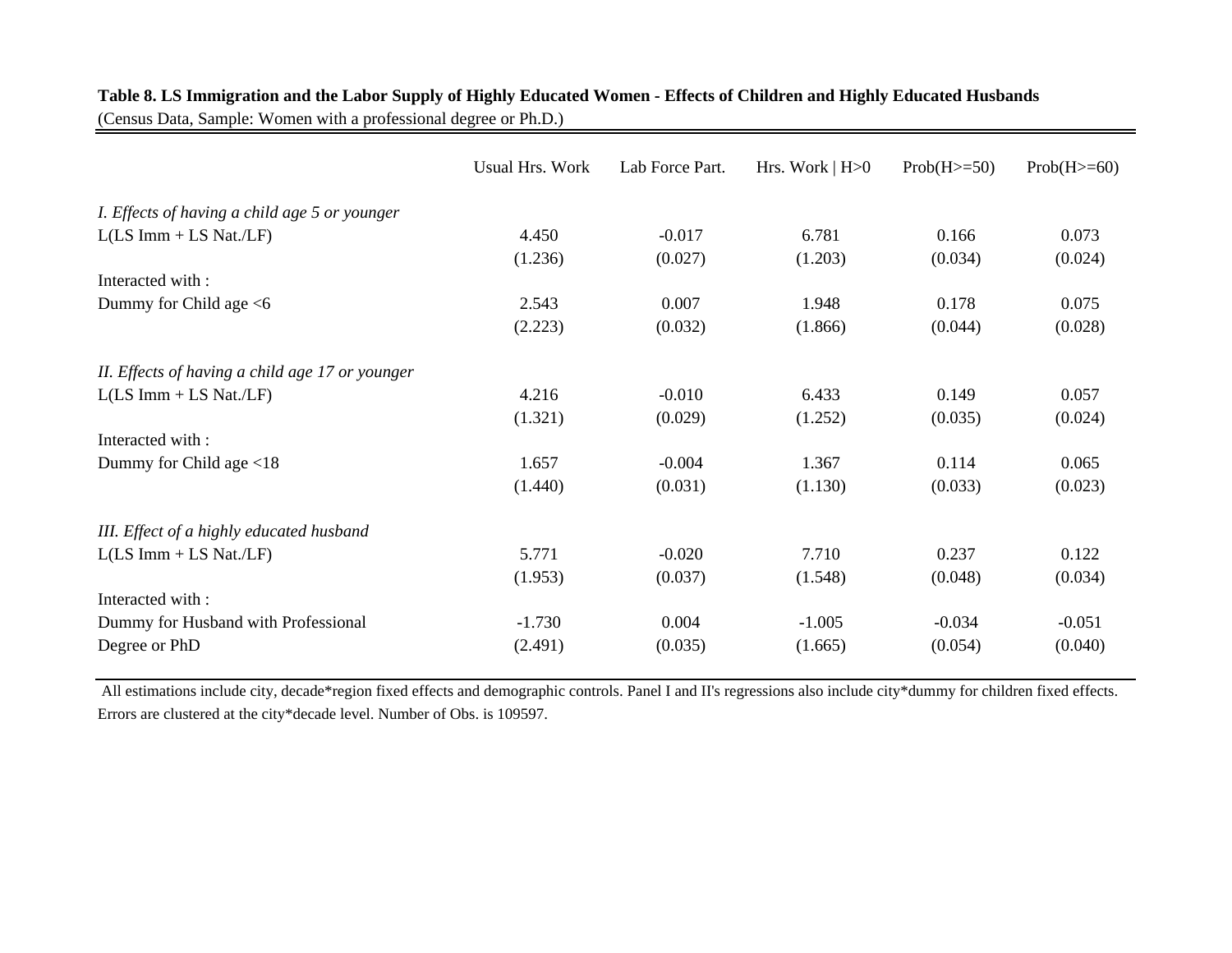|                                 | Explanatory Variable: L(LS Imm + LS Nat./LF) |                 |                  |               |               |         |
|---------------------------------|----------------------------------------------|-----------------|------------------|---------------|---------------|---------|
|                                 | <b>Usual Hrs. Work</b>                       | Lab Force Part. | Hrs. Work $ H>0$ | $Prob(H>=50)$ | $Prob(H>=60)$ | N.obs   |
| <b>Education Level of Woman</b> |                                              |                 |                  |               |               |         |
| Professional Degree or PhD      | 4.722                                        | $-0.018$        | 7.106            | 0.191         | 0.081         | 109597  |
|                                 | (1.180)                                      | (0.027)         | (1.198)          | (0.035)       | (0.024)       |         |
| <b>Masters Degree</b>           | $-0.781$                                     | $-0.082$        | 1.641            | 0.071         | 0.031         | 300418  |
|                                 | (0.740)                                      | (0.021)         | (0.518)          | (0.018)       | (0.001)       |         |
| College Graduate                | $-0.404$                                     | $-0.094$        | 2.500            | 0.109         | 0.047         | 674281  |
|                                 | (0.742)                                      | (0.023)         | (0.602)          | (0.019)       | (0.009)       |         |
| Some College                    | $-2.643$                                     | $-0.100$        | 0.520            | 0.008         | 0.000         | 1451732 |
|                                 | (0.823)                                      | (0.027)         | (0.444)          | (0.007)       | (0.004)       |         |
| High School Grad                | $-7.221$                                     | $-0.184$        | $-0.107$         | 0.001         | 0.006         | 1793265 |
|                                 | (1.307)                                      | (0.035)         | (0.408)          | (0.005)       | (0.003)       |         |
| <b>High School Dropout</b>      | $-4.785$                                     | $-0.094$        | 0.064            | $-0.003$      | 0.004         | 716399  |
|                                 | (1.306)                                      | (0.031)         | (0.673)          | (0.006)       | (0.004)       |         |

## **Table 9. The Effect of Low-skilled Immigration on Women's Labor Supply by Education Group**

All regressions include city and region\*decade fixed effects and demographic controls (age, age squared, marital status, race, children). Standard Errors are clustered at the city\*decade level.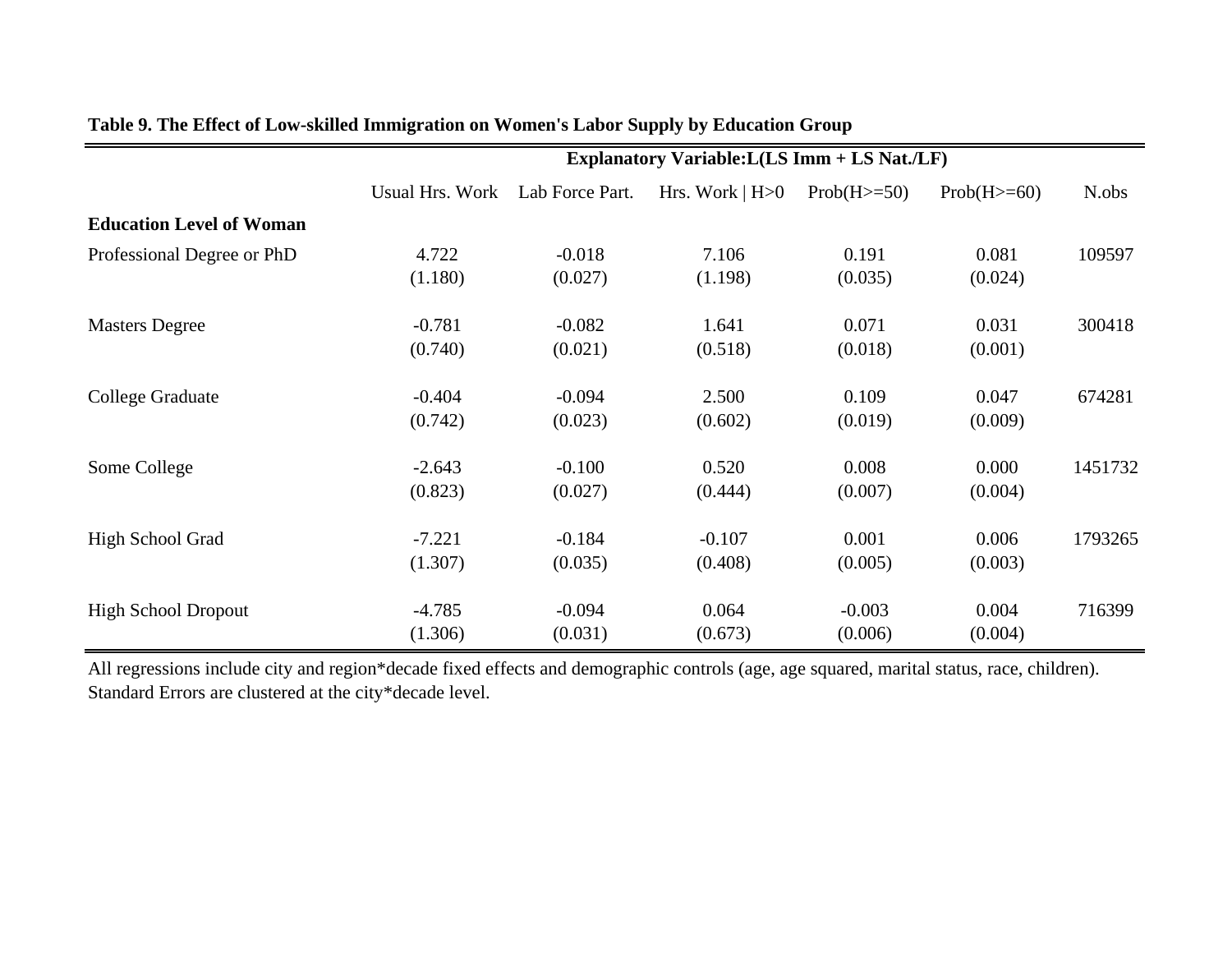| Dependent Variable:                                         |                   |           |                      |                      |  |  |  |  |
|-------------------------------------------------------------|-------------------|-----------|----------------------|----------------------|--|--|--|--|
| Hours per week spent doing HHId chores                      |                   |           |                      |                      |  |  |  |  |
|                                                             | (1)<br><b>OLS</b> | (2)<br>IV | (3)<br>IV            | (4)<br>IV            |  |  |  |  |
|                                                             |                   |           |                      |                      |  |  |  |  |
| $L((LS Imm.+LS Nat.)/LF)$                                   | 0.365             | $-1.159$  |                      | 1.600                |  |  |  |  |
|                                                             | (1.092)           | (4.504)   |                      | (4.415)              |  |  |  |  |
| $L((LS Imm. +LS Nat.) /LF)$<br>interacted with a dummy for: |                   |           |                      |                      |  |  |  |  |
| More than College                                           |                   |           | $-15.383$<br>(7.150) | $-17.004$<br>(7.107) |  |  |  |  |
| College                                                     |                   |           | 0.343<br>(5.953)     |                      |  |  |  |  |
| Some College                                                |                   |           | $-4.578$<br>(5.090)  |                      |  |  |  |  |
| High School Grad                                            |                   |           | 7.476<br>(8.553)     |                      |  |  |  |  |

**Table 10. The Effect of Low-skilled Immigration on Women's Household Work** (PSID and ATUS Data)

Each column represents a separate regression. All estimations include city, decade\*region fixed effects and demographic controls. Errors are clustered at the city\*decade level.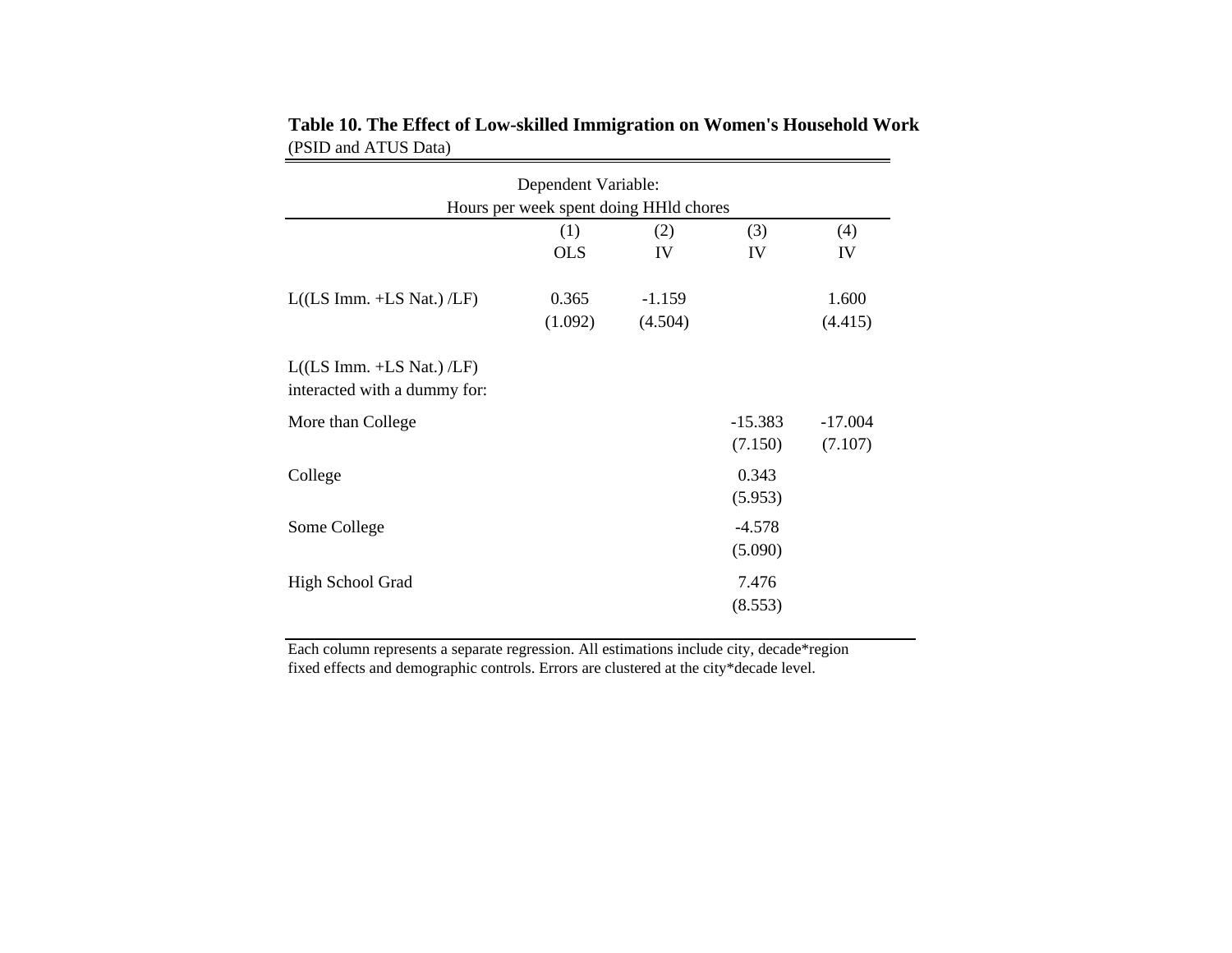## **Table 11. Low-skilled Immigration and the Consumption of Housekeeping Services** (CEX data 1980-2000)

|                                                          |            | Dependent Variable         |                  |            |                       |                    |  |
|----------------------------------------------------------|------------|----------------------------|------------------|------------|-----------------------|--------------------|--|
|                                                          |            | Dummy for Expenditures > 0 |                  |            | Level of Expenditures |                    |  |
|                                                          | <b>OLS</b> | IV                         | IV               | <b>OLS</b> | IV                    | IV                 |  |
| $L($ (LS Imm. +LS Nat.) $/LF$ )                          | $-0.032$   | 0.036                      | 0.046            | $-29.58$   | $-5.89$               | 4.60               |  |
|                                                          | (0.030)    | (0.050)                    | (0.055)          | (14.55)    | (29.46)               | (34.48)            |  |
| Ln $((LS \, Imm.+LS \, Nat.)/ \, LF)*$ more than college |            |                            | 0.342<br>(0.319) |            |                       | 361.03<br>(268.97) |  |

Number of observations : 13319

Each column represents a separate regression. All estimations include city, decade\*region fixed effects and demographic controls.

Errors are clustered at the city\*decade level.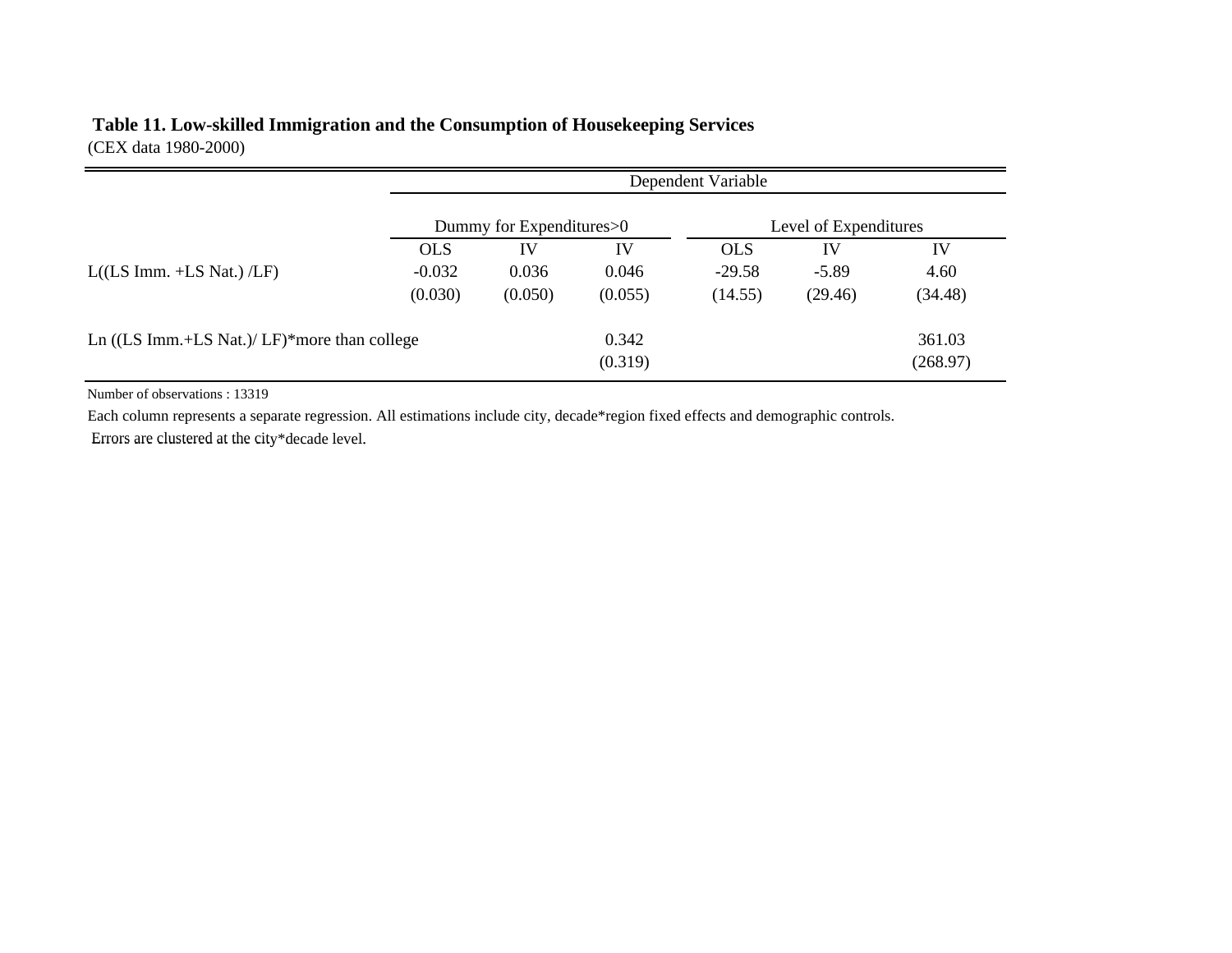|                           | Dependent Variable is Log(Price Index): |         |               |            |  |  |  |
|---------------------------|-----------------------------------------|---------|---------------|------------|--|--|--|
|                           | Ind. highly intensive in the            |         | All Goods and |            |  |  |  |
|                           | use of LS Immigrants                    |         | Services      |            |  |  |  |
|                           | Non-Traded                              | Traded  | Non-Traded    | Traded     |  |  |  |
| $Ln(LS)$ workers / $LF$ ) | $-0.552$                                | 0.212   | $-0.225$      | 0.089      |  |  |  |
|                           | (0.173)                                 | (0.200) | (0.111)       | (0.066)    |  |  |  |
| Region*Decade FE          | Yes                                     | Yes     | Yes           | <b>Yes</b> |  |  |  |
| No. of Observations       | 360                                     | 720     | 1980          | 1850       |  |  |  |
| No. of Industries         | 6                                       | 12      | 33            | 37         |  |  |  |

## **Appendix 1. IV Estimations of the Effect of LS immigration on US prices (from Cortes (2006))**

Notes: All regressions include city, decade, and industry\*decade fixed effects.

Standard Errors clustered at the city\*decade level are reported in parenthesis.

Services included in the non-traded highly intensive in LS Immigrants are: Baby-sitting, housekeeping, gardening, dry cleaning, shoe repair and barber shops